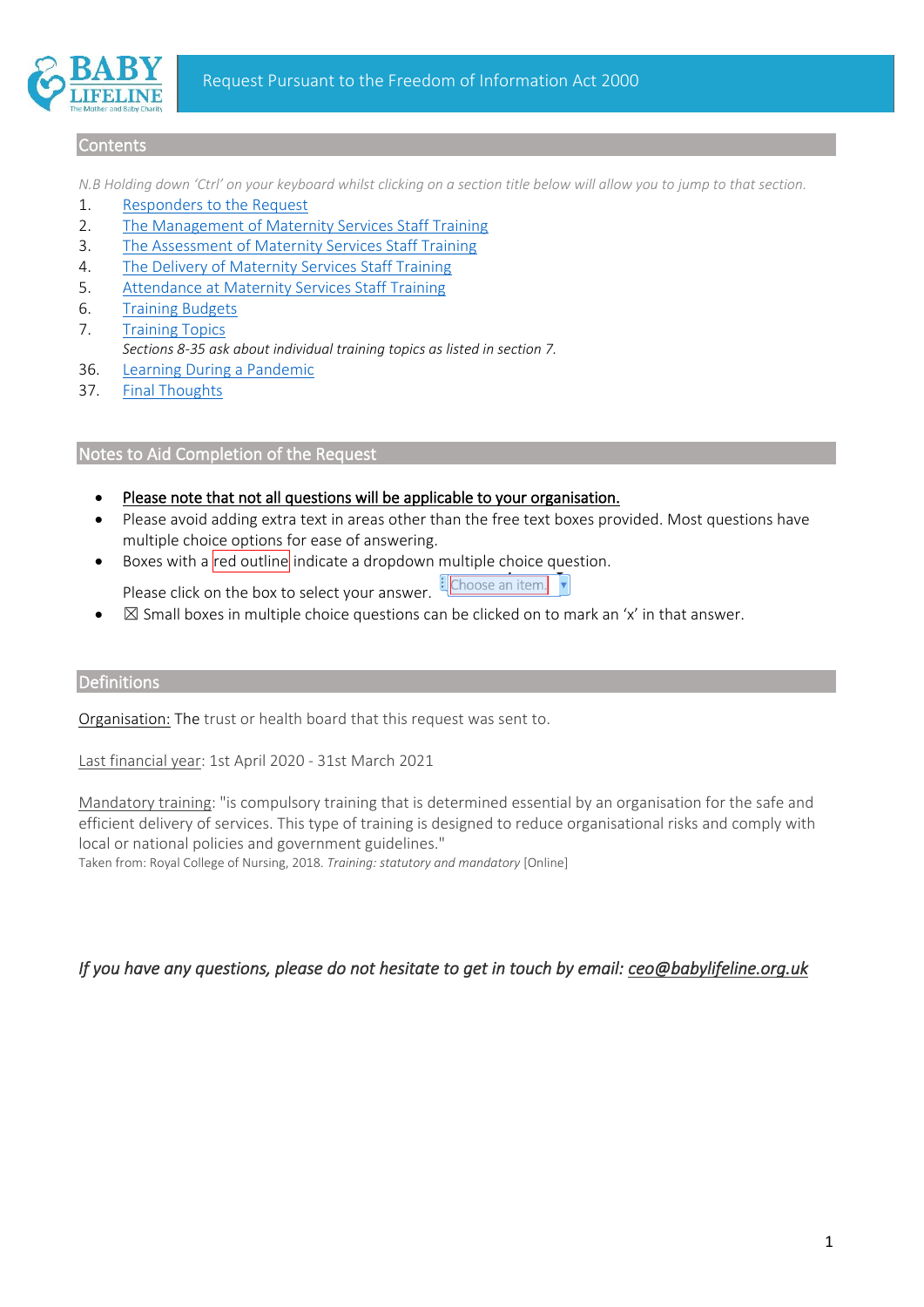

#### <span id="page-1-0"></span>1. Responders to the Request

1. Could you tell us the job roles of all the individuals who provided information for this request?

Matron Maternity Practice Development Team Consultant Anaesthetist College Tutor Obstetric Labour Ward lead Clinical Service Unit (CSU) lead for medical staff CSU Accountant

#### 2. Please provide us with the details of a main clinical point of contact for this request.

*We will use this information to follow-up on your organisation's response, ask for feedback, and forward the published report of the national response to this survey.*   $\overline{a}$ 

| <b>Name</b>            |                                                    |
|------------------------|----------------------------------------------------|
| Email                  |                                                    |
| Telephone              |                                                    |
| Job Role               | Head of Midwifery                                  |
| Employing organisation | Milton Keynes University Hospital Foundation Trust |

### 3. Around how many babies were delivered by your organisation over the last financial year? 3001-4000

#### <span id="page-1-1"></span>2. The Management of Maternity Services Staff Training

1. Which statement most closely resembles how training for staff working within maternity services is prioritised in your organisation?

 $\Box$  Training priorities for different staff groups (e.g. for midwifery, obstetrics, obstetric anaesthesia, AHPs) are reviewed and decided separately by training leads in each discipline.

 $\boxtimes$  Training priorities for different staff groups are reviewed and decided mostly separately by training leads in each discipline, but with some collaboration between disciplines for specific aspects/topics (e.g. skills drills)

 $\Box$  Training priorities for the whole maternity service are reviewed and decided collaboratively by a multi-professional group which includes midwifery, obstetric and anaesthetic representatives as a minimum.

2. Please provide the role(s)/job title(s) of those involved in reviewing and deciding training priorities for your maternity service.

Head of Midwifery, Practice Development Midwives, Matrons, Consultant Obstetricians, Consultant Neonatologists, Neonatal Nurses, Consultant Anaesthetists

3. What information is considered when deciding training priorities/Training Needs Analyses for maternity services within your organisation? *(Please select all that apply)*  $\boxtimes$ Serious incidents  $\boxtimes$ Near-misses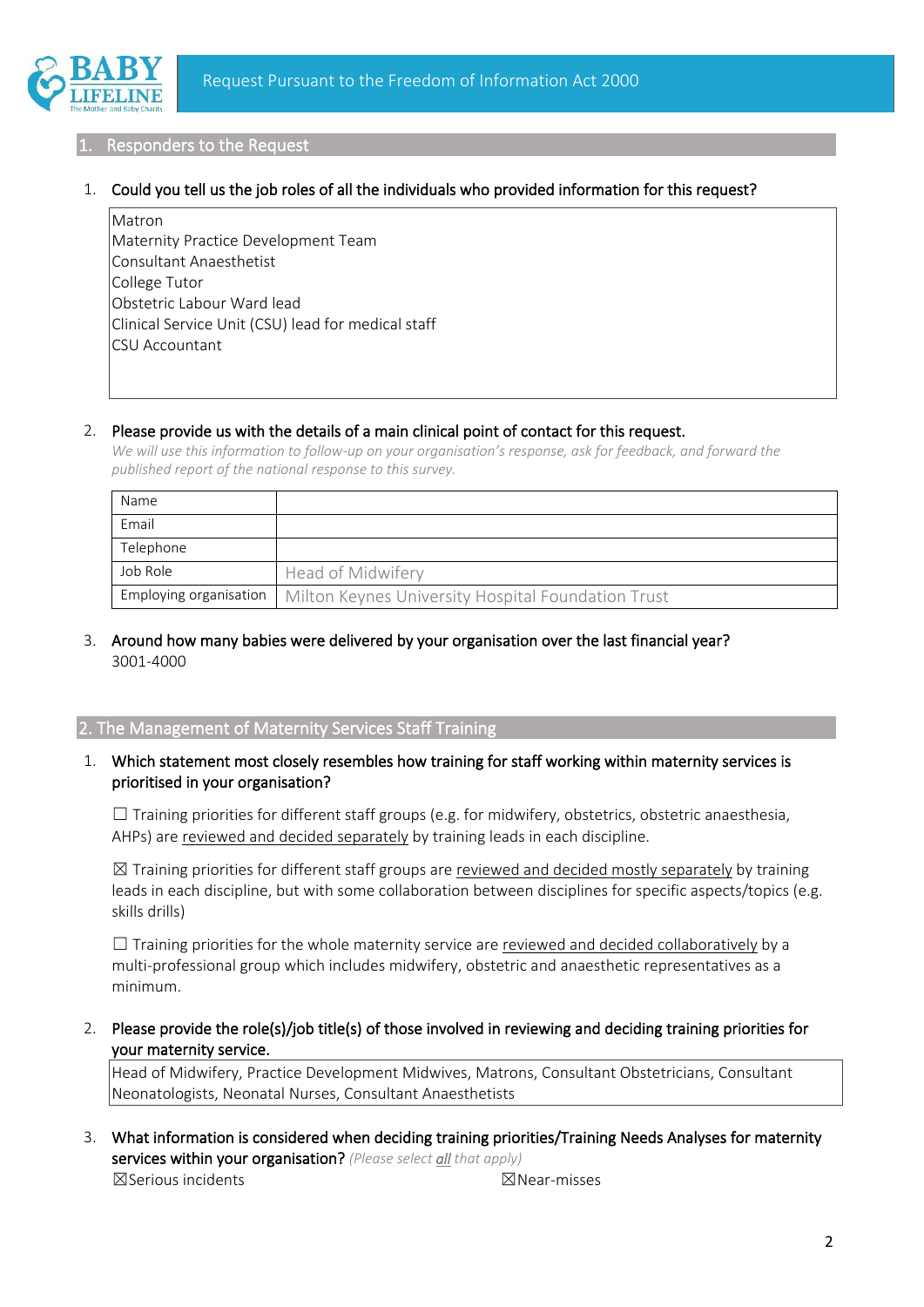

☒Complaints

☐Needs identified in local population ☒Maternity Incentive Scheme ☐ The Core Competency Framework ☒National guidance ☐Other *(please specify)*

☒National reviews of morbidity and mortality ☐Staff feedback/request ☐Local review of outcome data ☒New research/evidence ☐None of the above

- 4. How often are training priorities reviewed and updated for your maternity service? Once per year
- 5. Thinking about time allocated for staff to attend training/CPD activities…
	- a. Did your organisation allocate a percentage uplift specifically for midwives to attend CPD training? *(separate to uplift allocated for sickness/other absences)* ☐No

☒Yes *(what percentage was used?)* %

b. Did your organisation allocate a percentage uplift specifically for maternity support workers to attend CPD training? *(separate to uplift allocated for sickness/other absences)* ☐No

☒Yes *(what percentage was used?)*



c. How many days of study leave were available in your organisation for junior doctors working within obstetrics (at registrar level) to attend CPD training? *(if this varied, please provide an average)*

10 Days per year – obstetricians 30 days per year of which 15 are used up by weekly in-house training – Obstetric Anaesthetists

d. How many days of study leave were available in your organisation for consultants working within obstetrics to attend CPD training? *(if this varied, please provide an average)*

10 Days per year – obstetricians

Obstetric anaesthesia lead get 4 hour per week. There is other related SPA for other consultants such as PROMPT facilitators (average 1 hour per week for all obstetric anaesthetic consultants)

e. How many hours per week of *supporting professional activities* (SPA) time was allocated in your organisation to consultants working within obstetrics? *(if this varied, please provide an average)* 4 Hours per week

<span id="page-2-0"></span>3. The Assessment of Maternity Services Staff Training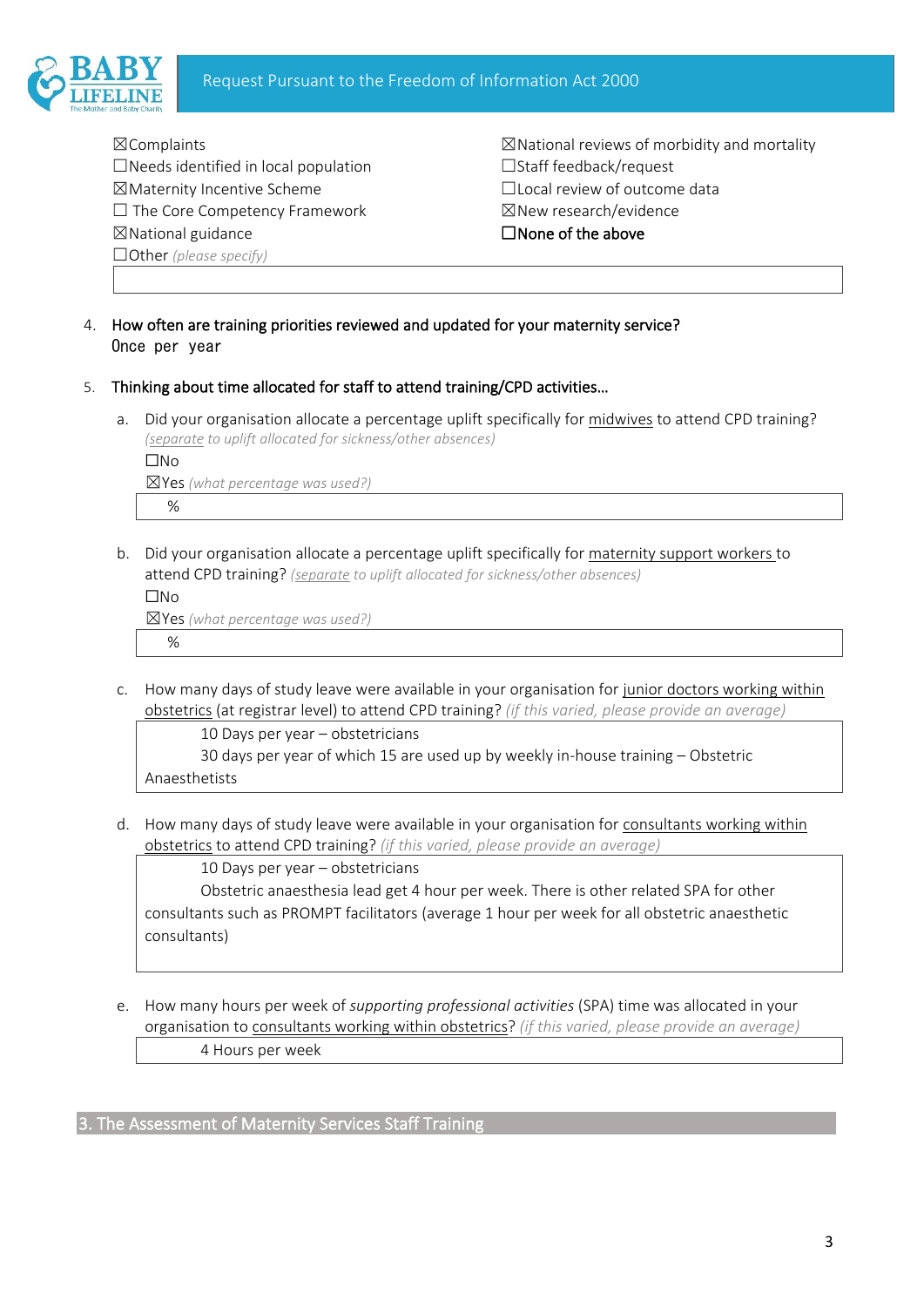

1. Is data analysed and course content modified in response to evaluation of training programmes provided to maternity staff at your organisation?

☐No

☒Yes *(please give an example below)*

Evaluation forms at the end practice development midwife facilitated study days. Adaptions are made in response to feedback received.

## *2.* At which time points do you collect evaluation data on your in-house training? *(select all that apply)*

□ Immediately pre-course

☒ Immediately post-course

☐ After a period of time has passed since training *(please specify e.g. 12 weeks)*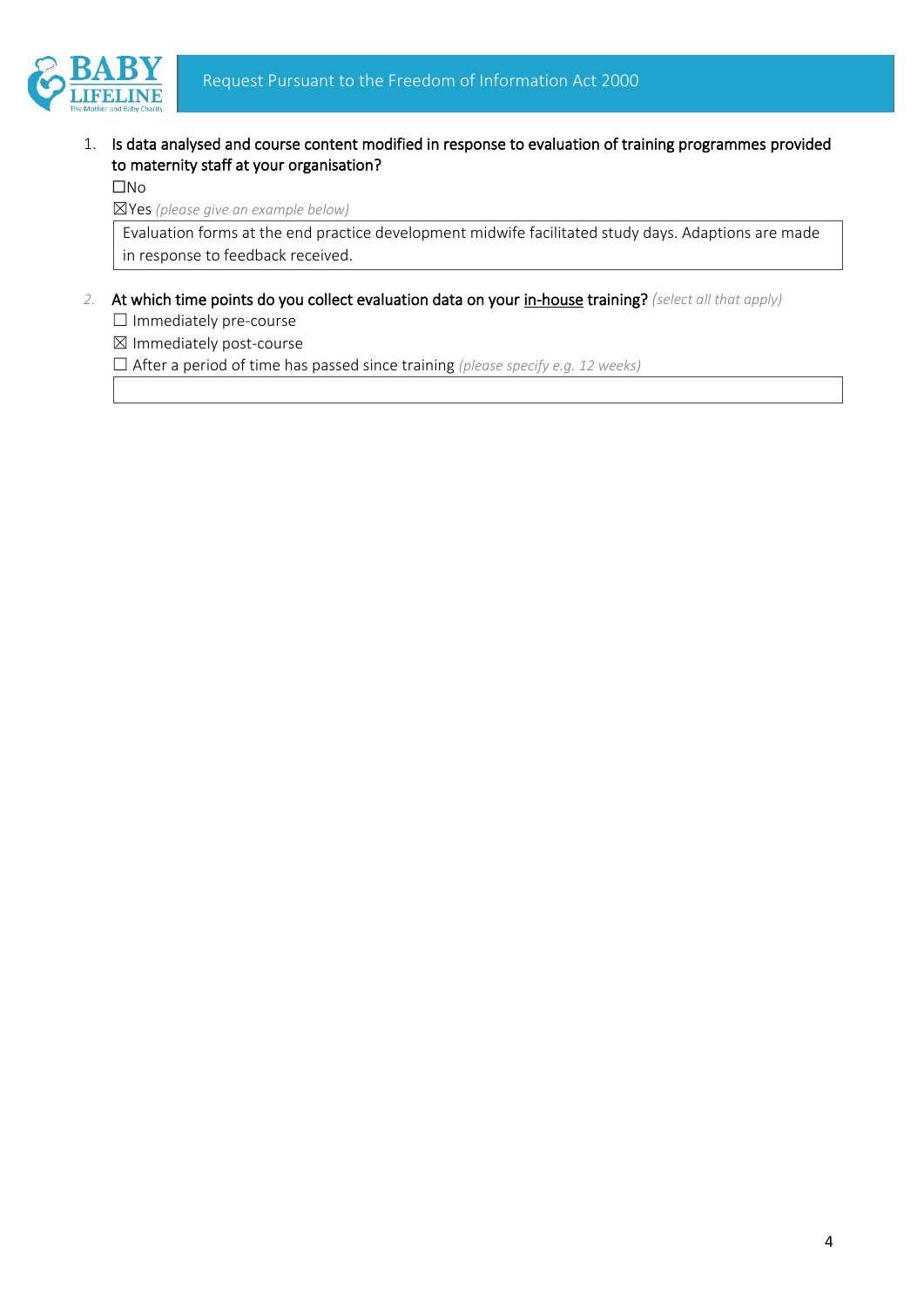

3. Do you evaluate whether any training you provide has an impact on clinical outcomes (e.g. post-partum haemorrhage, hypoxic ischaemic encephalopathy)?

 $\n **W**$ 

☐Yes *(please explain how below)*

4. Of the training topics provided to maternity staff by your organisation, what percentage do you evaluate using clinical outcomes?

None

5. What are the barriers to fully evaluating the maternity training provided within your organisation?

 $\Box$  Poor staffing in the practice education team

- $\Box$  Lack of guidance/information on assessment methodologies
- $\boxtimes$  No barriers identified

☐Other *(please specify)*

### <span id="page-4-0"></span>4. The Delivery of Maternity Services Staff Training

1. Do you involve other specialities in your training by either involving them in delivery of training, or inviting them to attend? *e.g. Involving paramedics in community skills & drills training, or critical care staff in training on management of the acutely unwell woman.* 

 $\Box$ No

☒Yes *(please give brief examples below)*

Anaesthetists in PROMPT, skills drills and maternity protected training (epidurals and management) Theatre staff in PROMPT

Neonatologists in ATAIN study days

Neonatal Nurses/ANNP's – ATAIN study days

2. Have you identified barriers to providing multi-professional training? *i.e. different professionals* 

*(obstetricians, midwives, obstetric anaesthetists, etc) in the maternity team training together*

☐No

☒Yes *(please give brief examples below)*

Occasional difficulties in releasing some specialities from clinical activity due to absences/vacancies/service pressure

3. Do you tailor your training to allow staff to upskill in topics relating to the specific characteristics of your local pregnant population? *This involves knowing the local demographic and possible vulnerabilities (e.g. aging* 

*population, women with multiple disadvantages, specific diseases).*

☒No

☐Yes *(please give brief examples below)*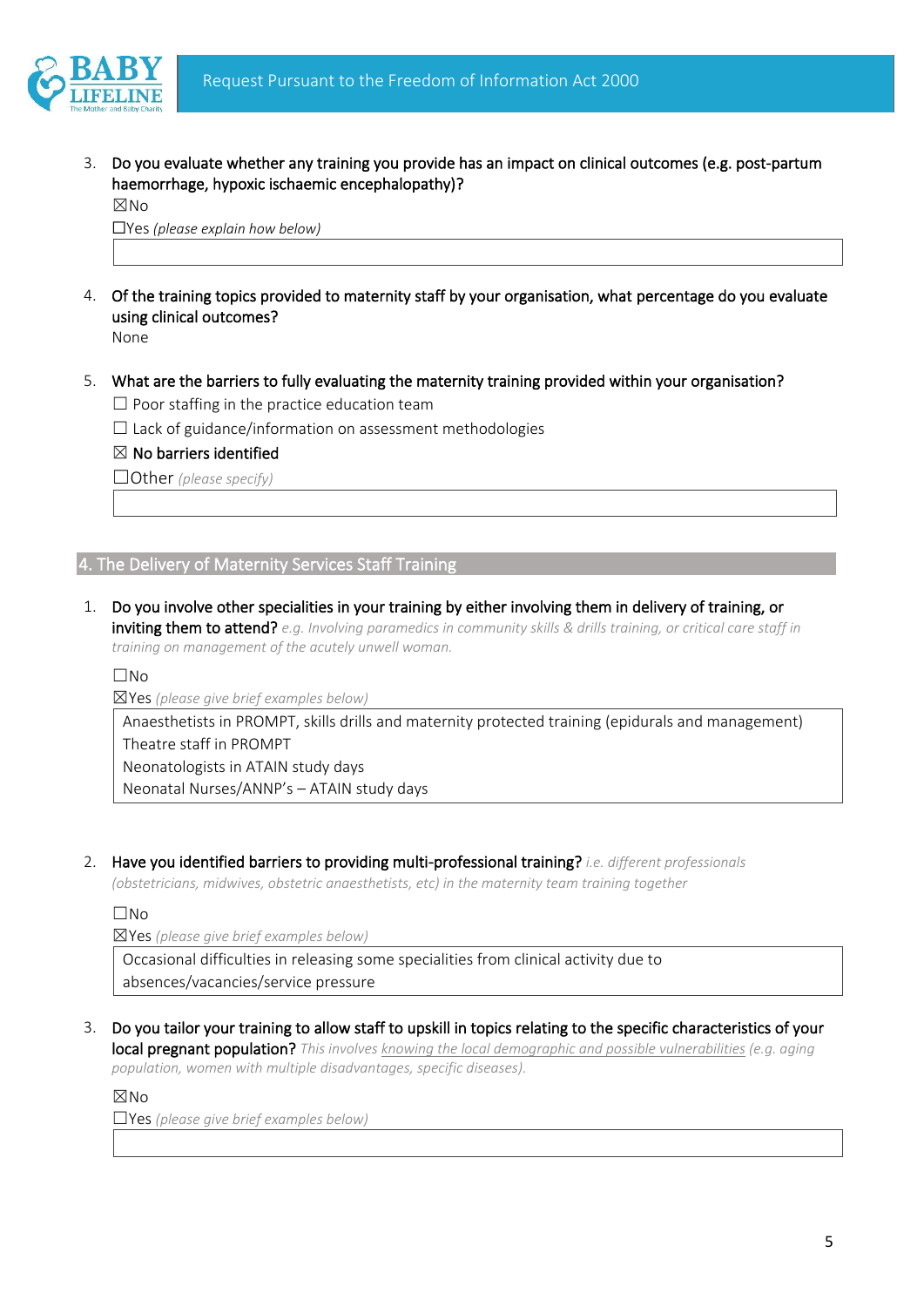

- 4. Are staff qualified in examination of the newborn (NIPE) required to attend refresher training?  $\boxtimes$ Yes  $\Box$ No
- 5. Did you use external providers to deliver any of the training provided to your maternity staff in the last financial year?

☐No

☒Yes *(please list the providers used below)*

Fetal Monitoring study day

<span id="page-5-0"></span>5. Attendance at Maternity Services Staff Training

1. With regard to mandatory training, do you audit how often maternity staff attend updates within the time specified by your organisation's guidelines?

☒Yes ☐No

*If no, please skip to Section 6 "Training Budgets"* 

- 2. When audited, what was the rate of timely attendance for all staff at mandatory training/updates? 86-90%
- 3. What was the rate of timely attendance for midwives? 91-95%
- 4. What was the rate of timely attendance for consultant obstetricians? 91-95%
- 5. What was the rate of timely attendance for junior doctors working in obstetrics? 86-90%
- 6. What was the rate of timely attendance for consultant obstetric anaesthetists? 86-90%
- 7. What was the rate of timely attendance for junior doctors working in obstetric anaesthesia? Not audited
- 8. What was the rate of timely attendance for other staff groups (e.g. ODPs, MSWs)? 76-85%

#### <span id="page-5-1"></span>6. Training Budgets

- 1. What was the amount (£) spent on direct costs of maternity training provision over the past financial year by your organisation (from any source)? *This might include venue costs, costs of paying external providers, etc.*  £7,416
- 2. Did your organisation budget for backfill of those staff attending training?  $\boxtimes$ No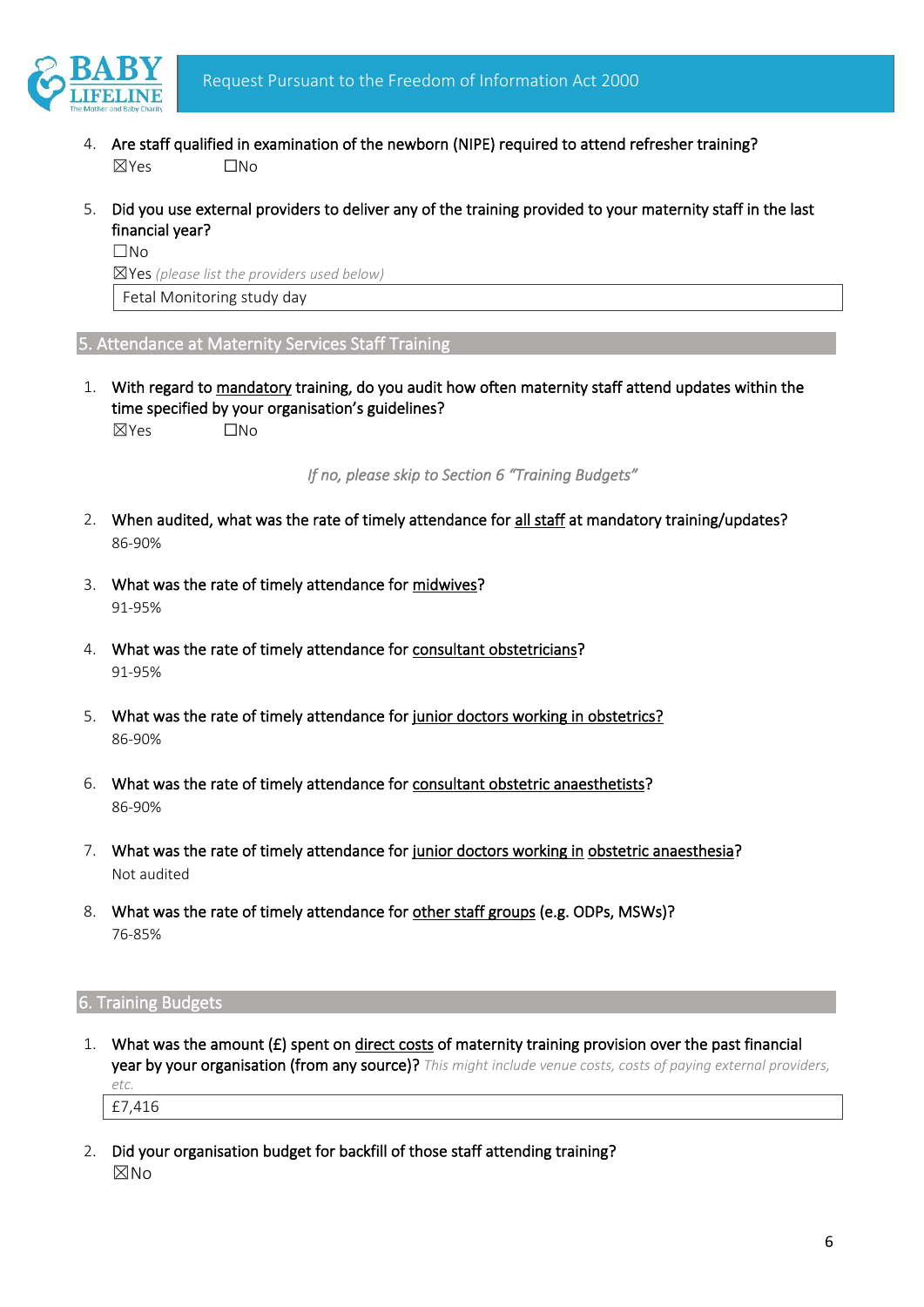

☐Yes *(please specify how much was spent on this over the past financial year)* £

3. Thinking about the source of these funds, what percentage was provided by each of the following:

| Allocated by the organisation | ℅ |      |
|-------------------------------|---|------|
| Health Education England      | ℅ |      |
| Hospital Charity Funds        | % |      |
| Other (please specify)        | % | trom |

- 4. Within your organisation, do you provide an individual allocated budget for professionals in the following groups to attend CPD training?
	- a. An individual CPD budget per midwife? ☐Yes ☒No
	- b. An individual CPD budget per junior doctor working within maternity services? ☒Yes ☐No
	- c. An individual CPD budget per consultant working within maternity services? ☒Yes ☐No
	- d. Do any other staff groups have an individual CPD budget allocated? ☒No

☐Yes *(please specify which)*

### <span id="page-6-0"></span>7. Training Topics

The following sections will ask you to provide details about which topics of training were provided to maternity staff at your organisation over the past financial year. We will also ask about the content and format of training provided.

Your answers should include training considered mandatory; training provided but considered nonmandatory; training provided in-house; training which was commissioned by the organisation but provided by external agencies and also training provided via any medium (e.g. online or workshop based).

When answering, please include training provided to **any** member of clinical maternity staff.

We will be asking you about training provided under the following topic headings:

|  |                                                                                                                  | Emergency skills & drills: Including shoulder dystocia, cord prolapse, eclampsia, hypertensive crisis, antepartum |  |  |
|--|------------------------------------------------------------------------------------------------------------------|-------------------------------------------------------------------------------------------------------------------|--|--|
|  | & postpartum haemorrhage, vaginal breech birth, uterine inversion, uterine rupture, amniotic fluid embolism,     |                                                                                                                   |  |  |
|  | maternal collapse, water birth/pool drill, covid-19 positive emergency, impacted fetal head, anaesthetic related |                                                                                                                   |  |  |
|  | emergency and intrapartum deinfibulation                                                                         |                                                                                                                   |  |  |
|  |                                                                                                                  | Fetal monitoring: Including Continuous Electronic Fetal Monitoring (CTG) and Intermittent Auscultation            |  |  |
|  |                                                                                                                  | Interpersonal and human factors skills: Including communication, situational awareness,                           |  |  |
|  |                                                                                                                  | communication/handover tools, cognitive bias, impact of stress/fatigue/workload and escalation                    |  |  |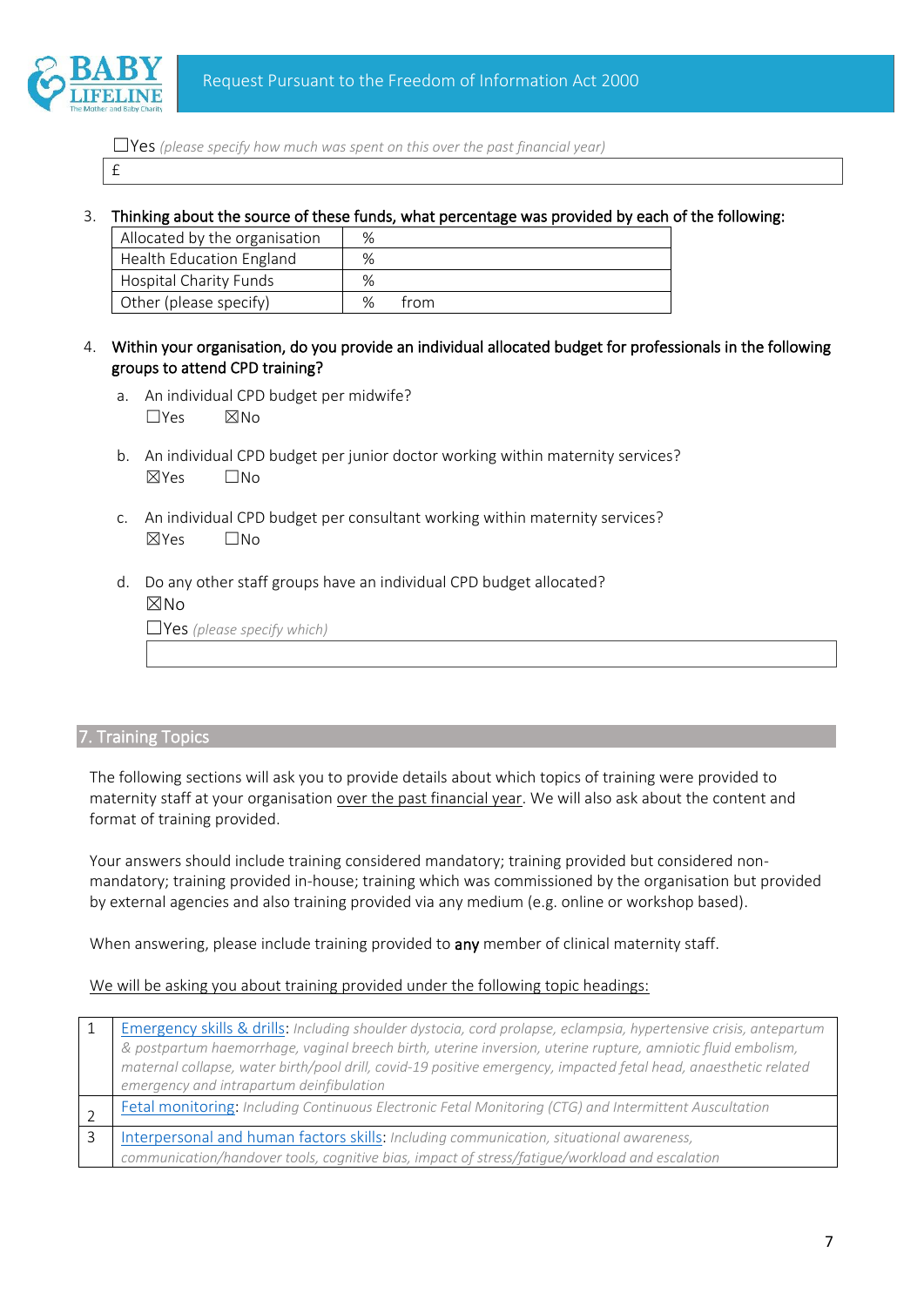

| 4  | Early recognition & management of the acutely unwell woman: Including early recognition, enhanced                                                                                              |
|----|------------------------------------------------------------------------------------------------------------------------------------------------------------------------------------------------|
|    | maternal care, maternal critical care, and assessment and management of a covid-19 positive woman                                                                                              |
| 5  | Sepsis: Including recognition and management of maternal sepsis and recognition and management of neonatal                                                                                     |
|    | sepsis                                                                                                                                                                                         |
| 6  | Co-morbidities in pregnancy/management of high-risk pregnancies: Including hypertension, diabetes,                                                                                             |
|    | obesity/women post bariatric surgery, thromboembolism, cardiovascular disease, epilepsy, advanced maternal                                                                                     |
| 7  | age, teenage pregnancy, twin pregnancy, stroke, malignancy<br>Adult/maternal life support                                                                                                      |
| 8  | Newborn life support                                                                                                                                                                           |
| 9  | Learning from adverse events: Including incident reporting, learning from adverse events, candour, and family                                                                                  |
|    | engagement                                                                                                                                                                                     |
| 10 | Informed consent                                                                                                                                                                               |
| 11 | Other professional issues: Including documentation of care, raising concerns/whistleblowing, and personalised                                                                                  |
|    | care                                                                                                                                                                                           |
| 12 | Reducing smoking in pregnancy                                                                                                                                                                  |
| 13 | Screening for fetal growth: Including measurement of symphysis fundal height (SFH), plotting and                                                                                               |
|    | interpretation of SFH using local charts and when to refer                                                                                                                                     |
| 14 | Preterm birth: Including recognition of women at risk, appropriate referral/preventative strategies, and                                                                                       |
|    | optimisation of perinatal care for the extremely preterm infant                                                                                                                                |
| 15 | Management of reduced fetal movement                                                                                                                                                           |
| 16 | Ongoing antenatal and peripartum risk assessment: Including antenatal & intrapartum risk assessment,                                                                                           |
|    | planning place of birth, appropriate transfer, appropriate referral/shared-care, and reducing risk of transmission                                                                             |
|    | of serious infection to the fetus/neonate                                                                                                                                                      |
| 17 | Assessment, management and prevention of perineal trauma: Including management of first, second, third                                                                                         |
|    | and fourth degree tears, and prevention<br>Perinatal mental health                                                                                                                             |
| 18 |                                                                                                                                                                                                |
| 19 | <b>Bereavement care</b>                                                                                                                                                                        |
| 20 | Newborn care: Including neonatal hypoglycaemia, neonatal jaundice, thermoregulation, procedures and<br>positioning for safe skin-to-skin care, newborn feeding, and examination of the newborn |
| 21 | Care of women following operative interventions                                                                                                                                                |
| 22 | Induction and augmentation of labour                                                                                                                                                           |
| 23 | Instrumental and assisted delivery: Including forceps delivery, ventouse delivery, and manual rotation                                                                                         |
| 24 | Pain relief during labour and birth: Including safety, choice, access, and consent, and care of epidurals                                                                                      |
| 25 | Cultural competency                                                                                                                                                                            |
| 26 | Safeguarding adults: Including handling disclosure and domestic and sexual violence                                                                                                            |
| 27 | Resilience/wellbeing for healthcare professionals                                                                                                                                              |
| 28 | Promoting normality in childbirth                                                                                                                                                              |
| 29 | <b>Complementary therapies</b>                                                                                                                                                                 |
| 30 | Family planning and contraception                                                                                                                                                              |
| 31 | Safeguarding children and young people                                                                                                                                                         |
| 32 | Substance misuse                                                                                                                                                                               |
| 33 | Other maternity training                                                                                                                                                                       |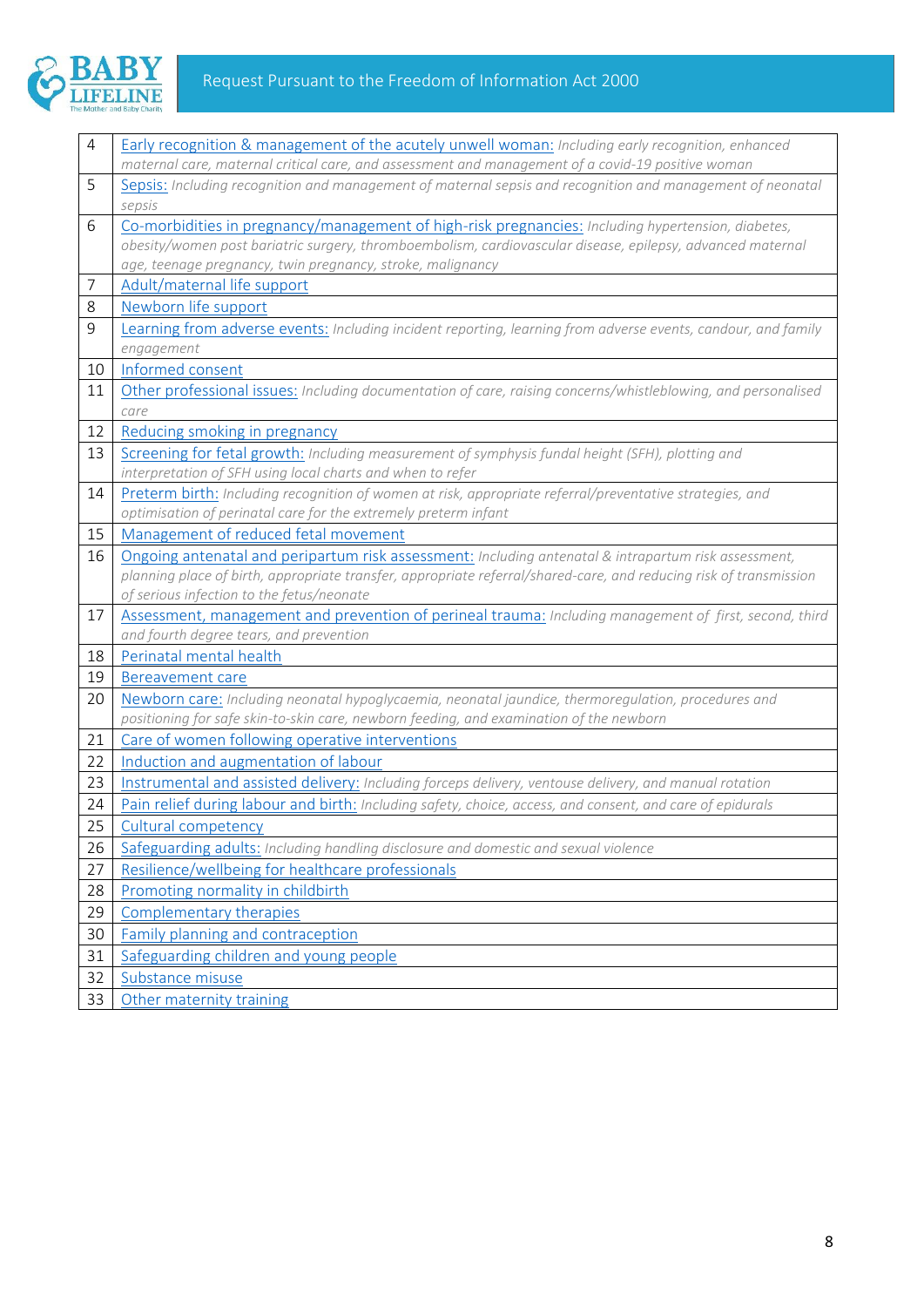

### <span id="page-8-0"></span>Topic 1

1a. Did your organisation offer emergency skills & drills training to maternity staff in the last financial

year? *Including shoulder dystocia, cord prolapse, eclampsia, hypertensive crisis, antepartum & postpartum haemorrhage, vaginal breech birth, uterine inversion, uterine rupture, amniotic fluid embolism, maternal collapse, water birth/pool drill, covid-19 positive emergency, impacted fetal head, anaesthetic related emergency and intrapartum deinfibulation.*

 $\boxtimes$  Yes, and it was mandatory training for some/all staff

☐ Yes, but it was not part of mandatory training

 $\Box$  No, this topic was not offered to staff by the organisation

*If you did not provide this training, please skip to Section 9 (Topic 2).* 

#### 1b. What specific training was provided as part of this topic? *(Please click all that apply)*

| $\boxtimes$ Shoulder dystocia      | $\Box$ Amniotic fluid embolism                   |
|------------------------------------|--------------------------------------------------|
| $\boxtimes$ Cord prolapse          | $\boxtimes$ Maternal collapse                    |
| $\boxtimes$ Eclampsia              | $\Box$ Water birth/pool drill                    |
| $\boxtimes$ Hypertensive Crisis    | $\boxtimes$ Covid-19 positive emergency          |
| $\boxtimes$ Antepartum haemorrhage | $\Box$ Impacted fetal head                       |
| $\boxtimes$ Postpartum haemorrhage | $\Box$ Intrapartum deinfibulation                |
| $\boxtimes$ Vaginal breech birth   | $\boxtimes$ Maternal collapse due to anaesthetic |
| $\Box$ Uterine inversion           | intervention                                     |
| $\Box$ Uterine rupture             |                                                  |
| $\Box$ Other (please specify)      |                                                  |

1c. Did your organisation provide emergency skills & drills training which was specific to the pre-hospital setting (i.e. specifically for community midwives)?  $\square$ Yes  $\square$ No

1d. Did training in this topic include consideration of the impact of 'human factors' in emergency scenarios

(e.g. communication/situational awareness)?

☒Yes ☐No

# 1e. Did emergency skills & drills training include simulation of unit-specific emergency escalation/communication protocols?

 $\boxtimes$ Yes  $\Box$ No

1f. Do you use real-life scenarios and cases in your emergency skills & drills training? *(e.g. MBRRACE-UK vignettes)*

☐Yes ☐No

1g. Did training provided include developing an awareness of indications and use for cell salvage?  $\square$ Yes  $\square$ No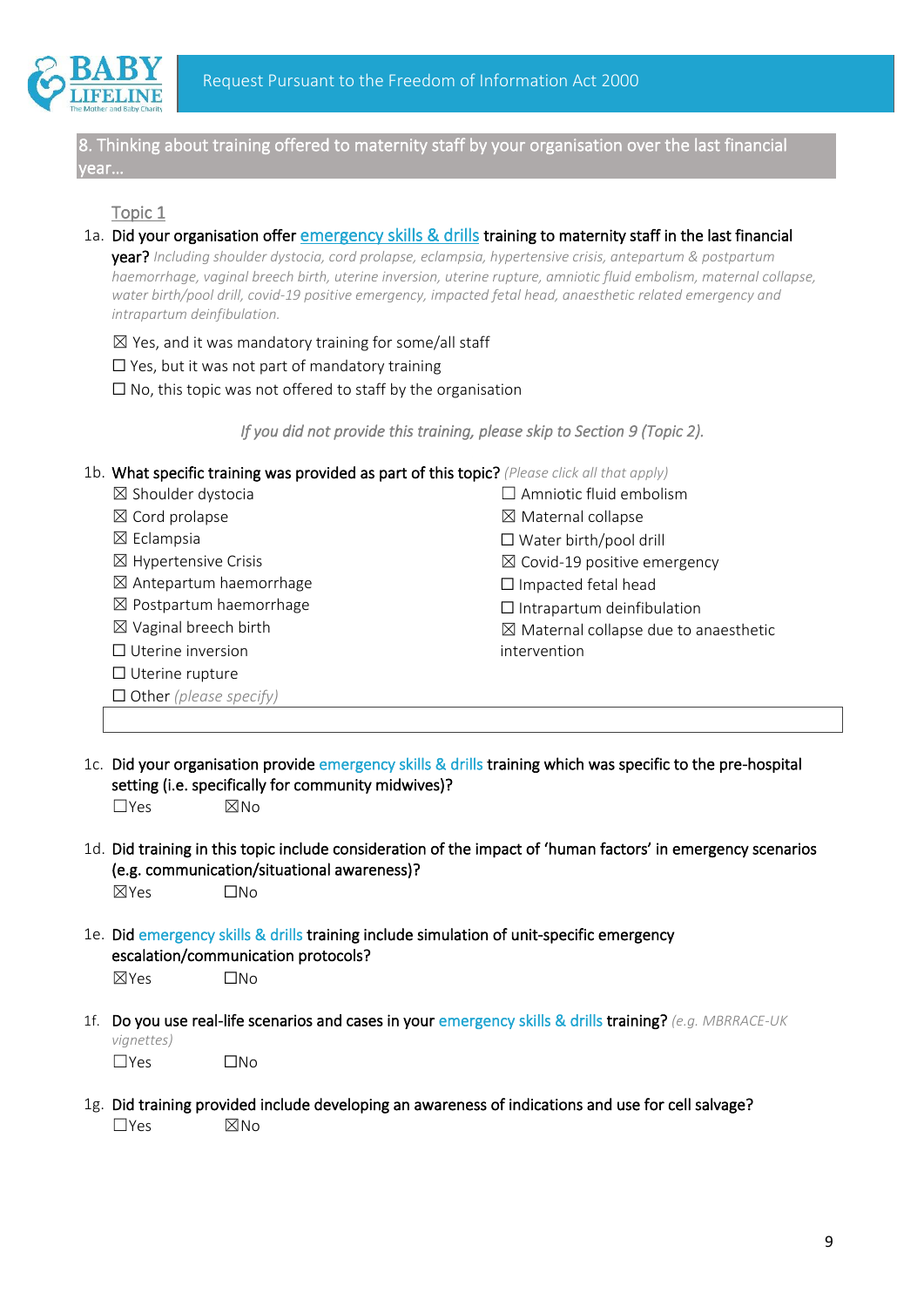

1h. Does training in emergency skills & drills include scenarios involving women whose first language is not English?

☐Yes ☒No

1i. Did training in emergency skills & drills include identification of clinical signs in people with black and brown skin?

 $\square$ Yes  $\square$ No

*If you provided this topic, but it was not part of mandatory training, please skip to question 5 in this section.* 

2. If you indicated that this training was considered mandatory, which professional groups were required to attend?

| <b>Midwives</b> | <b>Obstetricians</b> | Obstetric<br>Anaesthetists | <b>Maternity Support</b><br><b>Workers</b> | Other maternity allied<br>health professionals |
|-----------------|----------------------|----------------------------|--------------------------------------------|------------------------------------------------|
|                 | ⋈                    | $\boxtimes$                | ⊠                                          |                                                |

- 3. If mandatory, how often is it required that relevant staff complete this training? Yearly
- 4. If mandatory, what was the minimum duration of training mandated for relevant staff on this topic? *(number of hours attended for training to be considered complete)* More than 7 hours - 8 hours
- 5. If more than one professional group attended this training, did they attend it together? Yes, multi-professional training was provided on this topic
- 6. Who delivered the training on this topic for staff at your organisation, over the last financial year? Providers directly employed by the Trust (In-House)
- 7. How was this training delivered? *(Please select all that apply)*

| Live Training                           | Face-to-Face | Online |  |  |
|-----------------------------------------|--------------|--------|--|--|
| Live Lecture-Based                      | $\boxtimes$  | ⊠      |  |  |
| Interactive Workshop-Based              | ⊠            | ⊠      |  |  |
| Case-review sessions                    | ⊠            |        |  |  |
| <b>Simulation Training</b>              |              |        |  |  |
| In-Person Practical Based Team Training | $\boxtimes$  |        |  |  |
| Online Interactive Team Simulation      | ⊠            |        |  |  |
| Non-Live Online Simulation              | M            |        |  |  |
| <b>Non-Live Training</b>                |              |        |  |  |
| Pre-Recorded Audio/Video                | $\boxtimes$  |        |  |  |
| eLearning Module                        | $\boxtimes$  |        |  |  |
| <b>Printed Material</b>                 |              |        |  |  |
| $\Box$ Other (please specify)           |              |        |  |  |

8a. Did you evaluate the training delivered on this topic?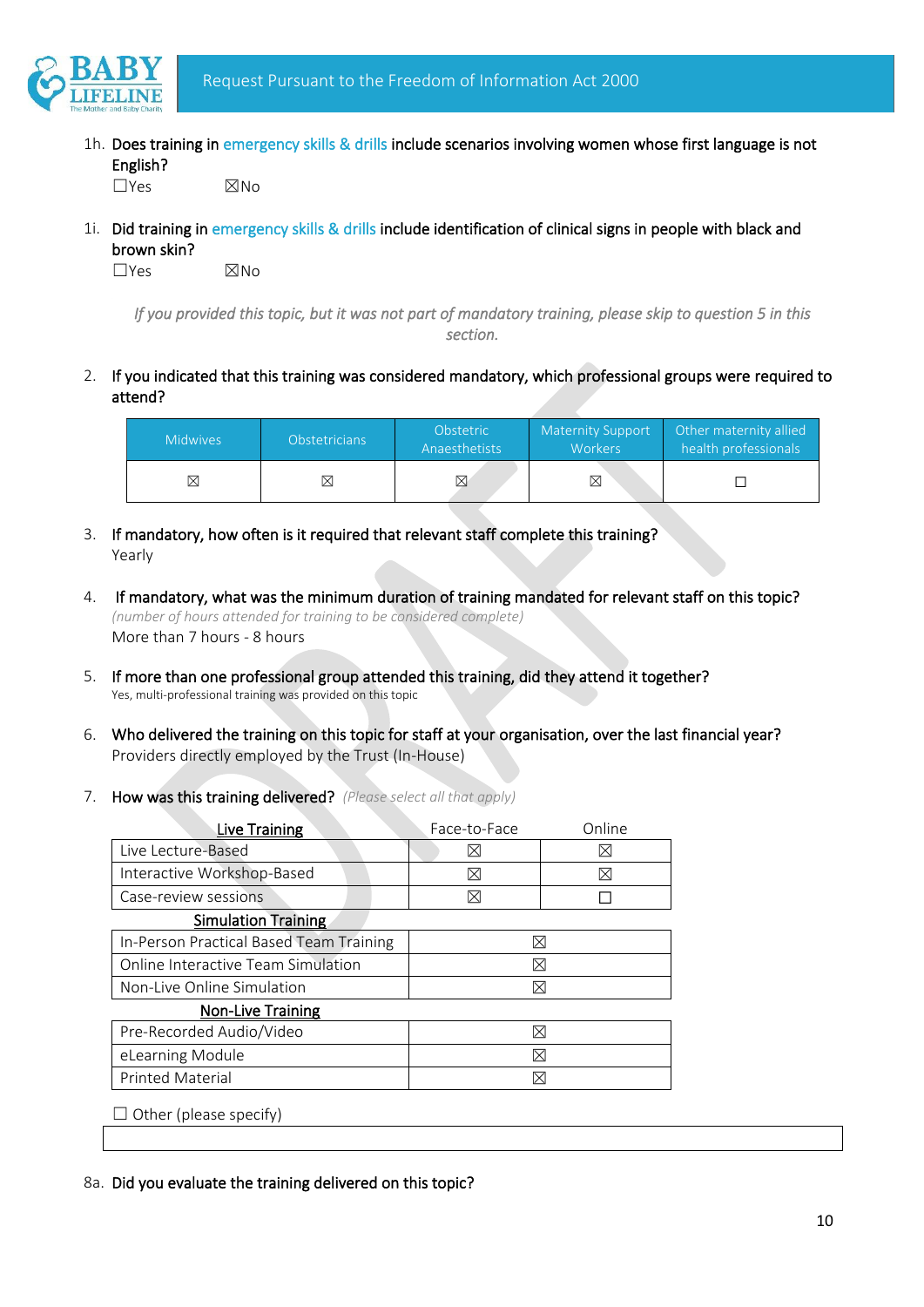

☒Yes ☐No

8b. If you collect evaluation data for training on this topic, please attach an example/examples of methods used to evaluate this training at your organisation to your response.

☐ I have attached an evaluation form

 $\Box$  I do not have an evaluation form

9. If you have anything you would like to add which is relevant to this topic, please comment below We currently use Microsoft forms so unable to attach

9. Thinking about training offered to maternity staff by your organisation over the last financial year…

<span id="page-10-0"></span>Topic 2

#### 1a. Did your organisation offer fetal monitoring training to maternity staff in the last financial year? *Including continuous electronic fetal monitoring (CTG) and intermittent auscultation.*

 $\boxtimes$  Yes, and it was mandatory training for some/all staff

- $\Box$  Yes, but it was not part of mandatory training
- $\Box$  No, this topic was not offered to staff by the organisation

*If you did not provide this training, please skip to Section 10 (Topic 3).* 

#### 1b. What specific training was provided as part of this topic? *(Please click all that apply)*

- ☒ Continuous Electronic Fetal Monitoring (CTG)
- ☒ Intermittent Auscultation
- ☒ Situational awareness/human factors
- ☐ Antenatal CTG
- ☒ Fetal Physiology
- $<sup>2</sup>$  Considering the wider clinical picture</sup>

 $\boxtimes$  Systems for review and escalation of fetal wellbeing

☐ Other *(please specify)*

*If you provided this topic, but it was not part of mandatory training, please skip to question 5 in this section.* 

|                                                        | <b>Midwives</b> | <b>Obstetricians</b> | Obstetric<br>Anaesthetists | Maternity<br>Support<br><b>Workers</b> | Other maternity<br>allied health<br>professionals |
|--------------------------------------------------------|-----------------|----------------------|----------------------------|----------------------------------------|---------------------------------------------------|
| <b>Continuous Electronic</b><br>Fetal Monitoring (CTG) | $\boxtimes$     | ⊠                    |                            | Π                                      | □                                                 |
| Intermittent Auscultation                              | ⊠               | ⊠                    |                            |                                        |                                                   |

- 3. If mandatory, how often is it required that relevant staff complete this training? Yearly
- 4. If mandatory, what was the minimum duration of training mandated for relevant staff on this topic? *(number of hours attended for training to be considered complete)*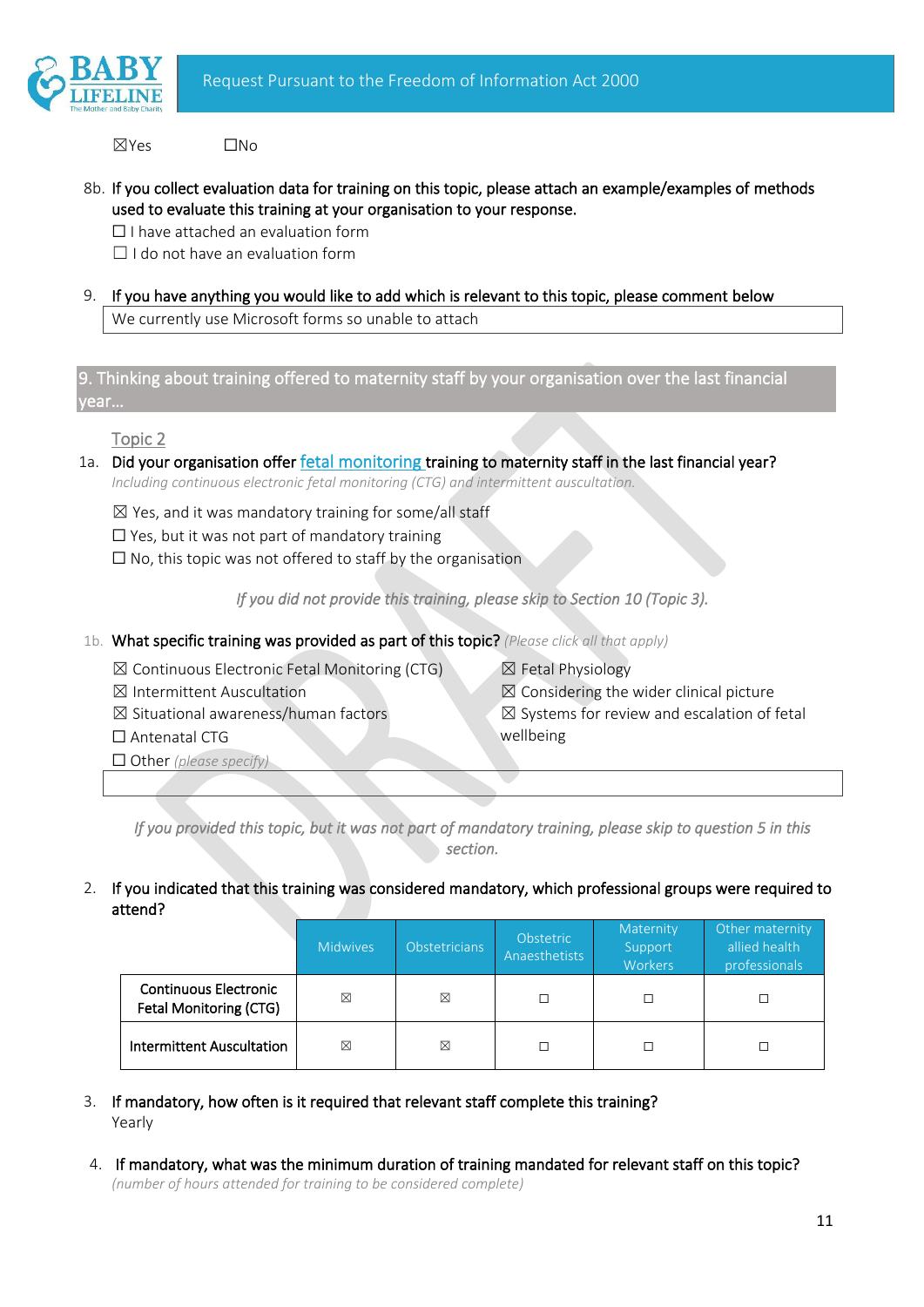

More than 8 hours

- 5. If more than one professional group attended this training, did they attend it together? Yes, multi-professional training was provided on this topic
- 6. Who delivered the training on this topic for staff at your organisation, over the last financial year? A combination of the above
- 7. How was this training delivered? *(Please select all that apply)*

| <b>Live Training</b>                    | Face-to-Face | Online   |
|-----------------------------------------|--------------|----------|
| Live Lecture-Based                      | ⋉            |          |
| Interactive Workshop-Based              | $\boxtimes$  | $\times$ |
| Case-review sessions                    | $\times$     |          |
| <b>Simulation Training</b>              |              |          |
| In-Person Practical Based Team Training | ⋈            |          |
| Online Interactive Team Simulation<br>⋈ |              |          |
| Non-Live Online Simulation              | M            |          |
| Non-Live Training                       |              |          |
| Pre-Recorded Audio/Video                | M            |          |
| eLearning Module                        |              |          |
| <b>Printed Material</b>                 |              |          |

 $\Box$  Other (please specify)

8a. At your organisation, was competency in fetal monitoring assessed?

☐No

☒Yes *(please specify how it was assessed)*

Competency Assessments on K2 fetal monitoring training site

- 8b. If competency was assessed and not passed, were relevant clinical duties removed until competent?  $\boxtimes$ Yes  $\Box$ No
- 8c. Did you evaluate the training delivered on this topic?

☐Yes ☐No

- 8d. If you collect evaluation data for training on this topic, please attach an example/examples of methods used to evaluate this training at your organisation to your response.
	- ☐ I have attached an evaluation form
	- $\Box$  I do not have an evaluation form
- 9. If you have anything you would like to add which is relevant to this topic, please comment below

10. Thinking about training offered to maternity staff by your organisation over the last financial year…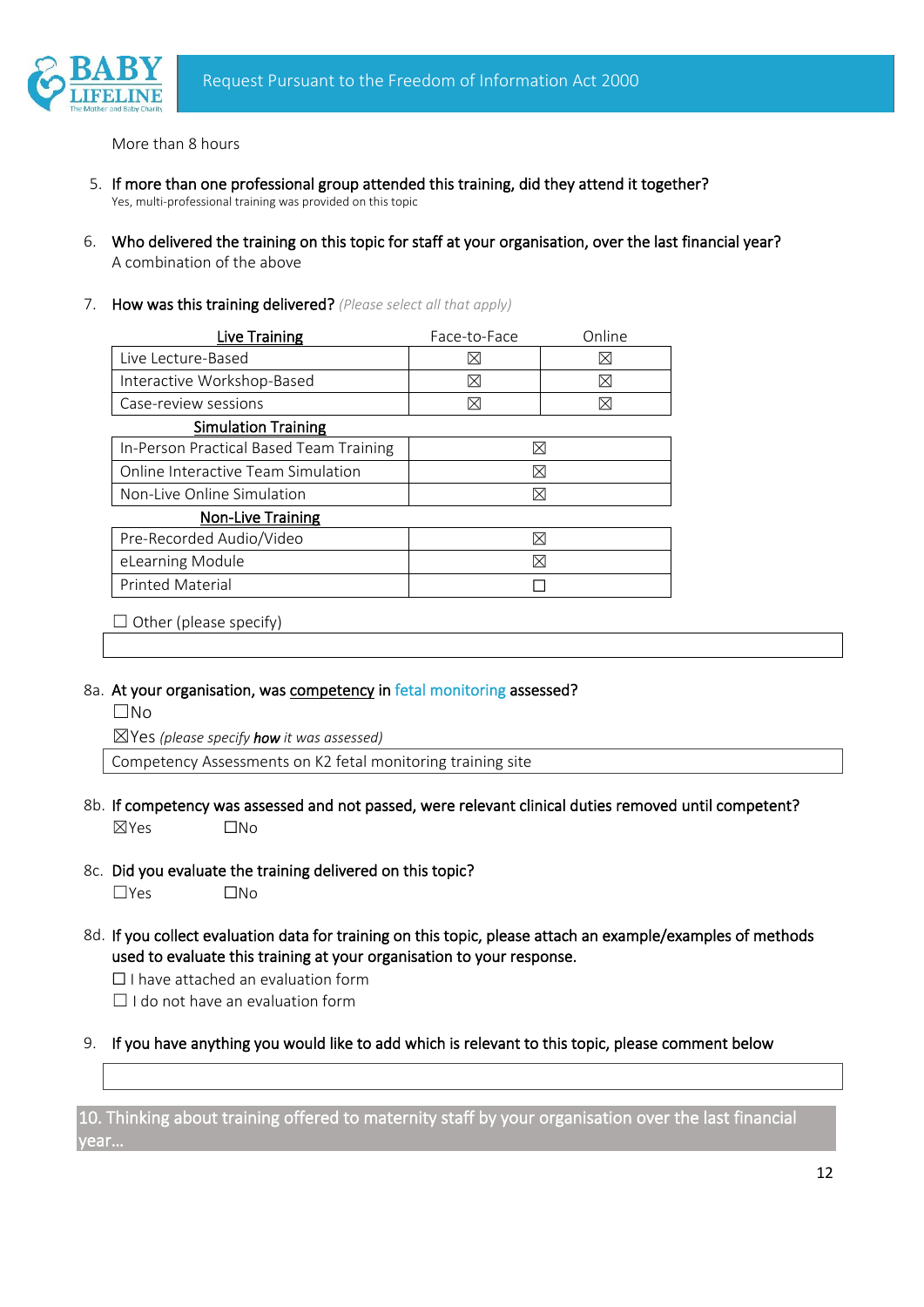

<span id="page-12-0"></span>Topic 3

|                                    | 1a. Did your organisation offer interpersonal and human factors skills training to maternity staff in the<br><b>last financial year?</b> Including communication, situational awareness, communication/handover tools, cognitive<br>bias, impact of stress/fatigue/workload and escalation |                                               |  |  |
|------------------------------------|--------------------------------------------------------------------------------------------------------------------------------------------------------------------------------------------------------------------------------------------------------------------------------------------|-----------------------------------------------|--|--|
|                                    | $\boxtimes$ Yes, and it was mandatory training for some/all staff<br>$\Box$ Yes, but it was not part of mandatory training<br>$\Box$ No, this topic was not offered to staff by the organisation                                                                                           |                                               |  |  |
|                                    | If you did not provide this training, please skip to Section 11 (Topic 4).                                                                                                                                                                                                                 |                                               |  |  |
|                                    | 1b. What specific training was provided as part of this topic? (Please click all that apply)                                                                                                                                                                                               |                                               |  |  |
|                                    | $\boxtimes$ Communication                                                                                                                                                                                                                                                                  | $\Box$ Cognitive bias                         |  |  |
|                                    | $\boxtimes$ Situational awareness                                                                                                                                                                                                                                                          | $\boxtimes$ Impact of stress/fatigue/workload |  |  |
|                                    | $\boxtimes$ Tools to aid communication/handover                                                                                                                                                                                                                                            | $\Box$ Escalation                             |  |  |
| $\boxtimes$ Other (please specify) |                                                                                                                                                                                                                                                                                            |                                               |  |  |
|                                    | Incivility                                                                                                                                                                                                                                                                                 |                                               |  |  |

*If you provided this topic, but it was not part of mandatory training, please skip to question 5 in this section.* 

| <b>Midwives</b> | <b>Obstetricians</b> | Obstetric<br>Anaesthetists | <b>Maternity Support</b><br><b>Workers</b> | Other maternity allied<br>health professionals |
|-----------------|----------------------|----------------------------|--------------------------------------------|------------------------------------------------|
| ⋈               | ⋈                    | ⊠                          | $\boxtimes$                                | X                                              |

- 3. If mandatory, how often is it required that relevant staff complete this training? Yearly
- 4. If mandatory, what was the minimum duration of training mandated for relevant staff on this topic? *(number of hours attended for training to be considered complete)* 1 hour - 2 hours
- 5. If more than one professional group attended this training, did they attend it together? Yes, multi-professional training was provided on this topic
- 6. Who delivered the training on this topic for staff at your organisation, over the last financial year? Providers directly employed by the Trust (In-House)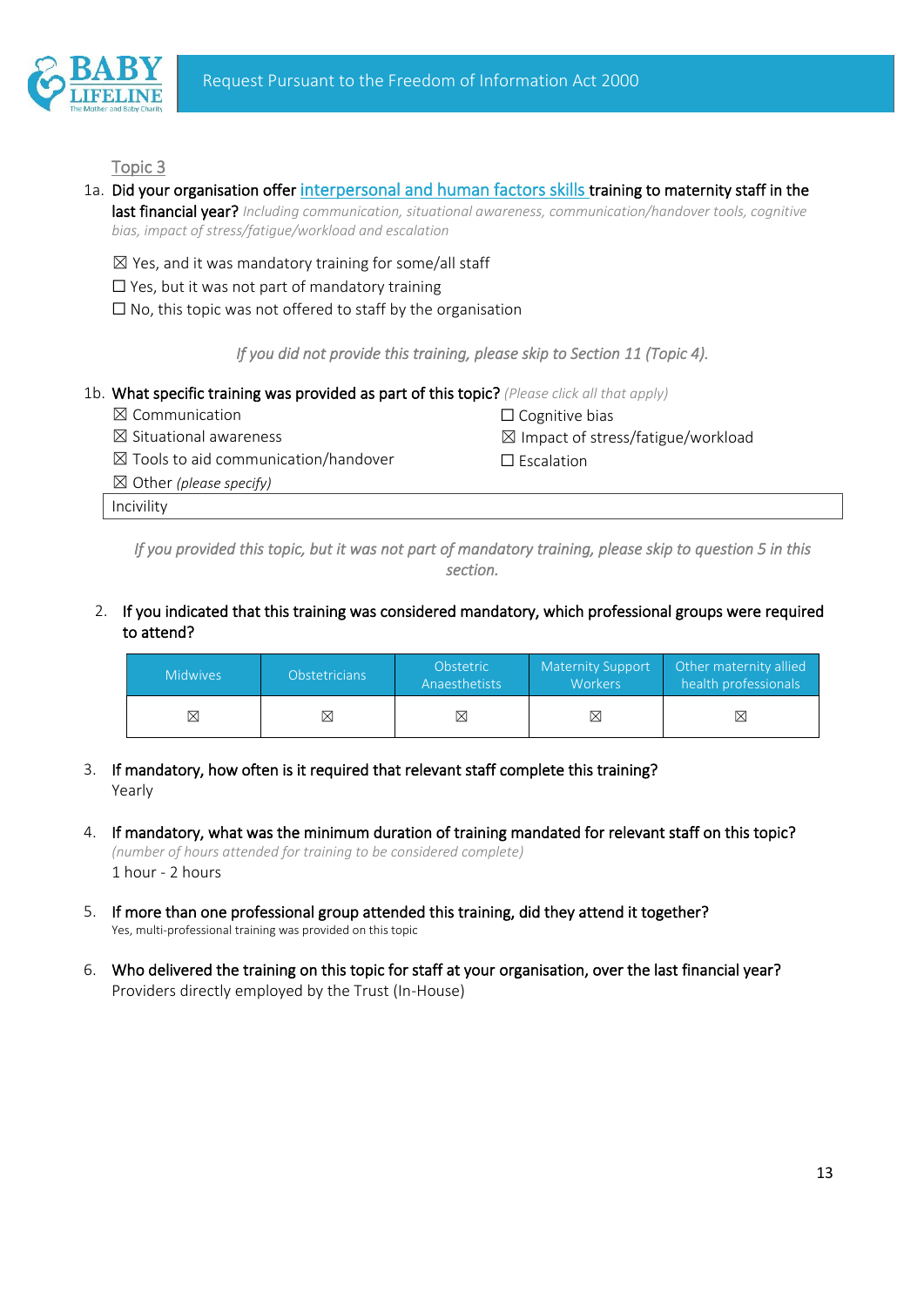

7. How was this training delivered? *(Please select all that apply)*

| Live Training                           | Face-to-Face | Online      |
|-----------------------------------------|--------------|-------------|
| Live Lecture-Based                      | ⋉            | $\bowtie$   |
| Interactive Workshop-Based              | $\boxtimes$  | $\boxtimes$ |
| Case-review sessions                    | ⋉            | $\boxtimes$ |
| <b>Simulation Training</b>              |              |             |
| In-Person Practical Based Team Training |              |             |
| Online Interactive Team Simulation      |              |             |
| Non-Live Online Simulation              |              |             |
| <b>Non-Live Training</b>                |              |             |
| Pre-Recorded Audio/Video                |              |             |
| eLearning Module                        |              |             |
| <b>Printed Material</b>                 |              |             |
|                                         |              |             |

 $\Box$  Other (please specify)

8. Did you evaluate the training delivered on this topic?

☒Yes ☐No

9. If you have anything you would like to add which is relevant to this topic, please comment below

11. Thinking about training offered to maternity staff by your organisation over the last financial year…

<span id="page-13-0"></span>Topic 4

1a. Did your organisation offer training on early recognition and management of the acutely unwell woman to maternity staff in the last financial year? *Including early recognition, enhanced maternal care, maternal critical care, and assessment and management of a covid-19 positive woman*

 $\boxtimes$  Yes, and it was mandatory training for some/all staff

☐ Yes, but it was not part of mandatory training

☐ No, this topic was not offered to staff by the organisation

*If you did not provide this training, please skip to Section 12 (Topic 5).*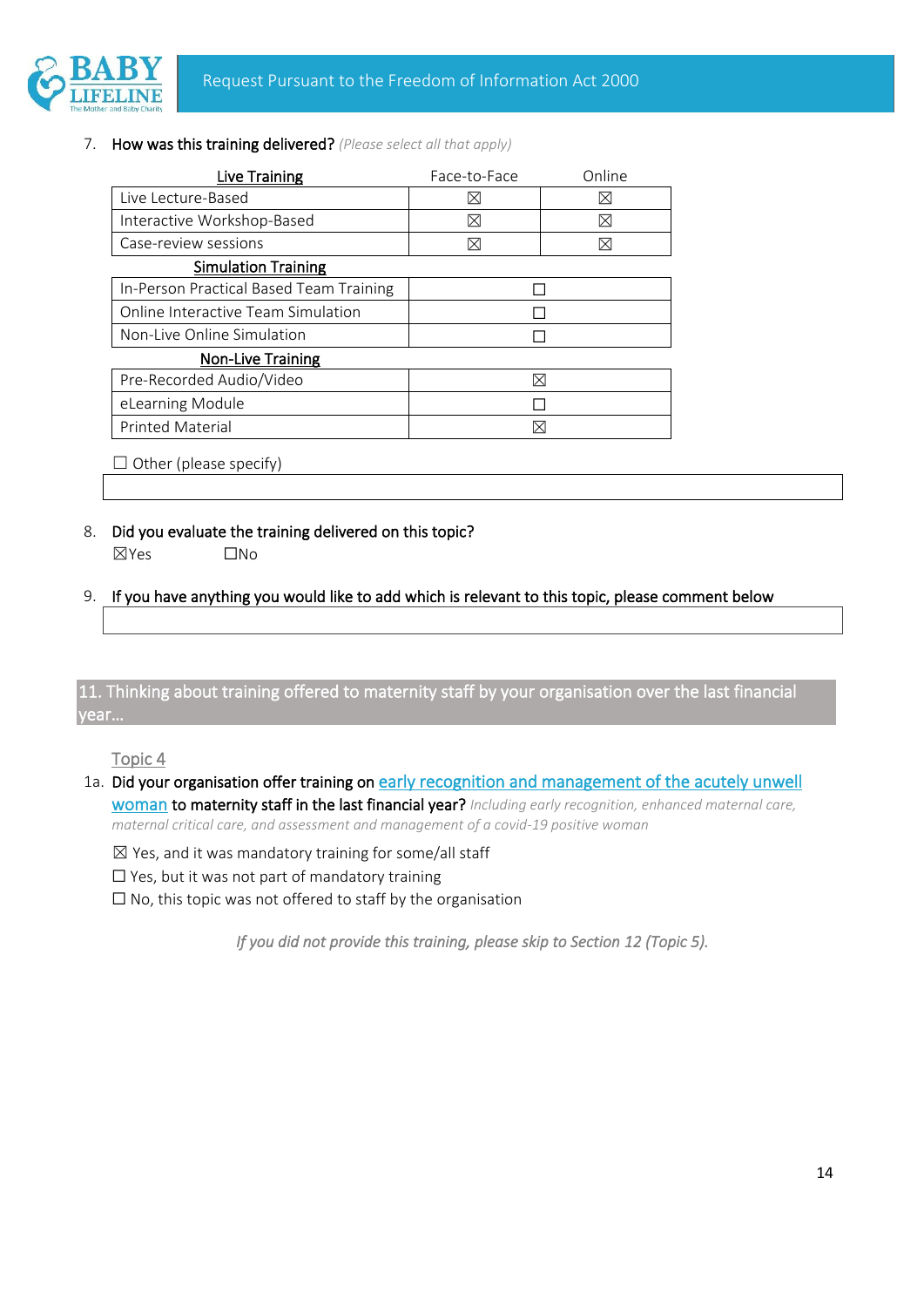

- 1b. What specific training was provided as part of this topic? *(Please click all that apply)*
	- $\boxtimes$  Early recognition of the acutely unwell woman
	- ☐ Enhanced Maternal Care
	- ☐ Maternal Critical Care, including:
		- $\Box$  the use of maternal critical care observation charts
		- ☐ structured review proformas
		- $\Box$  deterioration & escalation thresholds
		- $\Box$  timing of birth
		- $\square$  postnatal care
	- $\boxtimes$  Assessment and management of a covid-19 positive woman

☐ Other *(please specify)*

## 1c. Did training in this topic include appropriate use of maternal early warning systems (MEOWS or similar)? ☒Yes ☐No

*If you provided this topic, but it was not part of mandatory training, please skip to question 5 in this section.*

| <b>Midwives</b> | <b>Obstetricians</b> | Obstetric<br>Anaesthetists | <b>Maternity Support</b><br><b>Workers</b> | Other maternity allied<br>health professionals |  |
|-----------------|----------------------|----------------------------|--------------------------------------------|------------------------------------------------|--|
| ⊠               | ⊠<br>⊠               |                            | ⊠                                          | ⊠                                              |  |

- 3. If mandatory, how often is it required that relevant staff complete this training? Yearly
- 4. If mandatory, what was the minimum duration of training mandated for relevant staff on this topic? *(number of hours attended for training to be considered complete)* 1 hour - 2 hours
- 5. If more than one professional group attended this training, did they attend it together? Yes, multi-professional training was provided on this topic
- 6. Who delivered the training on this topic for staff at your organisation, over the last financial year? Providers directly employed by the Trust (In-House)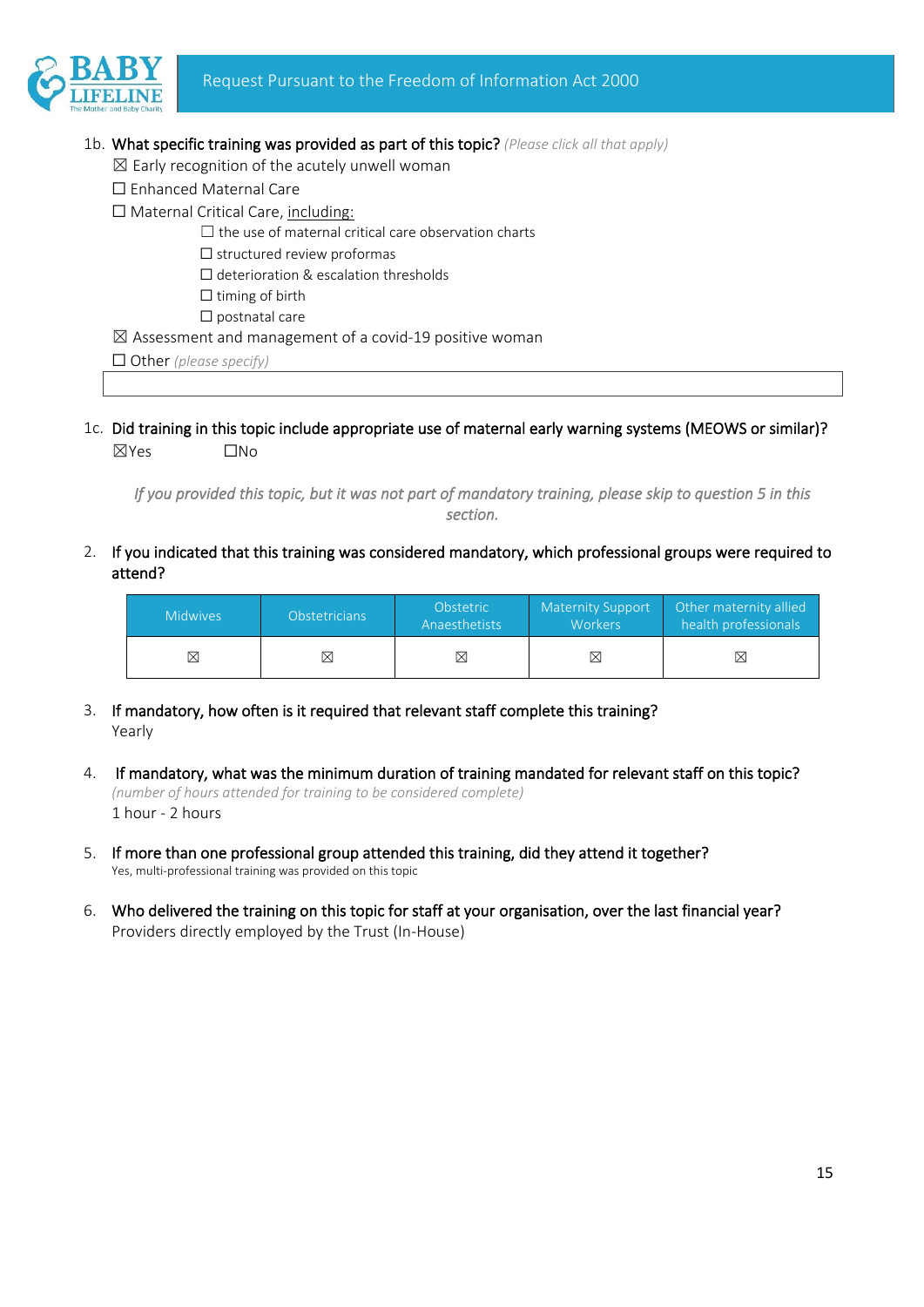

7. How was this training delivered? *(Please select all that apply)*

| Live Training                           | Face-to-Face | Online   |  |
|-----------------------------------------|--------------|----------|--|
| Live Lecture-Based                      |              | ⋈        |  |
| Interactive Workshop-Based              | ⋈            | $\times$ |  |
| Case-review sessions                    | $\boxtimes$  |          |  |
| <b>Simulation Training</b>              |              |          |  |
| In-Person Practical Based Team Training | M            |          |  |
| Online Interactive Team Simulation      |              |          |  |
| Non-Live Online Simulation              |              |          |  |
| <b>Non-Live Training</b>                |              |          |  |
| Pre-Recorded Audio/Video                |              |          |  |
| eLearning Module                        |              |          |  |
| <b>Printed Material</b>                 |              |          |  |
|                                         |              |          |  |

 $\Box$  Other (please specify)

8. Did you evaluate the training delivered on this topic?

☒Yes ☐No

9. If you have anything you would like to add which is relevant to this topic, please comment below

### 12. Thinking about training offered to maternity staff by your organisation over the last financial year…

<span id="page-15-0"></span>Topic 5

- 1a. Did your organisation offer training on sepsis to maternity staff in the last financial year? *Including recognition and management of maternal sepsis and recognition and management of neonatal sepsis*
	- ☐ Yes, and it was mandatory training for some/all staff
	- ☐ Yes, but it was not part of mandatory training
	- $\boxtimes$  No, this topic was not offered to staff by the organisation

*If you did not provide this training, please skip to Section 13 (Topic 6).* 

#### 1b. What specific training was provided as part of this topic? *(Please click all that apply)*

 $\Box$  Recognition of neonatal sepsis

□ Management of neonatal sepsis

 $\Box$  Recognition of maternal sepsis

□ Management of maternal sepsis

☐ Other *(please specify)*

*If you provided this topic, but it was not part of mandatory training, please skip to question 5 in this section.*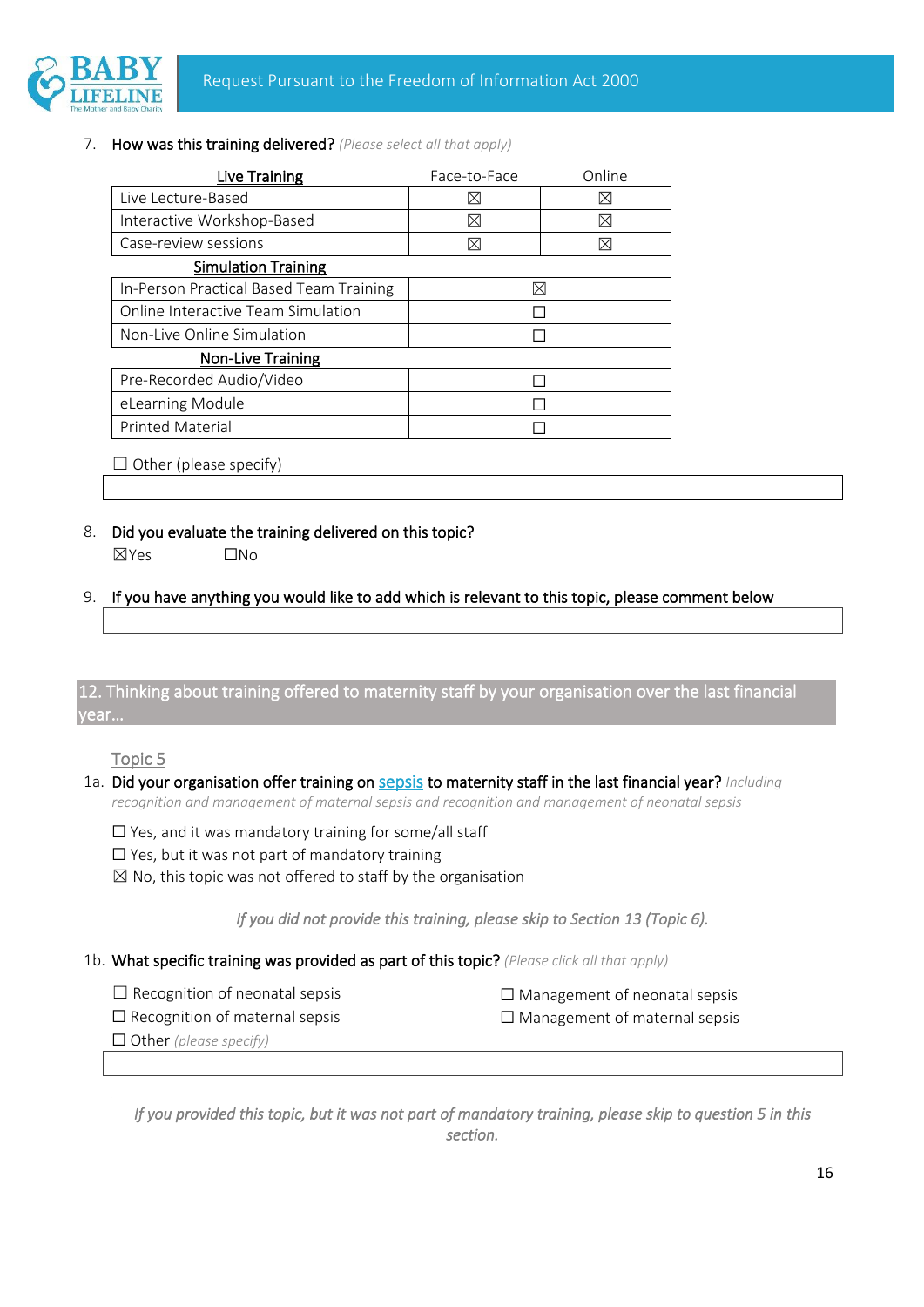

2. If you indicated that this training was considered mandatory, which professional groups were required to attend?

| <b>Midwives</b> | <b>Obstetricians</b> | Obstetric<br>Anaesthetists | <b>Maternity Support</b><br><b>Workers</b> | Other maternity allied<br>health professionals |
|-----------------|----------------------|----------------------------|--------------------------------------------|------------------------------------------------|
|                 |                      |                            |                                            |                                                |

- 3. If mandatory, how often is it required that relevant staff complete this training? Choose an item.
- 4. If mandatory, what was the minimum duration of training mandated for relevant staff on this topic? *(number of hours attended for training to be considered complete)* Choose an item.
- 5. If more than one professional group attended this training, did they attend it together? Choose an item.
- 6. Who delivered the training on this topic for staff at your organisation, over the last financial year? Choose an item.
- 7. How was this training delivered? *(Please select all that apply)*

| Live Training                           | Face-to-Face | Online |
|-----------------------------------------|--------------|--------|
| Live Lecture-Based                      |              |        |
| Interactive Workshop-Based              |              |        |
| Case-review sessions                    |              |        |
| <b>Simulation Training</b>              |              |        |
| In-Person Practical Based Team Training |              |        |
| Online Interactive Team Simulation      |              |        |
| Non-Live Online Simulation              |              |        |
| <b>Non-Live Training</b>                |              |        |
| Pre-Recorded Audio/Video                |              |        |
| eLearning Module                        |              |        |
| <b>Printed Material</b>                 |              |        |
|                                         |              |        |

 $\Box$  Other (please specify)

8. Did you evaluate the training delivered on this topic?

☐Yes ☐No

9. If you have anything you would like to add which is relevant to this topic, please comment below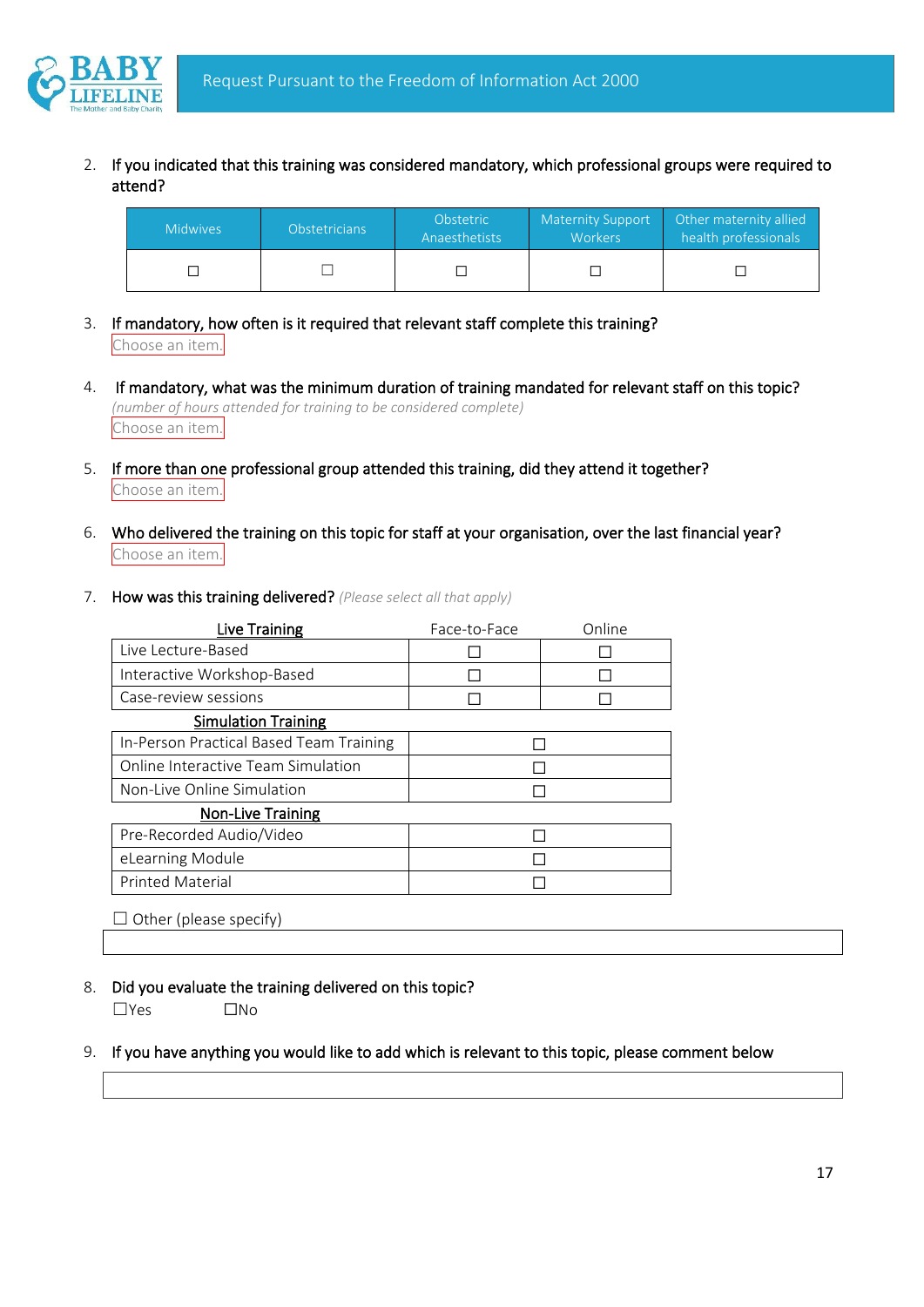

<span id="page-17-0"></span>Topic 6

1a. Did your organisation offer training on co-morbidities in pregnancy/management of high-risk pregnancies to maternity staff in the last financial year? *Including hypertension, diabetes, obesity/women post bariatric surgery, thromboembolism, cardiovascular disease, epilepsy, advanced maternal age, teenage pregnancy, twin pregnancy, stroke, malignancy*

☐ Yes, and it was mandatory training for some/all staff

- ☐ Yes, but it was not part of mandatory training
- $\boxtimes$  No, this topic was not offered to staff by the organisation

*If you did not provide this training, please skip to Section 14 (Topic 7).* 

#### 1b. What specific training was provided as part of this topic? *(Please click all that apply)*

| $\Box$ Hypertension                         | $\Box$ Advanced maternal age |
|---------------------------------------------|------------------------------|
| $\Box$ Diabetes                             | $\Box$ Teenage Pregnancy     |
| $\Box$ Obesity/women post bariatric surgery | $\Box$ Twin Pregnancy        |
| $\Box$ Thromboembolism                      | $\Box$ Stroke                |
| $\Box$ Cardiovascular disease               | $\Box$ Malignancy            |
| $\Box$ Epilepsy                             |                              |
| $\Box$ Other (please specify)               |                              |
|                                             |                              |

*If you provided this topic, but it was not part of mandatory training, please skip to question 5 in this section.* 

| <b>Midwives</b> | <b>Obstetricians</b> | Obstetric<br><b>Anaesthetists</b> | <b>Maternity Support</b><br><b>Workers</b> | Other maternity allied<br>health professionals |
|-----------------|----------------------|-----------------------------------|--------------------------------------------|------------------------------------------------|
|                 |                      |                                   |                                            |                                                |

- 3. If mandatory, how often is it required that relevant staff complete this training? Choose an item.
- 4. If mandatory, what was the minimum duration of training mandated for relevant staff on this topic? *(number of hours attended for training to be considered complete)* Choose an item.
- 5. If more than one professional group attended this training, did they attend it together? Choose an item.
- 6. Who delivered the training on this topic for staff at your organisation, over the last financial year? Choose an item.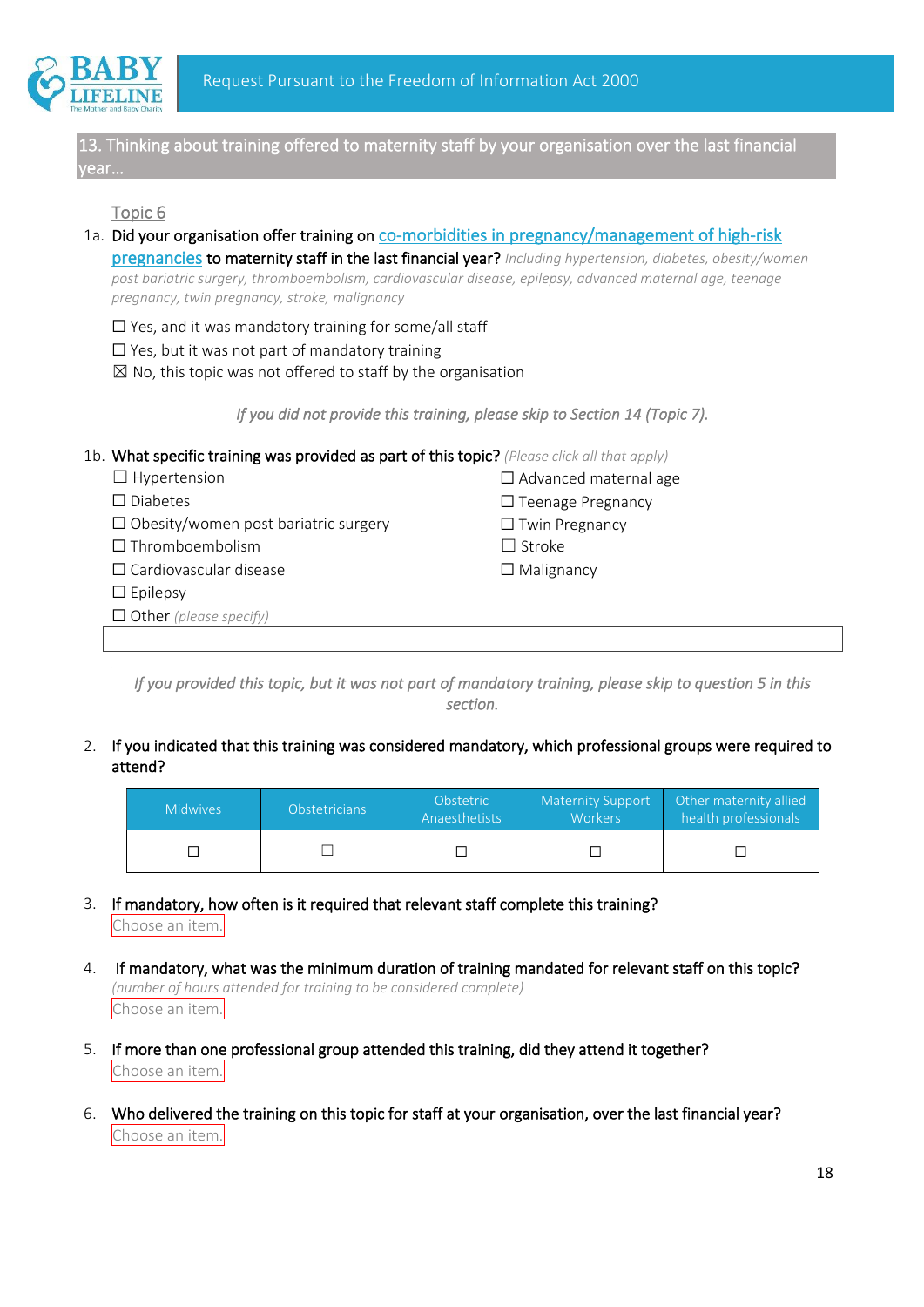

7. How was this training delivered? *(Please select all that apply)*

| Live Training                           | Face-to-Face | Online |
|-----------------------------------------|--------------|--------|
| Live Lecture-Based                      |              |        |
| Interactive Workshop-Based              |              |        |
| Case-review sessions                    |              |        |
| <b>Simulation Training</b>              |              |        |
| In-Person Practical Based Team Training |              |        |
| Online Interactive Team Simulation      |              |        |
| Non-Live Online Simulation              |              |        |
| Non-Live Training                       |              |        |
| Pre-Recorded Audio/Video                |              |        |
| eLearning Module                        |              |        |
| <b>Printed Material</b>                 |              |        |
|                                         |              |        |

 $\Box$  Other (please specify)

8. Did you evaluate the training delivered on this topic?

☐Yes ☐No

9. If you have anything you would like to add which is relevant to this topic, please comment below

## 14. Thinking about training offered to maternity staff by your organisation over the last financial year…

#### <span id="page-18-0"></span>Topic 7

1. Did your organisation offer training on adult/maternal life support to maternity staff in the last financial year?

 $\boxtimes$  Yes, and it was mandatory training for some/all staff

☐ Yes, but it was not part of mandatory training

☐ No, this topic was not offered to staff by the organisation

*If you did not provide this training, please skip to Section 15 (Topic 8).* 

*If you provided this topic, but it was not part of mandatory training, please skip to question 5 in this section.* 

| <b>Midwives</b> | <b>Obstetricians</b> | Obstetric<br>Anaesthetists | <b>Maternity Support</b><br><b>Workers</b> | Other maternity allied<br>health professionals |
|-----------------|----------------------|----------------------------|--------------------------------------------|------------------------------------------------|
| $\boxtimes$     | ⊠                    | X                          | ⊠                                          | $\boxtimes$                                    |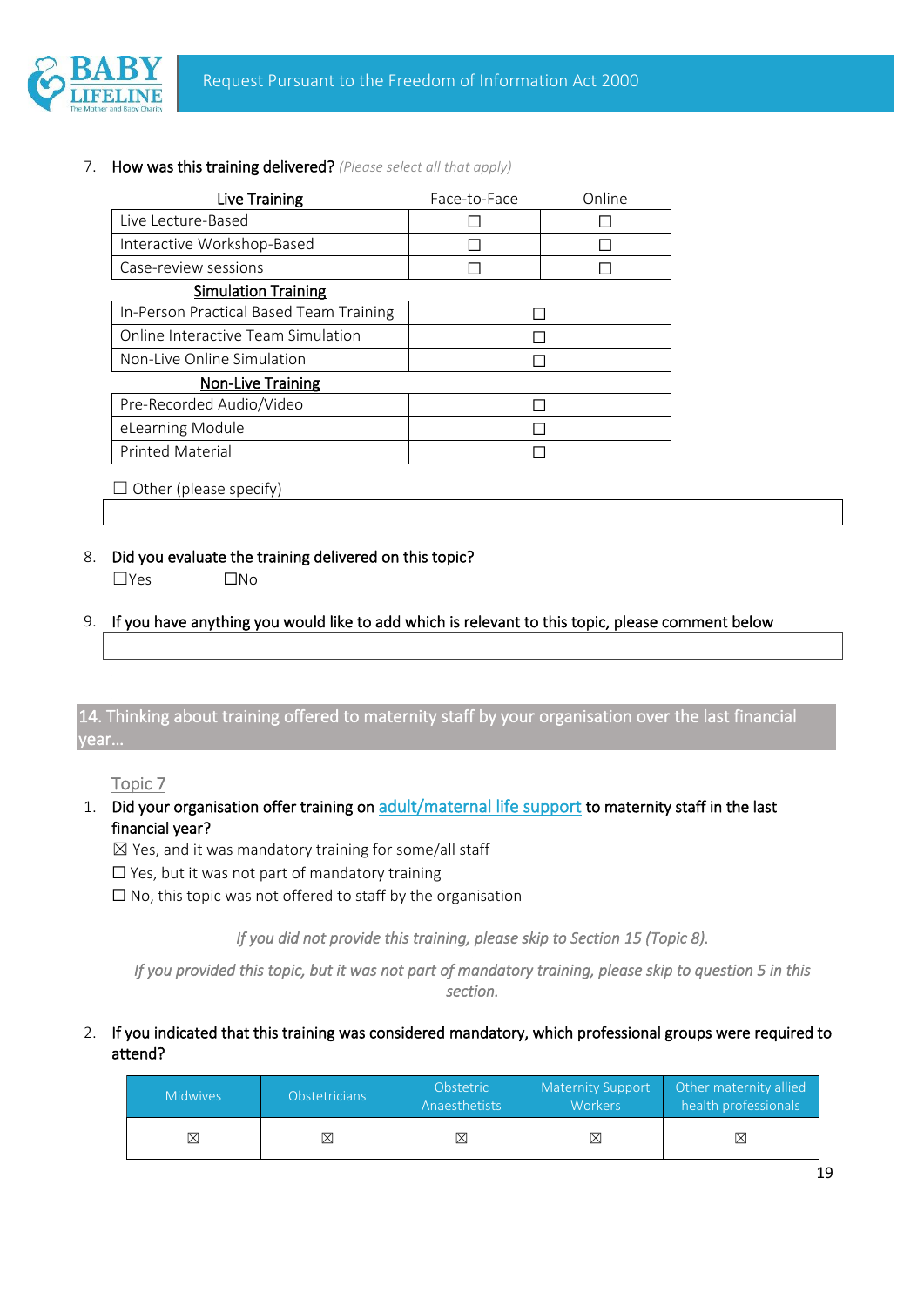

- 3. If mandatory, how often is it required that relevant staff complete this training? Yearly
- 4. If mandatory, what was the minimum duration of training mandated for relevant staff on this topic? *(number of hours attended for training to be considered complete)* More than 3 hours - 4 hours
- 5. If more than one professional group attended this training, did they attend it together? Yes, multi-professional training was provided on this topic
- 6. Who delivered the training on this topic for staff at your organisation, over the last financial year? Providers directly employed by the Trust (In-House)
- 7. How was this training delivered? *(Please select all that apply)*

| Face-to-Face | Online |
|--------------|--------|
| $\boxtimes$  |        |
| $\boxtimes$  |        |
| X            |        |
|              |        |
| $\boxtimes$  |        |
|              |        |
|              |        |
|              |        |
|              |        |
| $\bowtie$    |        |
|              |        |
|              |        |

☐ Other *(please specify)*

8. Did you evaluate the training delivered on this topic?

☐Yes ☐No

9. If you have anything you would like to add which is relevant to this topic, please comment below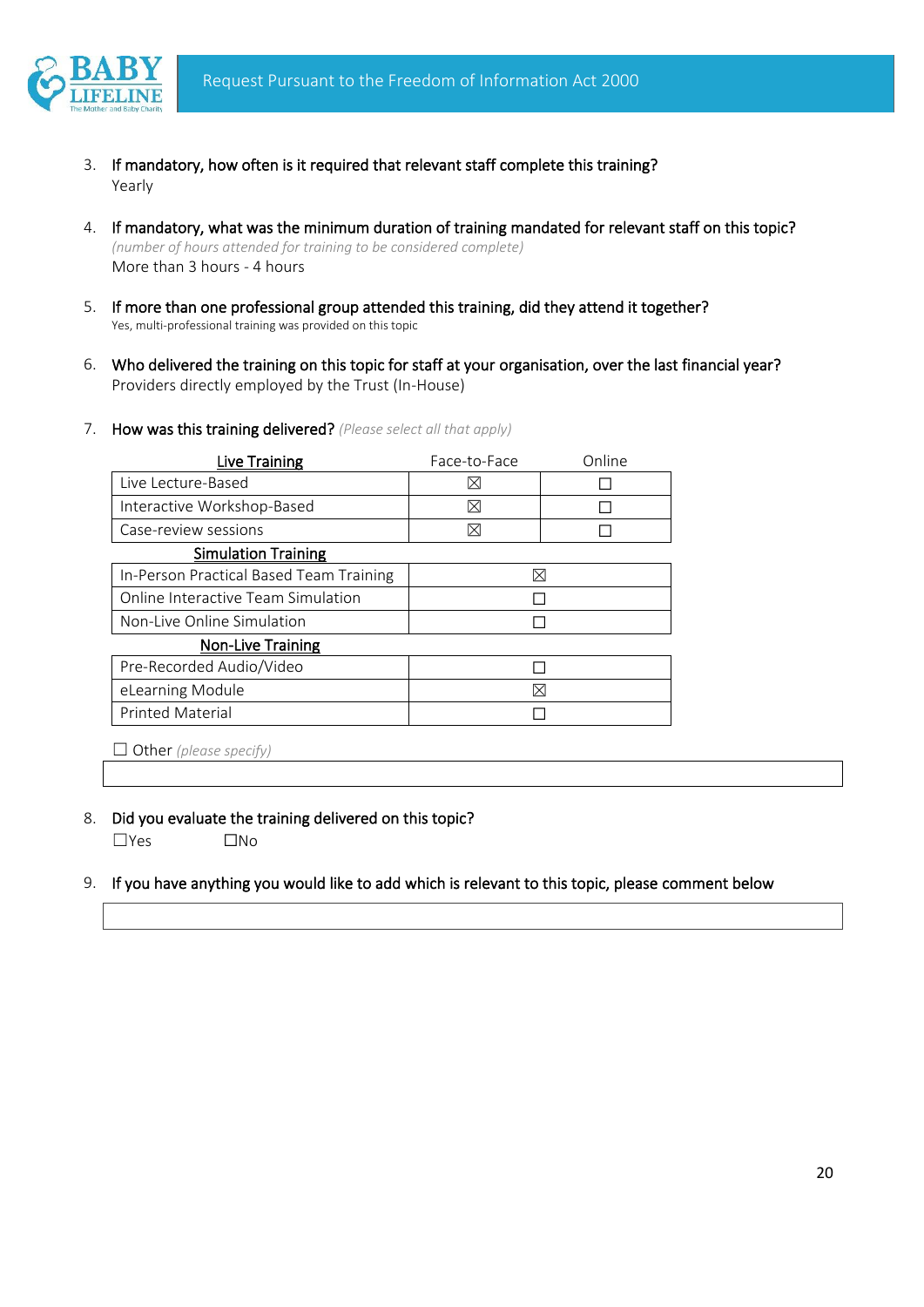

<span id="page-20-0"></span>Topic 8

- 1a. Did your organisation offer training on newborn life support to maternity staff in the last financial year?
	- $\boxtimes$  Yes, and it was mandatory training for some/all staff
	- ☐ Yes, but it was not part of mandatory training
	- ☐ No, this topic was not offered to staff by the organisation

*If you did not provide this training, please skip to Section 16 (Topic 9).* 

1b. Did training on this topic include skills/simulation training with the neonatal team?

 $\square$ Yes  $\square$ No

*If you provided this topic, but it was not part of mandatory training, please skip to question 5 in this section.* 

| <b>Midwives</b> | <b>Obstetricians</b> | Obstetric<br><b>Anaesthetists</b> | Maternity Support<br><b>Workers</b> | Other maternity allied<br>health professionals |
|-----------------|----------------------|-----------------------------------|-------------------------------------|------------------------------------------------|
| ⋉               |                      |                                   |                                     |                                                |

- 3. If mandatory, how often is it required that relevant staff complete this training? Yearly
- 4. If mandatory, what was the minimum duration of training mandated for relevant staff on this topic? *(number of hours attended for training to be considered complete)* 1 hour - 2 hours
- 5. If more than one professional group attended this training, did they attend it together? Attended by one professional group only
- 6. Who delivered the training on this topic for staff at your organisation, over the last financial year? Providers directly employed by the Trust (In-House)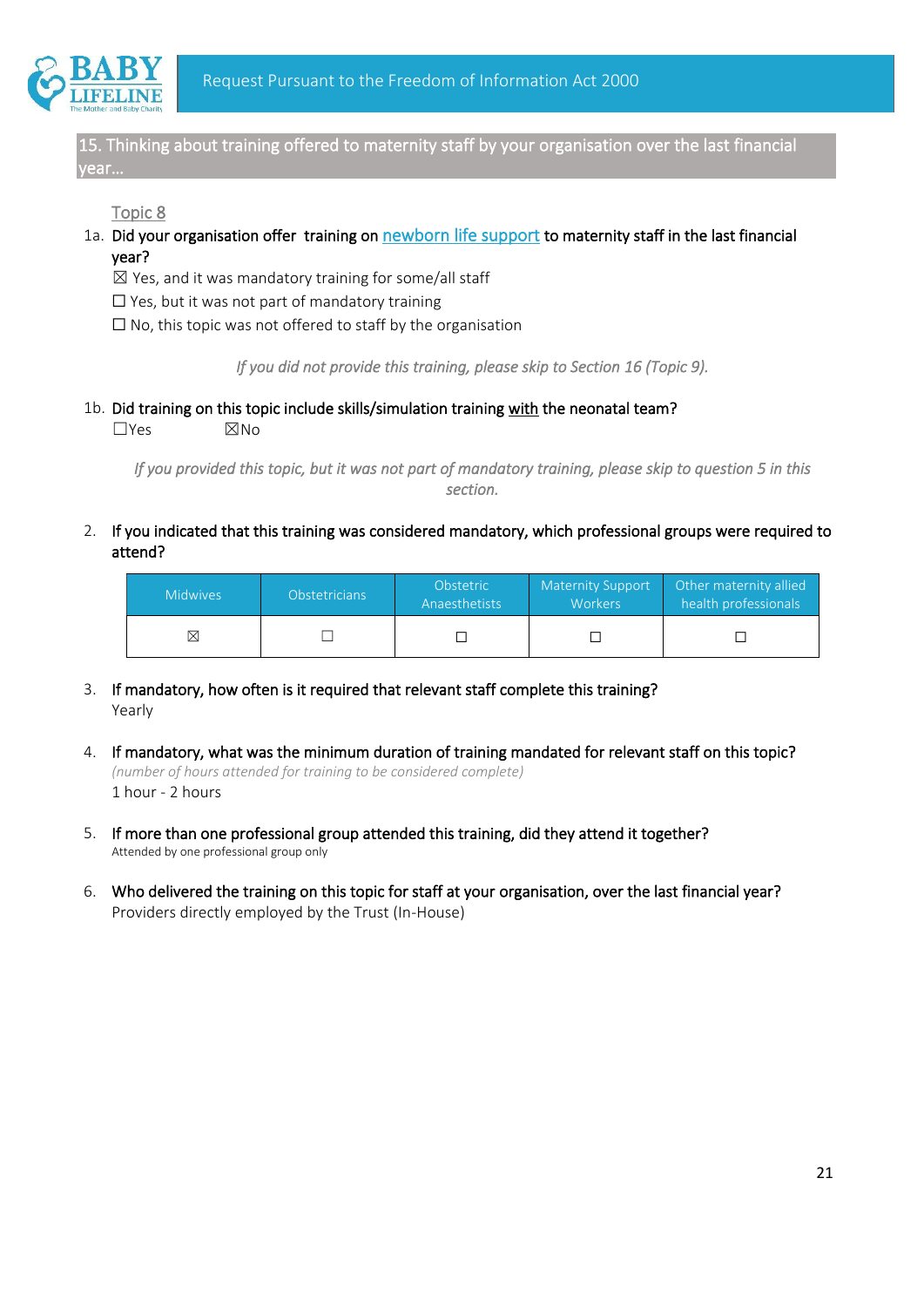

7. How was this training delivered? *(Please select all that apply)*

| <b>Live Training</b>                    | Face-to-Face | Online |
|-----------------------------------------|--------------|--------|
| Live Lecture-Based                      |              |        |
| Interactive Workshop-Based              | ⋉            |        |
| Case-review sessions                    |              |        |
| <b>Simulation Training</b>              |              |        |
| In-Person Practical Based Team Training |              |        |
| Online Interactive Team Simulation      |              |        |
| Non-Live Online Simulation              |              |        |
| <b>Non-Live Training</b>                |              |        |
| Pre-Recorded Audio/Video                |              |        |
| eLearning Module                        |              |        |
| <b>Printed Material</b>                 |              |        |
|                                         |              |        |

☐ Other *(please specify)*

8. Did you evaluate the training delivered on this topic?

☐Yes ☐No

9. If you have anything you would like to add which is relevant to this topic, please comment below

### 16. Thinking about training offered to maternity staff by your organisation over the last financial year…

<span id="page-21-0"></span>Topic 9

| 1a. Did your organisation offer training on learning from adverse events to maternity staff in the last    |  |  |  |
|------------------------------------------------------------------------------------------------------------|--|--|--|
| financial year? Including incident reporting, learning from adverse events, candour, and family engagement |  |  |  |

☐ Yes, and it was mandatory training for some/all staff

- ☐ Yes, but it was not part of mandatory training
- $\boxtimes$  No, this topic was not offered to staff by the organisation

*If you did not provide this training, please skip to Section 17 (Topic 10).* 

### 1b. What specific training was provided as part of this topic? *(Please click all that apply)*

☐ Incident reporting

□ Candour

□ Learning from adverse events

☐ Family engagement in incident investigations

☐ Other *(please specify)*

## 1c. Did you provide specific training on conducting serious incident investigations for staff directly involved in this activity?

☐Yes ☐No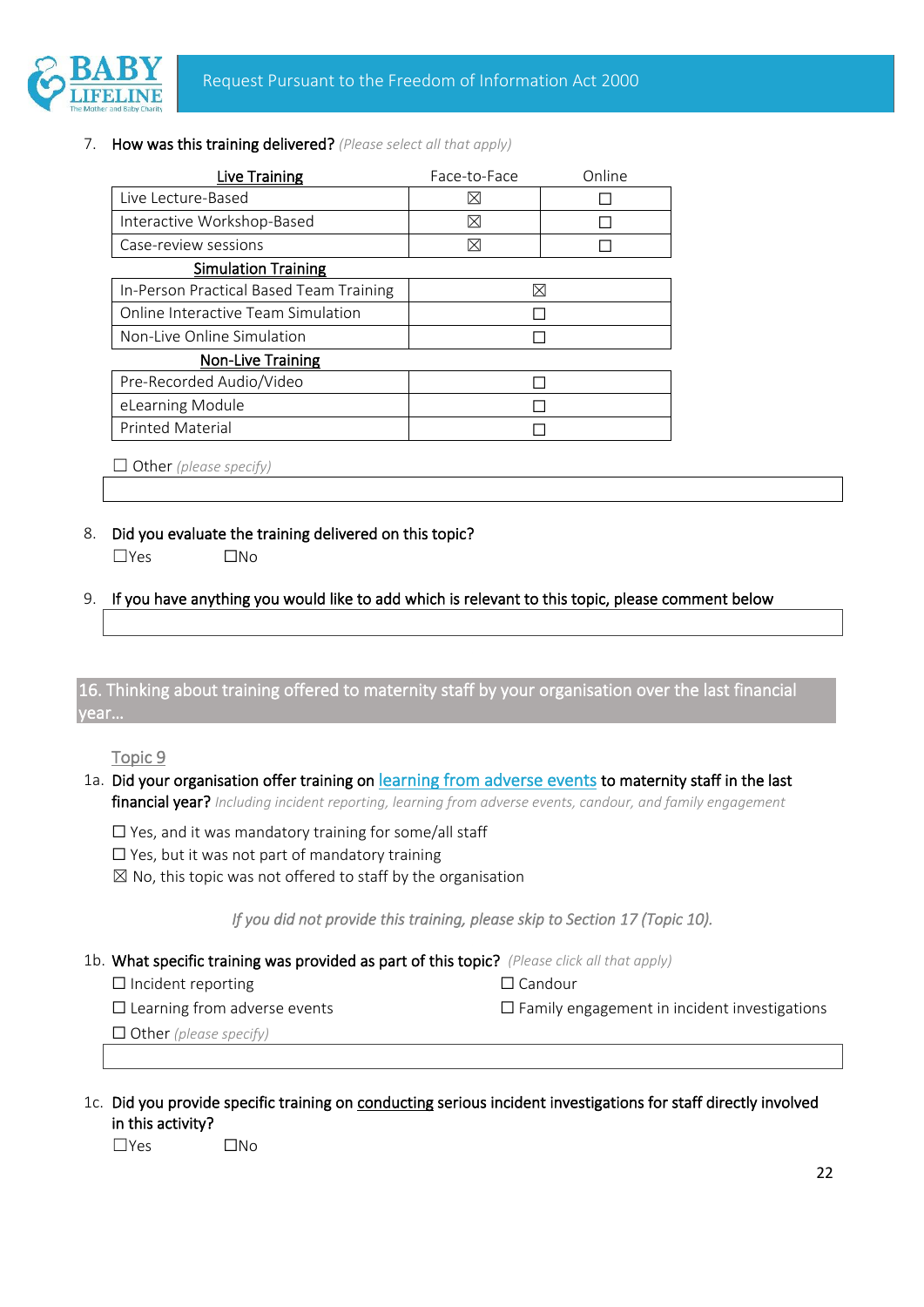

*If you provided this topic, but it was not part of mandatory training, please skip to question 5 in this section.* 

2. If you indicated that this training was considered mandatory, which professional groups were required to attend?

| <b>Midwives</b> | <b>Obstetricians</b> | Obstetric<br>Anaesthetists | Maternity Support<br>Workers | Other maternity allied<br>health professionals |
|-----------------|----------------------|----------------------------|------------------------------|------------------------------------------------|
|                 |                      |                            |                              |                                                |

- 3. If mandatory, how often is it required that relevant staff complete this training? Choose an item.
- 4. If mandatory, what was the minimum duration of training mandated for relevant staff on this topic? *(number of hours attended for training to be considered complete)* Choose an item.
- 5. If more than one professional group attended this training, did they attend it together? Choose an item.
- 6. Who delivered the training on this topic for staff at your organisation, over the last financial year? Choose an item.
- 7. How was this training delivered? *(Please select all that apply)*

| Live Training                           | Face-to-Face | Online |
|-----------------------------------------|--------------|--------|
| Live Lecture-Based                      |              |        |
| Interactive Workshop-Based              |              |        |
| Case-review sessions                    |              |        |
| <b>Simulation Training</b>              |              |        |
| In-Person Practical Based Team Training |              |        |
| Online Interactive Team Simulation      |              |        |
| Non-Live Online Simulation              |              |        |
| <b>Non-Live Training</b>                |              |        |
| Pre-Recorded Audio/Video                |              |        |
| eLearning Module                        |              |        |
| <b>Printed Material</b>                 |              |        |

☐ Other *(please specify)*

8. Did you evaluate the training delivered on this topic?

☐Yes ☐No

#### 9. If you have anything you would like to add which is relevant to this topic, please comment below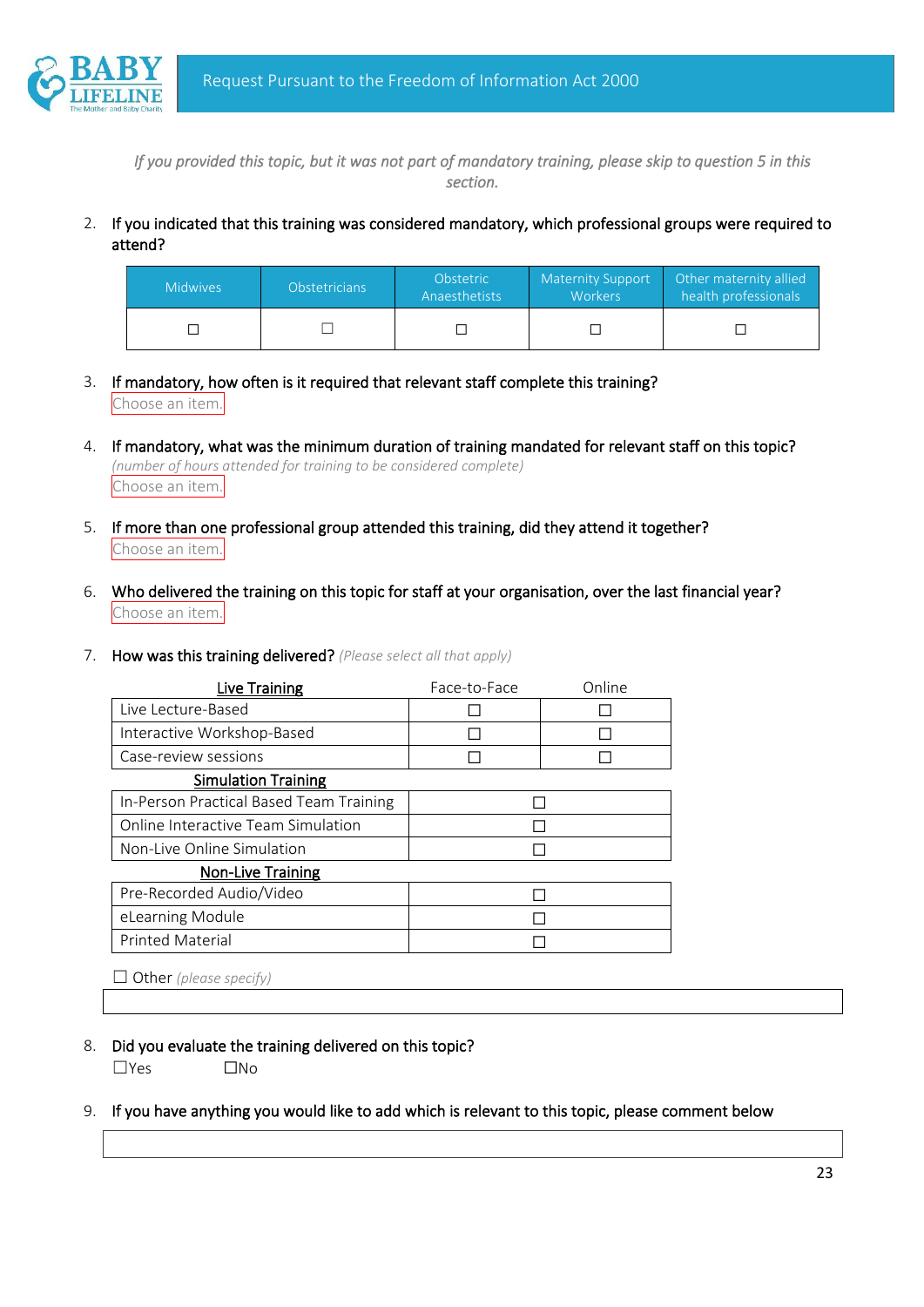

### <span id="page-23-0"></span>Topic 10

- 1. Did your organisation offer training on informed consent to maternity staff in the last financial year?
	- ☐ Yes, and it was mandatory training for some/all staff
	- ☐ Yes, but it was not part of mandatory training
	- $\boxtimes$  No, this topic was not offered to staff by the organisation

*If you did not provide this training, please skip to Section 18 (Topic 11).* 

*If you provided this topic, but it was not part of mandatory training, please skip to question 5 in this section.* 

| <b>Midwives</b> | <b>Obstetricians</b> | <b>Obstetric</b><br><b>Anaesthetists</b> | Maternity Support<br><b>Workers</b> | Other maternity allied<br>health professionals |
|-----------------|----------------------|------------------------------------------|-------------------------------------|------------------------------------------------|
|                 |                      |                                          |                                     |                                                |

- 3. If mandatory, how often is it required that relevant staff complete this training? Choose an item.
- 4. If mandatory, what was the minimum duration of training mandated for relevant staff on this topic? *(number of hours attended for training to be considered complete)* Choose an item.
- 5. If more than one professional group attended this training, did they attend it together? Choose an item.
- 6. Who delivered the training on this topic for staff at your organisation, over the last financial year? Choose an item.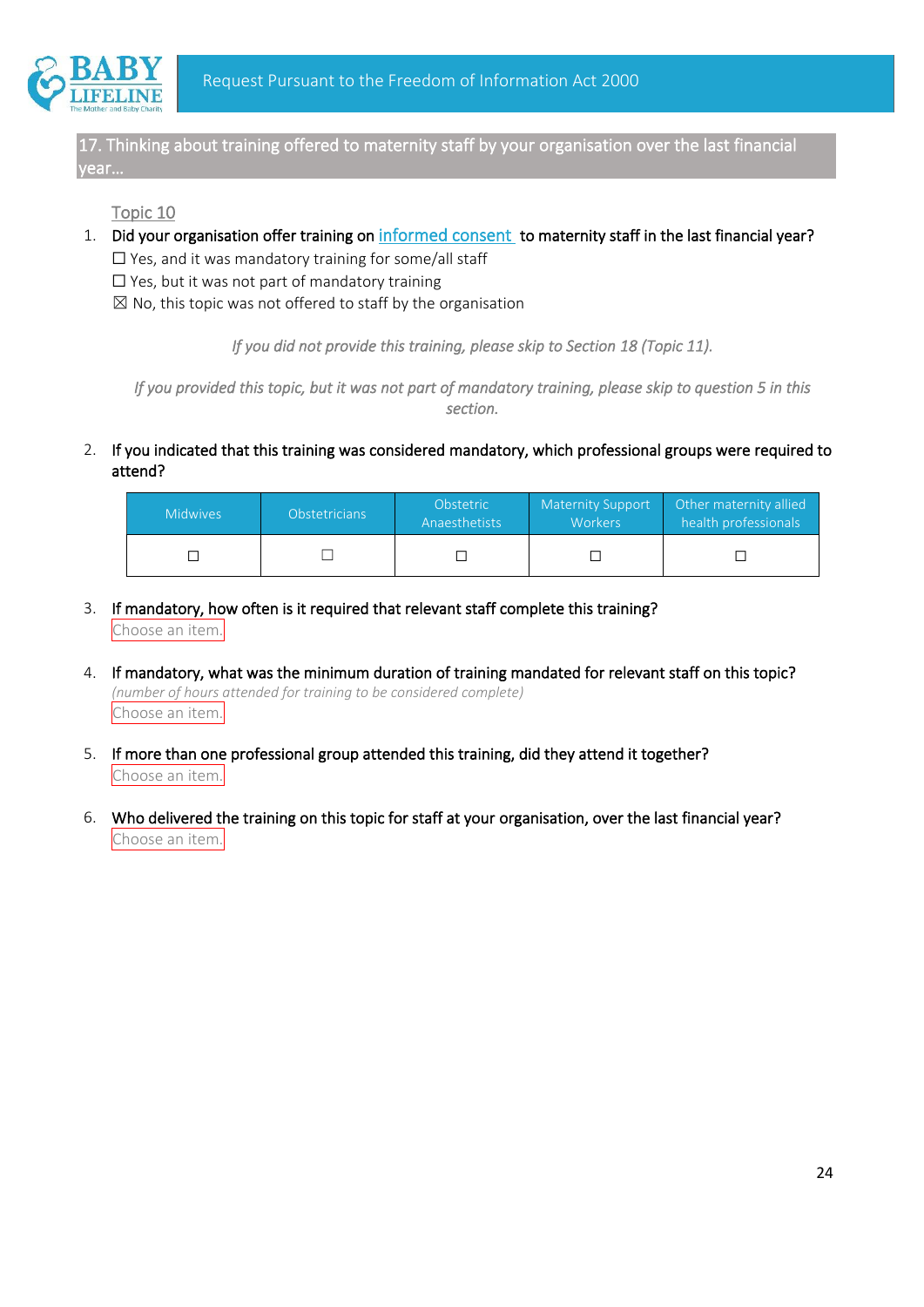

7. How was this training delivered? *(Please select all that apply)*

| <b>Live Training</b>                    | Face-to-Face | Online |  |
|-----------------------------------------|--------------|--------|--|
| Live Lecture-Based                      |              |        |  |
| Interactive Workshop-Based              |              |        |  |
| Case-review sessions                    |              |        |  |
| <b>Simulation Training</b>              |              |        |  |
| In-Person Practical Based Team Training |              |        |  |
| Online Interactive Team Simulation      |              |        |  |
| Non-Live Online Simulation              |              |        |  |
| <b>Non-Live Training</b>                |              |        |  |
| Pre-Recorded Audio/Video                |              |        |  |
| eLearning Module                        |              |        |  |
| <b>Printed Material</b>                 |              |        |  |
|                                         |              |        |  |

☐ Other *(please specify)*

- 8. Did you evaluate the training delivered on this topic?
	- $\Box$ Yes  $\Box$ No
- 9. If you have anything you would like to add which is relevant to this topic, please comment below

## 18. Thinking about training offered to maternity staff by your organisation over the last financial year…

<span id="page-24-0"></span>Topic 11

- 1a. Did your organisation offer training on other professional issues to maternity staff in the last financial year? *Including documentation of care, raising concerns/whistleblowing, and personalised care*
	- ☐ Yes, and it was mandatory training for some/all staff
	- ☐ Yes, but it was not part of mandatory training
	- $\boxtimes$  No, this topic was not offered to staff by the organisation

*If you did not provide this training, please skip to Section 19 (Topic 12).* 

- 1b. What specific training was provided as part of this topic? *(please tick all those provided)*
	- □ Documentation of Care
	- ☐ Raising concerns/whistleblowing
	- ☐ Personalised care

*If you provided this topic, but it was not part of mandatory training, please skip to Section 19 (Topic 12).*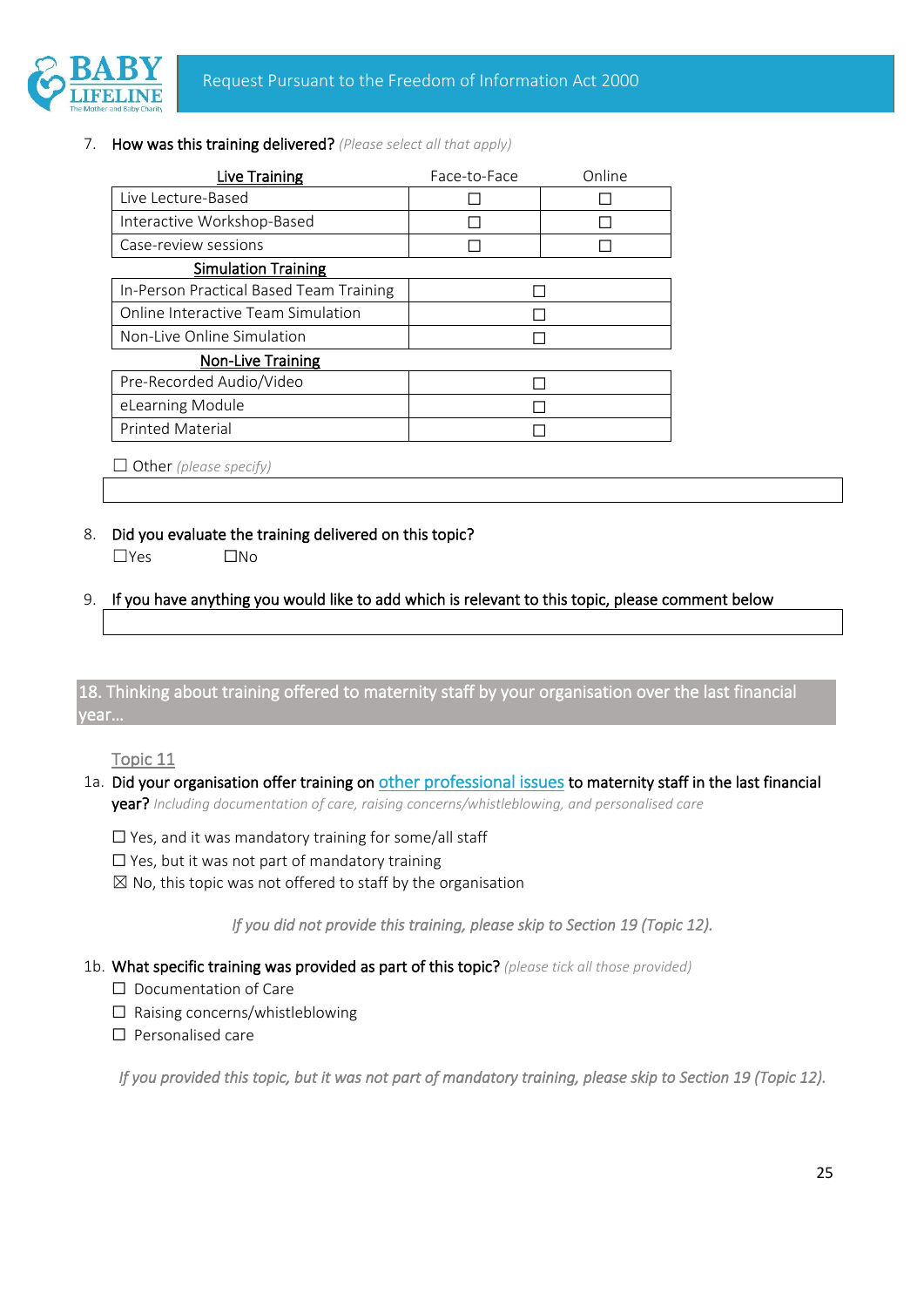

2. If you indicated that training on this topic was considered mandatory, which professional groups were required to attend sessions provided?

|                                    | <b>Midwives</b> | Obstetricians | Obstetric<br>Anaesthetists | Maternity<br>Support<br>Workers | Other maternity<br>$\mathsf{l}$ allied health $\mathsf{l}'$<br>professionals |
|------------------------------------|-----------------|---------------|----------------------------|---------------------------------|------------------------------------------------------------------------------|
| Documentation of Care              | □               | □             |                            | □                               | □                                                                            |
| Raising<br>concerns/whistleblowing | П               | П             |                            | □                               | □                                                                            |
| Personalised care                  | п               | □             |                            | □                               |                                                                              |

19. Thinking about training offered to maternity staff by your organisation over the last financial year…

<span id="page-25-0"></span>Topic 12

1. Did your organisation offer training on reducing smoking in pregnancy to maternity staff in the last financial year?

 $\boxtimes$  Yes, and it was mandatory training for some/all staff

 $\Box$  Yes, but it was not part of mandatory training

 $\Box$  No, this topic was not offered to staff by the organisation

*If you did not provide this training, please skip to Section 20 (Topic 13).* 

*If you provided this topic, but it was not part of mandatory training, please skip to question 5 in this section.* 

| <b>Midwives</b> | <b>Obstetricians</b> | Obstetric<br>Anaesthetists | <b>Maternity Support</b><br><b>Workers</b> | Other maternity allied<br>health professionals |
|-----------------|----------------------|----------------------------|--------------------------------------------|------------------------------------------------|
| ⊠               |                      |                            | ⊠                                          |                                                |

- 3. If mandatory, how often is it required that relevant staff complete this training? Yearly
- 4. If mandatory, what was the minimum duration of training mandated for relevant staff on this topic? *(number of hours attended for training to be considered complete)* 1 hour - 2 hours
- 5. If more than one professional group attended this training, did they attend it together? Attended by one professional group only
- 6. Who delivered the training on this topic for staff at your organisation, over the last financial year? External Providers (including external eLearning packages)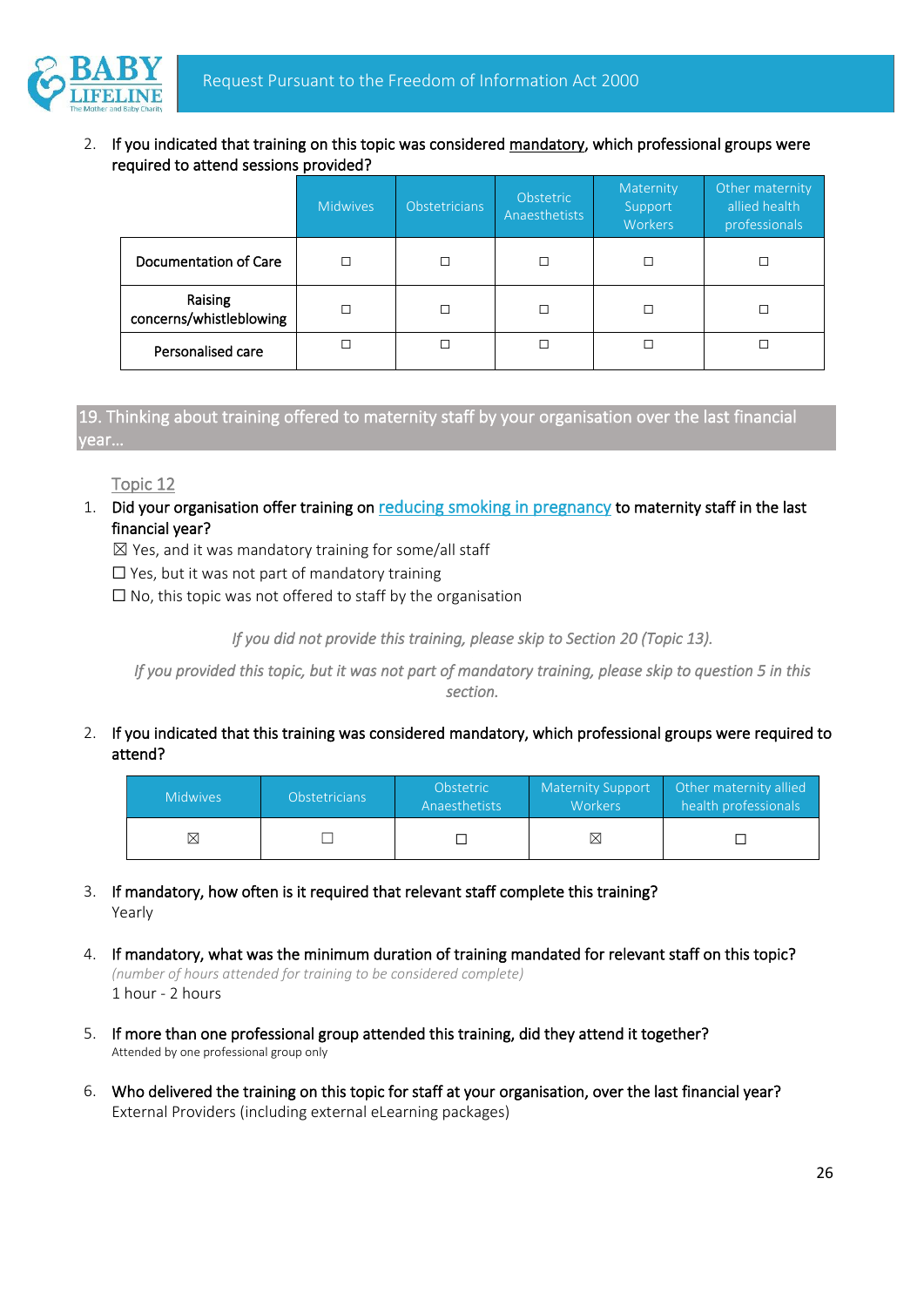

7. How was this training delivered? *(Please select all that apply)*

| Live Training                           | Face-to-Face | Online |
|-----------------------------------------|--------------|--------|
| Live Lecture-Based                      |              | ⋈      |
| Interactive Workshop-Based              |              |        |
| Case-review sessions                    |              |        |
| <b>Simulation Training</b>              |              |        |
| In-Person Practical Based Team Training |              |        |
| Online Interactive Team Simulation      |              |        |
| Non-Live Online Simulation              |              |        |
| <b>Non-Live Training</b>                |              |        |
| Pre-Recorded Audio/Video                |              |        |
| eLearning Module                        |              |        |
| <b>Printed Material</b>                 |              |        |
|                                         |              |        |

☐ Other *(please specify)*

- 8. Did you evaluate the training delivered on this topic?
	- $\Box$ Yes  $\Box$ No
- 9. If you have anything you would like to add which is relevant to this topic, please comment below

## 20. Thinking about training offered to maternity staff by your organisation over the last financial year…

<span id="page-26-0"></span>Topic 13

- 1a. Did your organisation offer training on screening for fetal growth to maternity staff in the last financial year? *Including measurement of symphysis fundal height (SFH), plotting and interpretation of SFH using local charts and when to refer*
	- $\boxtimes$  Yes, and it was mandatory training for some/all staff
	- ☐ Yes, but it was not part of mandatory training
	- $\Box$  No, this topic was not offered to staff by the organisation

*If you did not provide this training, please skip to Section 21 (Topic 14).* 

### 1b. If you indicated that training on screening for fetal growth was provided by your organisation, what specific training was provided as part of this topic? *(please tick all those provided)*

- $\boxtimes$  Measurement of symphysis fundal height
- $\boxtimes$  Plotting and interpretation of symphysis fundal height using local charts
- ☒ When to refer

☐ Other *(please specify)*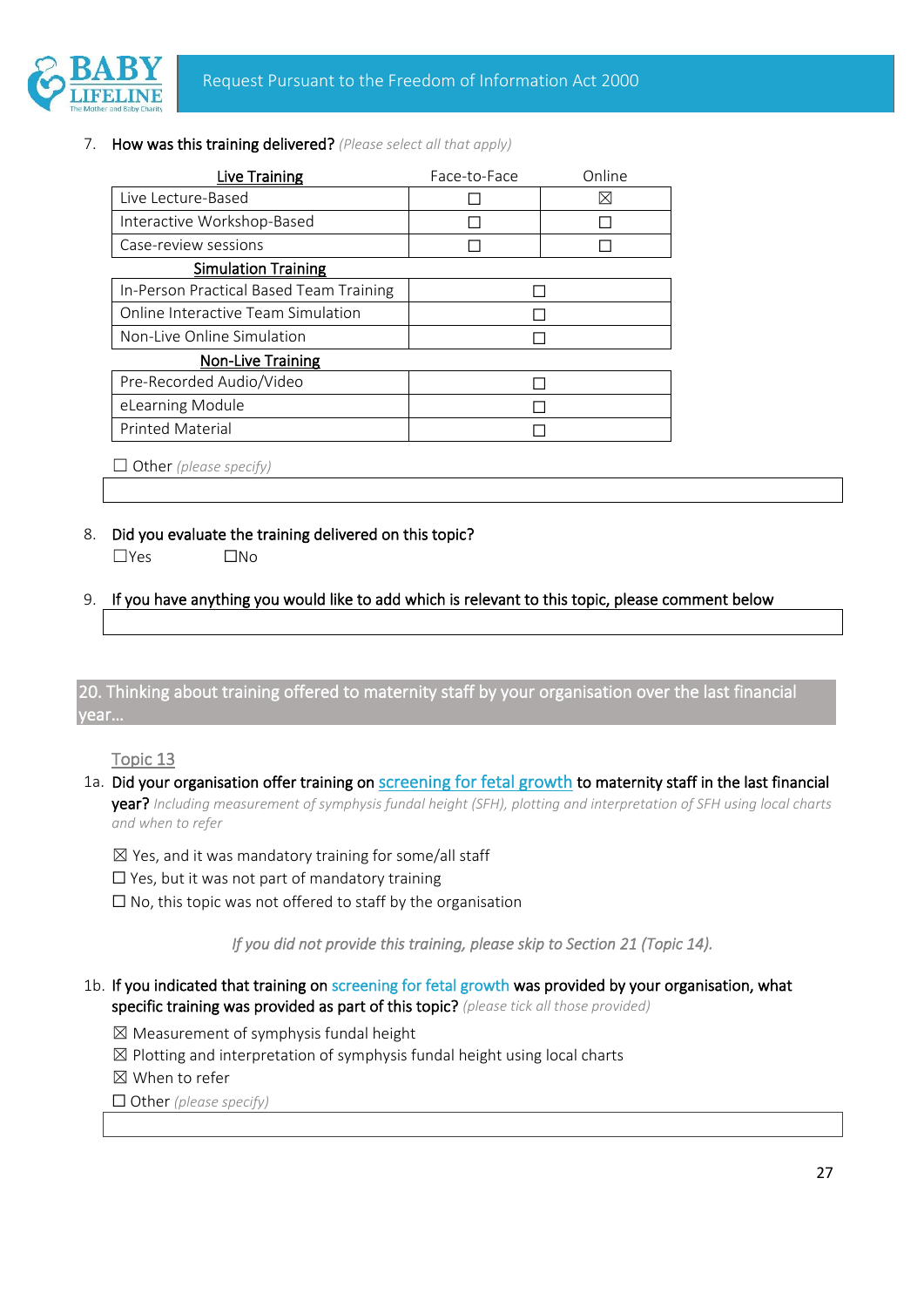

1c. Did relevant staff receive training on ultrasound scanning for fetal growth and uterine artery doppler measurement?

 $\square$ Yes  $\square$ No

*If you provided this topic, but it was not part of mandatory training, please skip to question 5 in this section.* 

2. If you indicated that this training was considered mandatory, which professional groups were required to attend?

| <b>Midwives</b> | Obstetricians | <b>Obstetric</b><br>Anaesthetists | <b>Maternity Support</b><br><b>Workers</b> | Other maternity allied<br>health professionals |
|-----------------|---------------|-----------------------------------|--------------------------------------------|------------------------------------------------|
| $\boxtimes$     | ⊠             |                                   |                                            |                                                |

- 3. If mandatory, how often is it required that relevant staff complete this training? Yearly
- 4. If mandatory, what was the minimum duration of training mandated for relevant staff on this topic? *(number of hours attended for training to be considered complete)* More than 4 hours - 5 hours
- 5. If more than one professional group attended this training, did they attend it together? No, different professional groups attended training separately
- 6. Who delivered the training on this topic for staff at your organisation, over the last financial year? External Providers (including external eLearning packages)
- 7. How was this training delivered? *(Please select all that apply)*

| <b>Live Training</b>                    | Face-to-Face | Online |
|-----------------------------------------|--------------|--------|
| Live Lecture-Based                      |              |        |
| Interactive Workshop-Based              |              |        |
| Case-review sessions                    |              |        |
| <b>Simulation Training</b>              |              |        |
| In-Person Practical Based Team Training |              |        |
| Online Interactive Team Simulation      |              |        |
| Non-Live Online Simulation              |              |        |
| <b>Non-Live Training</b>                |              |        |
| Pre-Recorded Audio/Video                |              |        |
| eLearning Module                        |              |        |
| <b>Printed Material</b>                 |              |        |
|                                         |              |        |

☐ Other *(please specify)*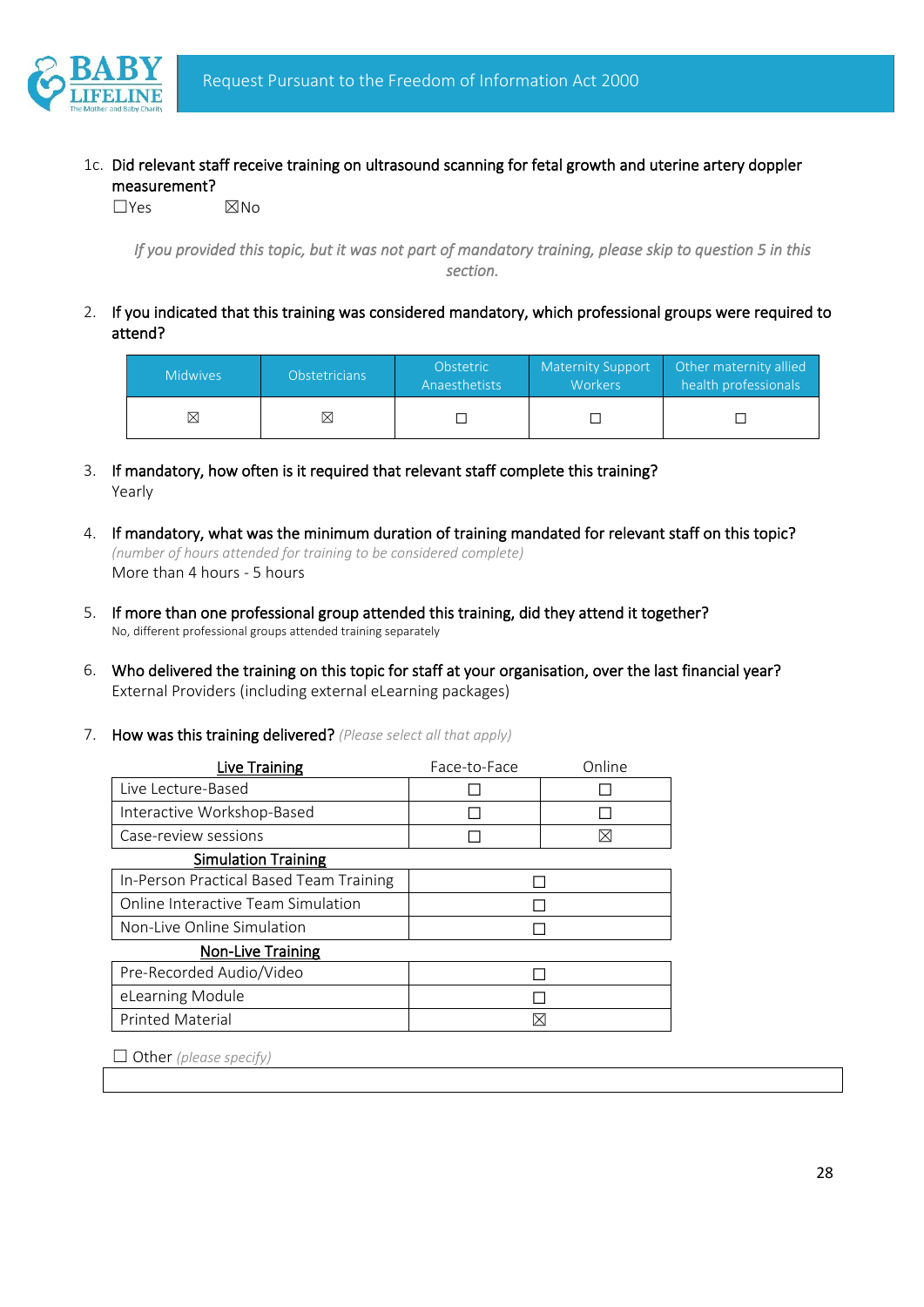

8a. At your organisation, was competency in processes for screening for fetal growth assessed? *(as relevant to staff role, including measurement of SFH, use and interpretation of charts, ultrasound scanning for growth and uterine artery doppler measurement)*

☐No

☒Yes *(please specify what was assessed and how it was assessed)* Assessment as part of the e-learning package

- 8b. If competency was assessed and not passed, were relevant clinical duties removed until competent?  $\Box$ Yes  $\boxtimes$ No
- 8c. Did you evaluate the training delivered on this topic? ☐Yes ☒No

9. If you have anything you would like to add which is relevant to this topic, please comment below

## 21. Thinking about training offered to maternity staff by your organisation over the last financial year…

<span id="page-28-0"></span>Topic 14

1a. Did your organisation offer training on preterm birth to maternity staff in the last financial year?

*Including recognition of women at risk, appropriate referral/preventative strategies, and optimisation of perinatal care for the extremely preterm infant*

- ☐ Yes, and it was mandatory training for some/all staff
- $\Box$  Yes, but it was not part of mandatory training
- $\boxtimes$  No, this topic was not offered to staff by the organisation

*If you did not provide this training, please skip to Section 22 (Topic 15).* 

- 1b. If you indicated that training on preterm birth was provided by your organisation, what specific training was provided as part of this topic? *(please tick all those provided)*
	- $\Box$  Recognition of women at high risk of preterm birth
	- $\Box$  Appropriate referral of at-risk women to specialist services and/or preventative strategies
	- ☐ Optimising perinatal care for the extremely preterm infant (as per BAPM framework for practice)
	- □ Training for relevant staff in transvaginal US cervix scanning and interpretation in asymptomatic women at high risk of preterm birth.
	- $\Box$  Training for relevant staff in the application and interpretation of transvaginal US cervix scanning and/or other near-patient tests (such as fibronectin) in symptomatic women at high risk of preterm birth.
	- $\Box$  Training for relevant staff on strategies for preventing preterm birth (such as cerclage, arabin pessary insertion, or use of vaginal progesterone administration).

☐ Other training on preterm birth *(please specify)*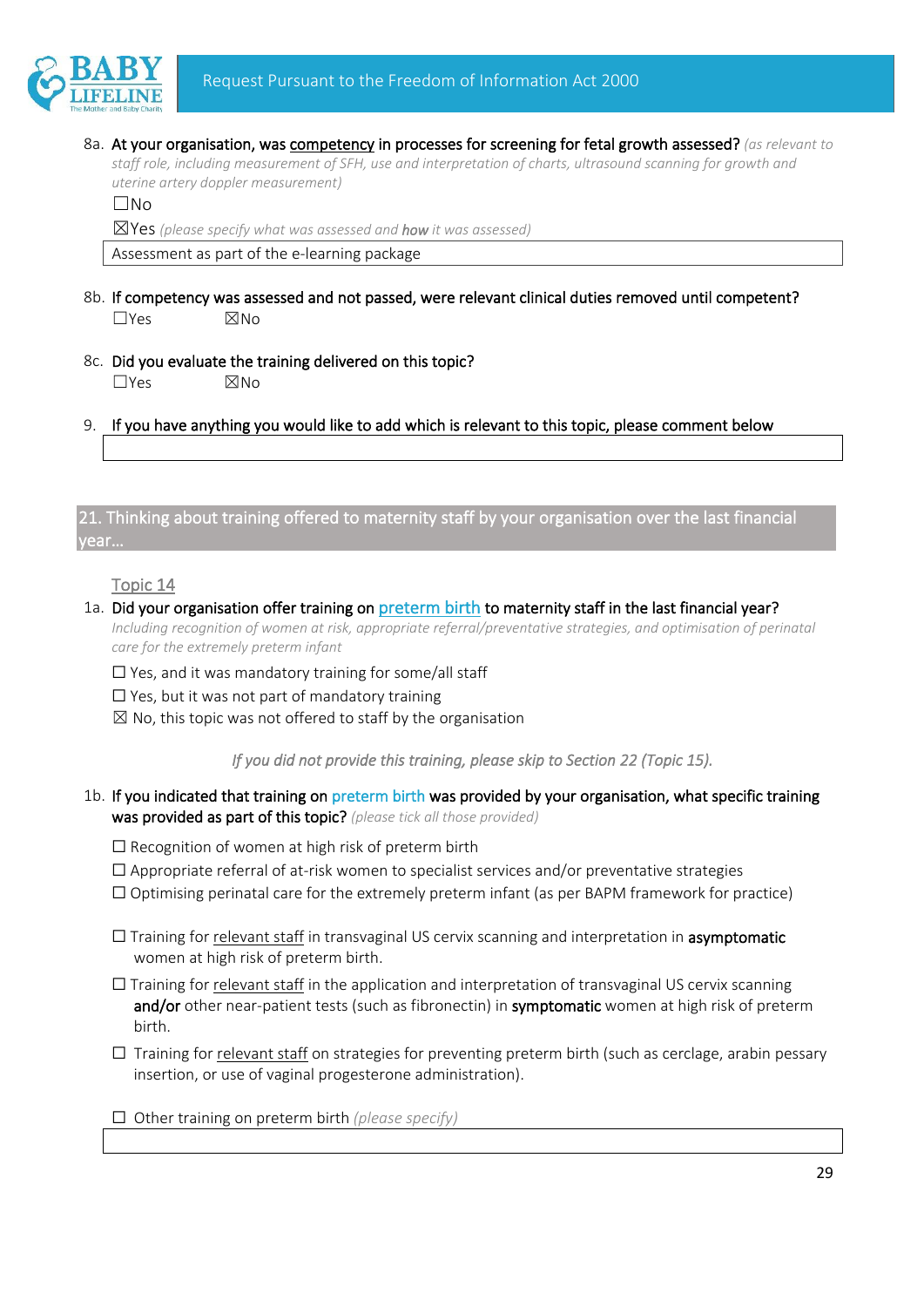

1c. Did maternity staff have the opportunity to attend multidisciplinary training on optimising perinatal care for the extremely preterm infant with the neonatal team?

☐Yes ☐No

*If you provided this topic, but it was not part of mandatory training, please skip to question 5 in this section.* 

2. If you indicated that training on preterm birth was considered mandatory, which professional groups were required to attend sessions provided?

|                                                                                                       | <b>Midwives</b> | <b>Obstetricians</b> | Obstetric<br><b>Anaesthetists</b> | Maternity<br>Support<br><b>Workers</b> | Other maternity<br>allied health<br>professionals |
|-------------------------------------------------------------------------------------------------------|-----------------|----------------------|-----------------------------------|----------------------------------------|---------------------------------------------------|
| Recognition of women at high risk<br>of preterm birth                                                 | □               |                      | □                                 |                                        |                                                   |
| Appropriate referral of at-risk<br>women to specialist services<br>and/or preventative strategies     | П               |                      | □                                 |                                        |                                                   |
| Optimising perinatal care for the<br>extremely preterm infant (as per<br>BAPM framework for practice) | $\Box$          |                      | г                                 |                                        |                                                   |

- 3. If mandatory, how often is it required that relevant staff complete this training? Choose an item.
- 4. If mandatory, what was the minimum duration of training mandated for relevant staff on this topic? Choose an item.
- 5. If more than one professional group attended this training, did they attend it together? Choose an item.
- 6. Who delivered the training on this topic for staff at your organisation, over the last financial year? Choose an item.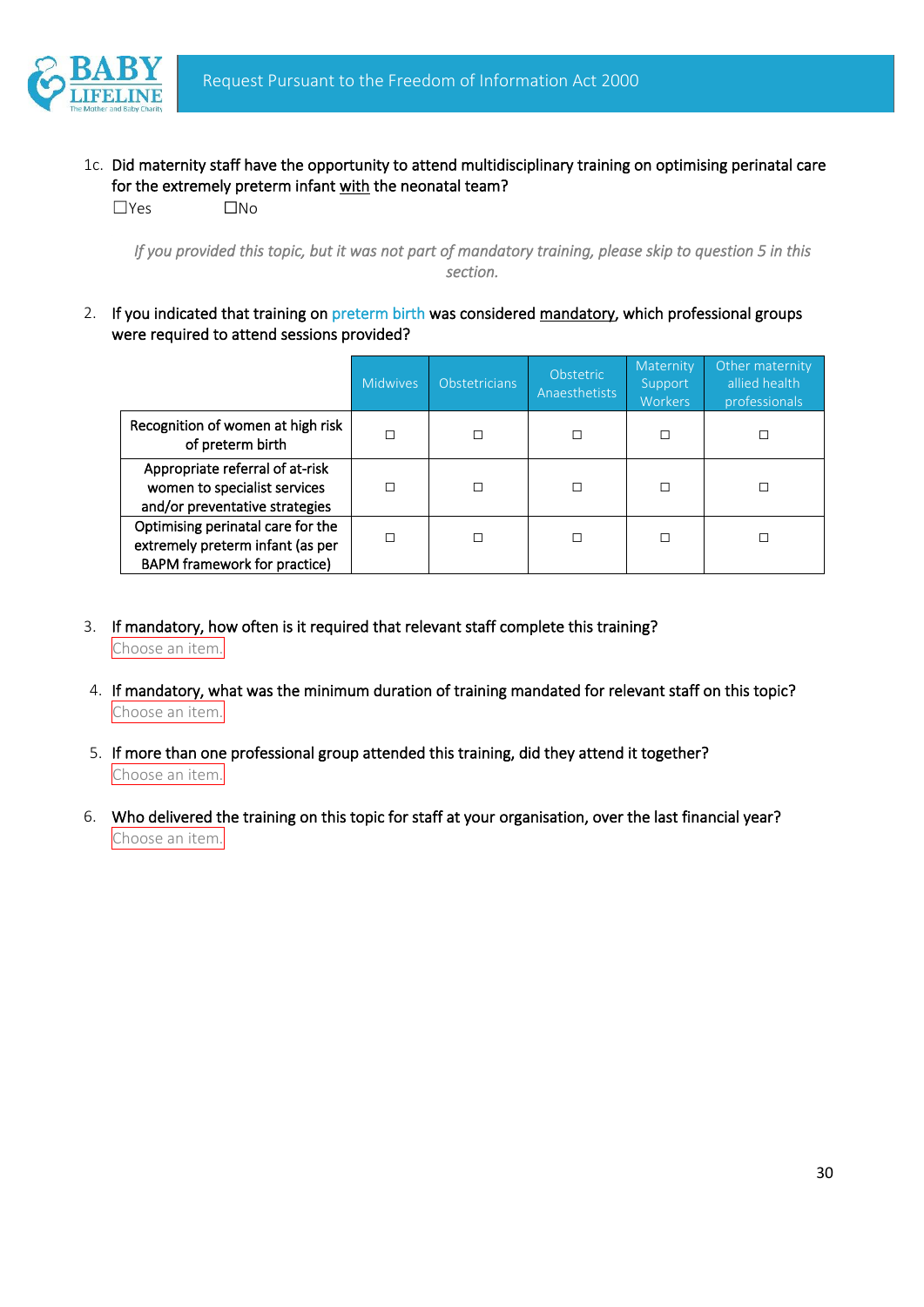

7. How was this training delivered? *(Please select all that apply)*

| <b>Live Training</b>                    | Face-to-Face | Online |  |
|-----------------------------------------|--------------|--------|--|
| Live Lecture-Based                      |              |        |  |
| Interactive Workshop-Based              |              |        |  |
| Case-review sessions                    |              |        |  |
| <b>Simulation Training</b>              |              |        |  |
| In-Person Practical Based Team Training |              |        |  |
| Online Interactive Team Simulation      |              |        |  |
| Non-Live Online Simulation              |              |        |  |
| <b>Non-Live Training</b>                |              |        |  |
| Pre-Recorded Audio/Video                |              |        |  |
| eLearning Module                        |              |        |  |
| <b>Printed Material</b>                 |              |        |  |
|                                         |              |        |  |

 $\Box$  Other (please specify)

8. Did you evaluate the training delivered on this topic?

 $\Box$ Yes  $\Box$ No

9. If you have anything you would like to add which is relevant to this topic, please comment below

22. Thinking about training offered to maternity staff by your organisation over the last financial year…

<span id="page-30-0"></span>Topic 15

1. Did your organisation offer training on management of reduced fetal movement to maternity staff in the last financial year?

☐ Yes, and it was mandatory training for some/all staff

☐ Yes, but it was not part of mandatory training

 $\boxtimes$  No, this topic was not offered to staff by the organisation

*If you did not provide this training, please skip to Section 23 (Topic 16).* 

*If you provided this topic, but it was not part of mandatory training, please skip to question 5 in this section.* 

| <b>Midwives</b> | <b>Obstetricians</b> | Obstetric<br>Anaesthetists | <b>Maternity Support</b><br><b>Workers</b> | Other maternity allied,<br>health professionals |
|-----------------|----------------------|----------------------------|--------------------------------------------|-------------------------------------------------|
|                 |                      |                            |                                            |                                                 |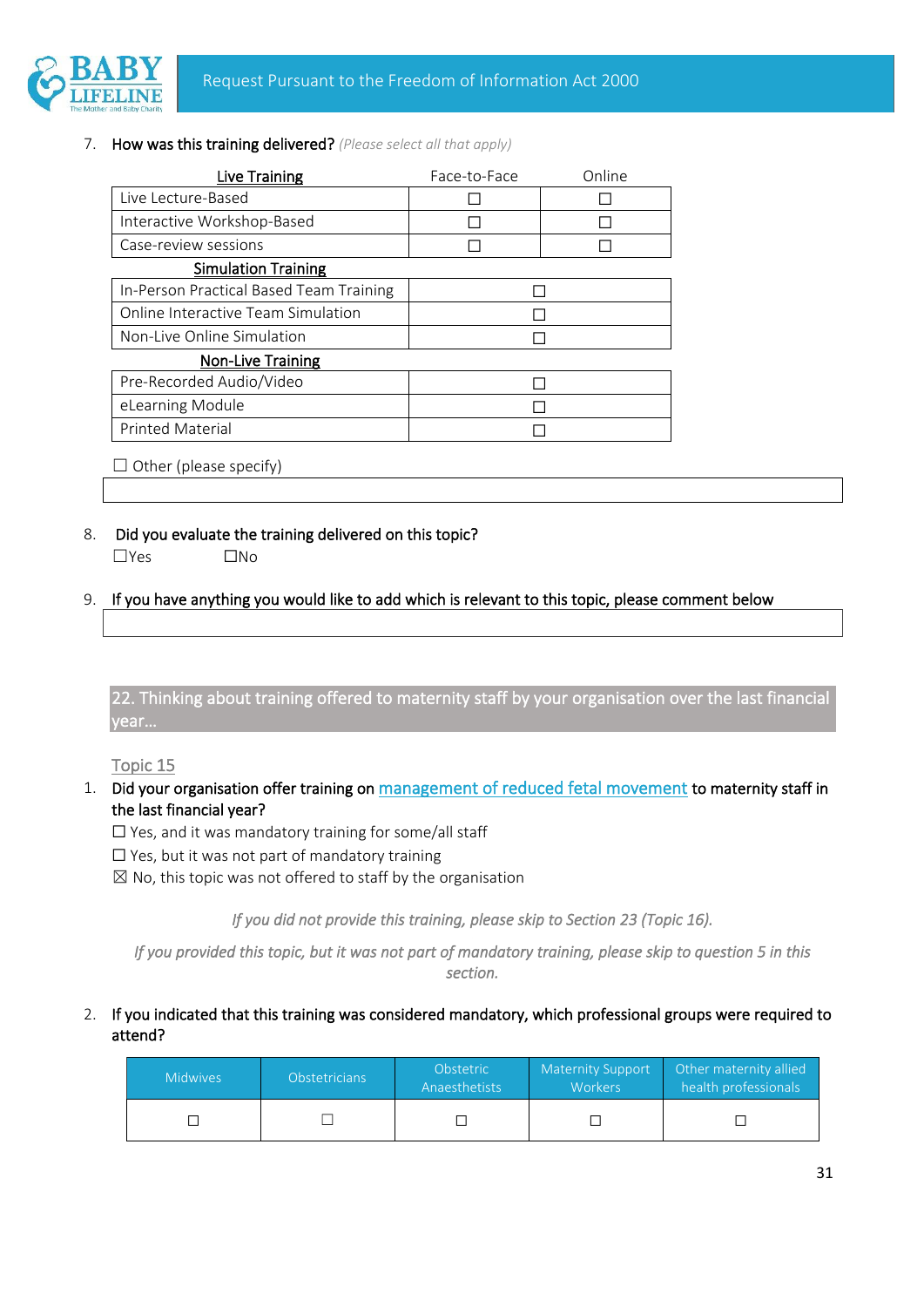

- 3. If mandatory, how often is it required that relevant staff complete this training? Choose an item.
- 4. If mandatory, what was the minimum duration of training mandated for relevant staff on this topic? Choose an item.
- 5. If more than one professional group attended this training, did they attend it together? Choose an item.
- 6. Who delivered the training on this topic for staff at your organisation, over the last financial year? Choose an item.
- 7. How was this training delivered? *(Please select all that apply)*

| Face-to-Face | Online |
|--------------|--------|
|              |        |
|              |        |
|              |        |
|              |        |
|              |        |
|              |        |
|              |        |
|              |        |
|              |        |
|              |        |
|              |        |
|              |        |

☐ Other *(please specify)*

8. Did you evaluate the training delivered on this topic?

☐Yes ☐No

9. If you have anything you would like to add which is relevant to this topic, please comment below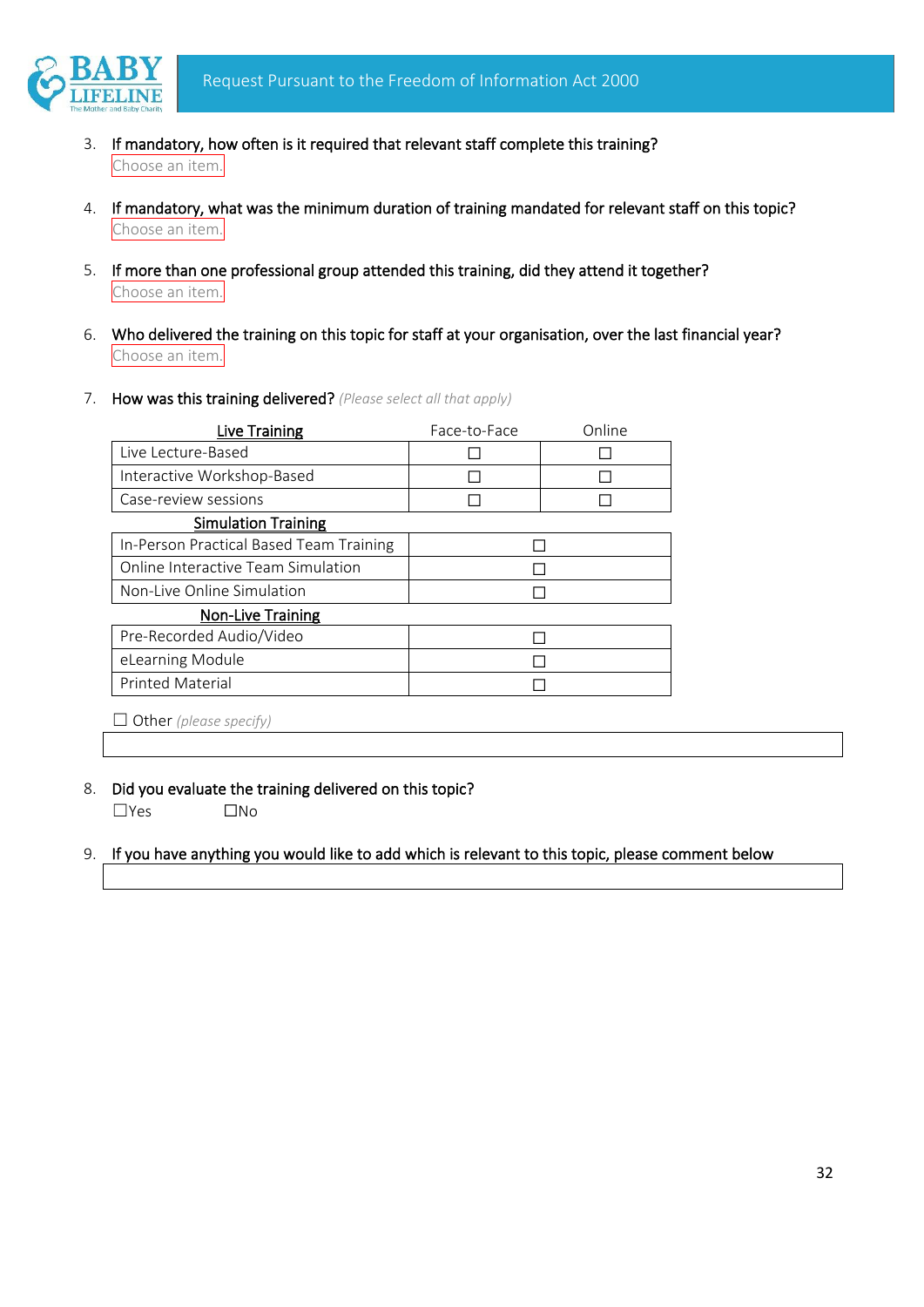

<span id="page-32-0"></span>Topic 16

1a. Did your organisation offer training to maternity staff on ongoing antenatal and peripartum risk assessment in the last financial year? *Including antenatal & intrapartum risk assessment, planning place of* 

*birth, appropriate transfer, appropriate referral/shared-care, and reducing risk of transmission of serious infection to the fetus/neonate*

- ☐ Yes, and it was mandatory training for some/all staff
- ☐ Yes, but it was not part of mandatory training
- $\boxtimes$  No, this topic was not offered to staff by the organisation

*If you did not provide this training, please skip to Section 24 (Topic 17).* 

- 1b. What specific training was provided to staff at your organisation as part of this topic? *(please tick all those provided)*
	- ☐ Antenatal Risk Assessment
	- ☐ Planning Place of Birth
	- ☐ Intrapartum Risk Assessment
	- □ Appropriate Transfer
	- ☐ Appropriate/timely referral to other specialities and shared-care *(e.g. neurology input for women with epilepsy).*
	- Did training include risk-factors for transmission (and strategies for reducing risk) of serious infection to the fetus/neonate during pregnancy, birth, and postnatally?
		- ☐Yes, general risk factors
		- ☐ Yes, specific information about Group-B Streptococcus (GBS)
		- ☐Yes, specific information about Herpes Simplex Virus (HSV)
		- $\Box$  Yes, specific information about Cytomegalovirus (CMV)
	- $\Box$  Other training relating to ongoing risk assessment or specific information about other infections not mentioned above *(please specify)*

*If you provided this topic, but it was not part of mandatory training, please skip to please skip to Section 24 (Topic 17).*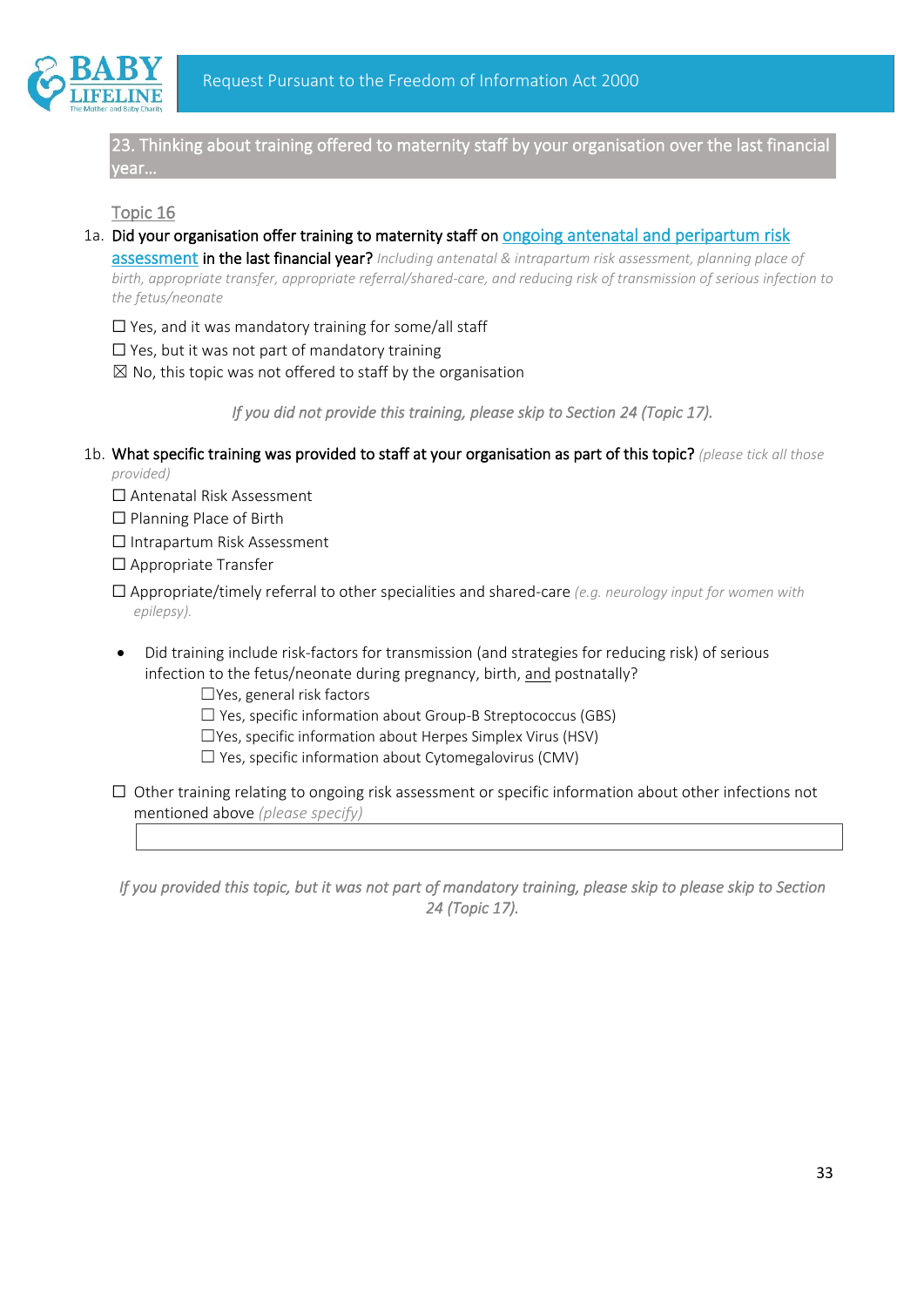2. If you indicated that training on ongoing antenatal and peripartum risk assessment was considered mandatory, which professional groups were required to attend sessions provided?

|                                                                               | <b>Midwives</b> | <b>Obstetricians</b> | Obstetric<br>Anaesthetists | Maternity<br>Support<br><b>Workers</b> | Other maternity<br>allied health<br>professionals |
|-------------------------------------------------------------------------------|-----------------|----------------------|----------------------------|----------------------------------------|---------------------------------------------------|
| Antenatal risk assessment                                                     | П               | □                    | $\Box$                     | □                                      | □                                                 |
| Planning place of birth                                                       | П               | П                    | П                          | П                                      | П                                                 |
| Intrapartum risk assessment                                                   | П               | П                    | П                          | П                                      | □                                                 |
| Appropriate transfer                                                          | П               | П                    | П                          | П                                      | П                                                 |
| Appropriate referral and<br>shared-care                                       | П               | □                    | □                          | П                                      | □                                                 |
| Reducing risk of transmission of<br>serious infection to the<br>fetus/neonate | П               | П                    | П                          | п                                      | П                                                 |

24. Thinking about training offered to maternity staff by your organisation over the last financial year…

### <span id="page-33-0"></span>Topic 17

- 1a. Did your organisation offer training on assessment, management and prevention of perineal trauma to maternity staff in the last financial year? *Including management of first, second, third and fourth degree tears, and prevention*
	- $\Box$  Yes, and it was mandatory training for some/all staff
	- $\boxtimes$  Yes, but it was not part of mandatory training
	- $\boxtimes$  No, this topic was not offered to staff by the organisation

*If you did not provide this training, please skip to Section 25 (Topic 18).* 

- 1b. What specific training was provided to staff at your organisation as part of this topic? *(please tick all those provided)*
	- $\Box$  Prevention of perineal trauma
	- □ Assessment and management of first degree tears
	- $\Box$  Assessment and management of second degree tears
	- $\Box$  Assessment and management of third degree tears
	- □ Assessment and management of fourth degree tears

*If you provided this topic, but it was not part of mandatory training, please skip to question 5 in this section.*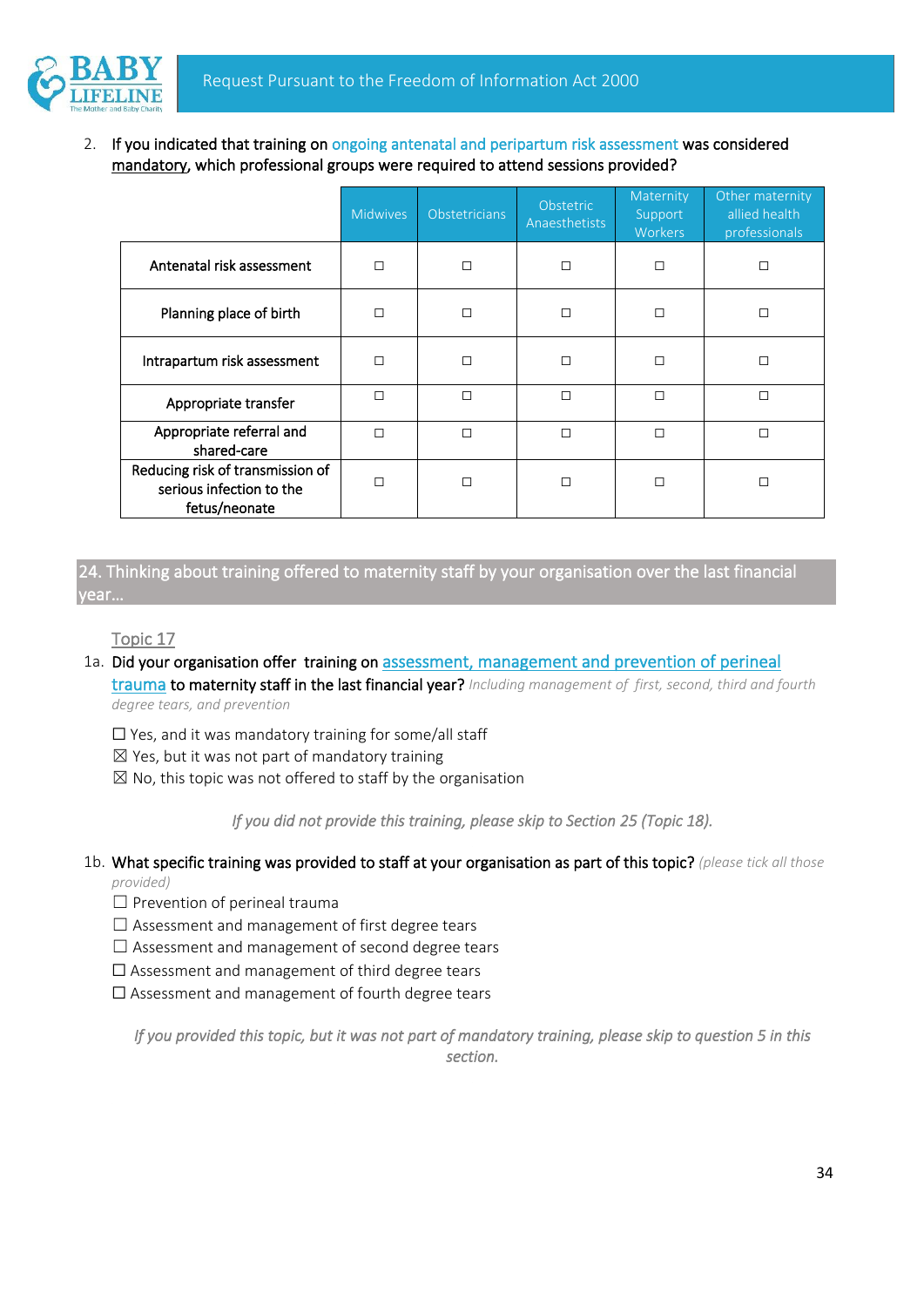

2. If you indicated that this training was considered mandatory, which professional groups were required to attend?

| <b>Midwives</b> | <b>Obstetricians</b> | Obstetric<br>Anaesthetists | <b>Maternity Support</b><br><b>Workers</b> | Other maternity allied<br>health professionals |
|-----------------|----------------------|----------------------------|--------------------------------------------|------------------------------------------------|
|                 |                      |                            |                                            |                                                |

- 3. If mandatory, how often is it required that relevant staff complete this training? Choose an item.
- 4. If mandatory, what was the minimum duration of training mandated for relevant staff on this topic? *(number of hours attended for training to be considered complete)* Choose an item.
- 5. If more than one professional group attended this training, did they attend it together? Choose an item.
- 6. Who delivered the training on this topic for staff at your organisation, over the last financial year? Choose an item.
- 7. How was this training delivered? *(Please select all that apply)*

| Live Training                           | Face-to-Face | Online |
|-----------------------------------------|--------------|--------|
| Live Lecture-Based                      |              |        |
| Interactive Workshop-Based              |              |        |
| Case-review sessions                    |              |        |
| <b>Simulation Training</b>              |              |        |
| In-Person Practical Based Team Training |              |        |
| Online Interactive Team Simulation      |              |        |
| Non-Live Online Simulation              |              |        |
| <b>Non-Live Training</b>                |              |        |
| Pre-Recorded Audio/Video                |              |        |
| eLearning Module                        |              |        |
| <b>Printed Material</b>                 |              |        |
|                                         |              |        |

- ☐ Other *(please specify)*
- 8. Did you evaluate the training delivered on this topic?

☐Yes ☐No

9. If you have anything you would like to add which is relevant to this topic, please comment below

We were not able to provide training due to COVID-19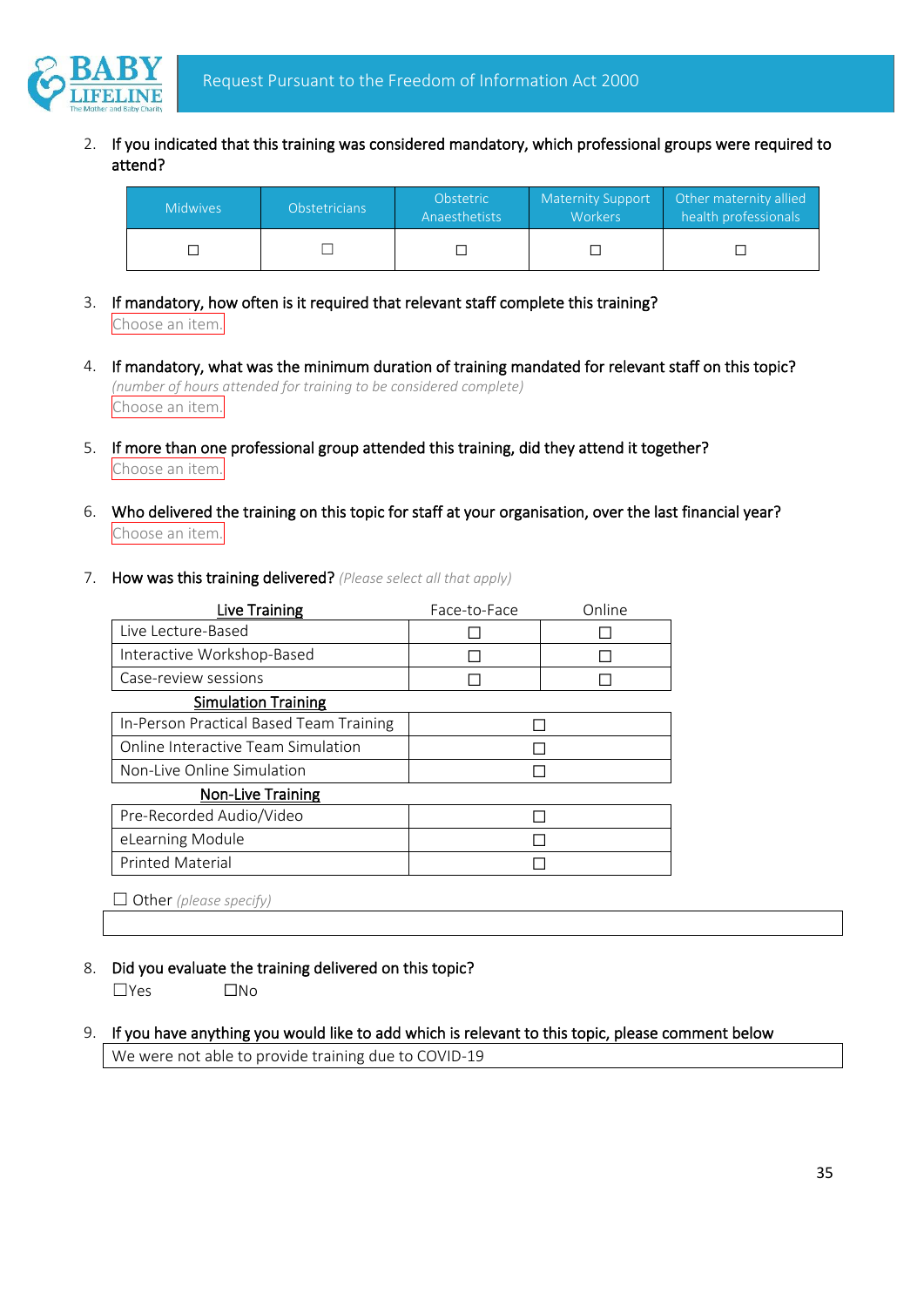

<span id="page-35-0"></span>Topic 18

- 1. Did your organisation offer training on perinatal mental health to maternity staff in the last financial year?
	- ☐ Yes, and it was mandatory training for some/all staff
	- ☐ Yes, but it was not part of mandatory training
	- $\boxtimes$  No, this topic was not offered to staff by the organisation

*If you did not provide this training, please skip to Section 26 (Topic 19).* 

*If you provided this topic, but it was not part of mandatory training, please skip to question 5 in this section.* 

| <b>Midwives</b> | <b>Obstetricians</b> | Obstetric<br>Anaesthetists | <b>Maternity Support</b><br><b>Workers</b> | Other maternity allied<br>health professionals |
|-----------------|----------------------|----------------------------|--------------------------------------------|------------------------------------------------|
|                 |                      |                            |                                            |                                                |

- 3. If mandatory, how often is it required that relevant staff complete this training? Choose an item.
- 4. If mandatory, what was the minimum duration of training mandated for relevant staff on this topic? *(number of hours attended for training to be considered complete)* Choose an item.
- 5. If more than one professional group attended this training, did they attend it together? Choose an item.
- 6. Who delivered the training on this topic for staff at your organisation, over the last financial year? Choose an item.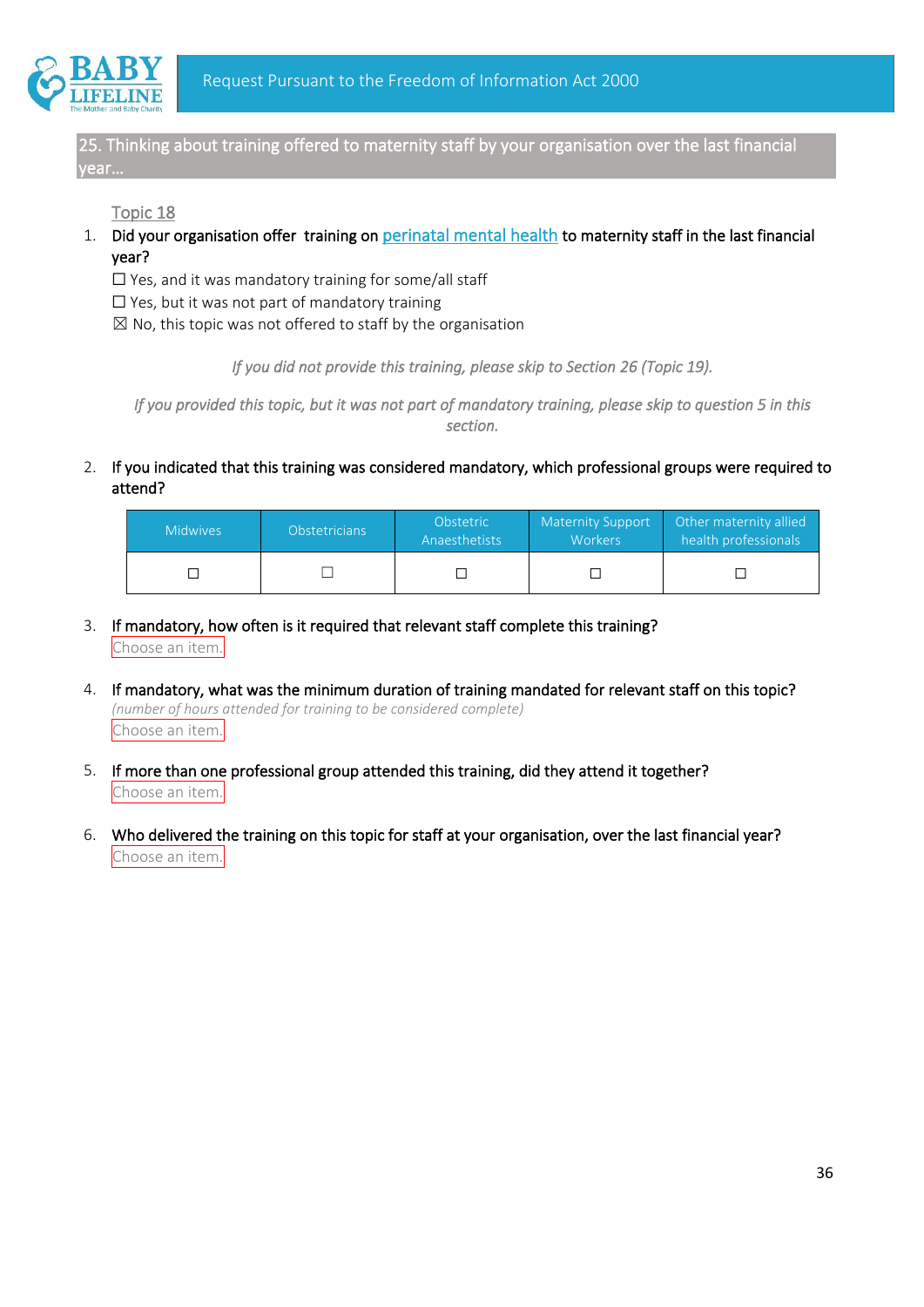

7. How was this training delivered? *(Please select all that apply)*

| Live Training                           | Face-to-Face | Online |
|-----------------------------------------|--------------|--------|
| Live Lecture-Based                      |              |        |
| Interactive Workshop-Based              |              |        |
| Case-review sessions                    |              |        |
| <b>Simulation Training</b>              |              |        |
| In-Person Practical Based Team Training |              |        |
| Online Interactive Team Simulation      |              |        |
| Non-Live Online Simulation              |              |        |
| <b>Non-Live Training</b>                |              |        |
| Pre-Recorded Audio/Video                |              |        |
| eLearning Module                        |              |        |
| <b>Printed Material</b>                 |              |        |
|                                         |              |        |

☐ Other *(please specify)*

- 8. Did you evaluate the training delivered on this topic?
	- $\Box$ Yes  $\Box$ No
- 9. If you have anything you would like to add which is relevant to this topic, please comment below

### 26. Thinking about training offered to maternity staff by your organisation over the last financial year…

<span id="page-36-0"></span>Topic 19

- 1. Did your organisation offer training on **bereavement care to maternity staff in the last financial year?** ☐ Yes, and it was mandatory training for some/all staff
	- $\Box$  Yes, but it was not part of mandatory training
	- $\boxtimes$  No, this topic was not offered to staff by the organisation

*If you did not provide this training, please skip to Section 27 (Topic 20).* 

*If you provided this topic, but it was not part of mandatory training, please skip to question 5 in this section.* 

| <b>Midwives</b> | <b>Obstetricians</b> | Obstetric<br>Anaesthetists | Maternity Support<br><b>Workers</b> | Other maternity allied<br>health professionals |
|-----------------|----------------------|----------------------------|-------------------------------------|------------------------------------------------|
|                 |                      |                            |                                     |                                                |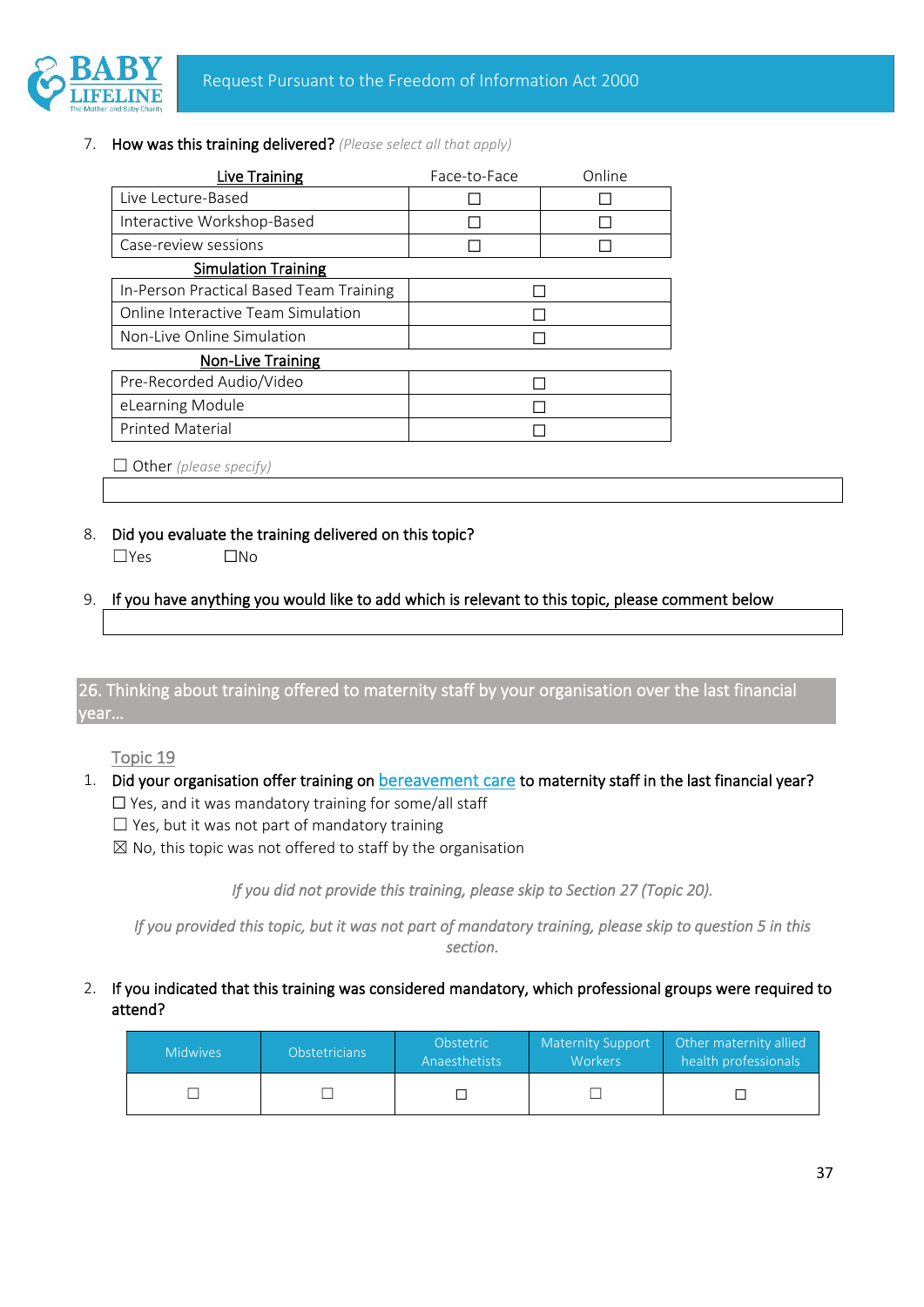

- 3. If mandatory, how often is it required that relevant staff complete this training? Choose an item.
- 4. If mandatory, what was the minimum duration of training mandated for relevant staff on this topic? *(number of hours attended for training to be considered complete)* Choose an item.
- 5. If more than one professional group attended this training, did they attend it together? Choose an item.
- 6. Who delivered the training on this topic for staff at your organisation, over the last financial year? Choose an item.
- 7. How was this training delivered? *(Please select all that apply)*

| Live Training                           | Face-to-Face | Online |
|-----------------------------------------|--------------|--------|
| Live Lecture-Based                      |              |        |
| Interactive Workshop-Based              |              |        |
| Case-review sessions                    |              |        |
| <b>Simulation Training</b>              |              |        |
| In-Person Practical Based Team Training |              |        |
| Online Interactive Team Simulation      |              |        |
| Non-Live Online Simulation              |              |        |
| <b>Non-Live Training</b>                |              |        |
| Pre-Recorded Audio/Video                |              |        |
| eLearning Module                        |              |        |
| <b>Printed Material</b>                 |              |        |

☐ Other *(please specify)*

8. Did you evaluate the training delivered on this topic?

 $\Box$ Yes  $\Box$ No

#### 9. If you have anything you would like to add which is relevant to this topic, please comment below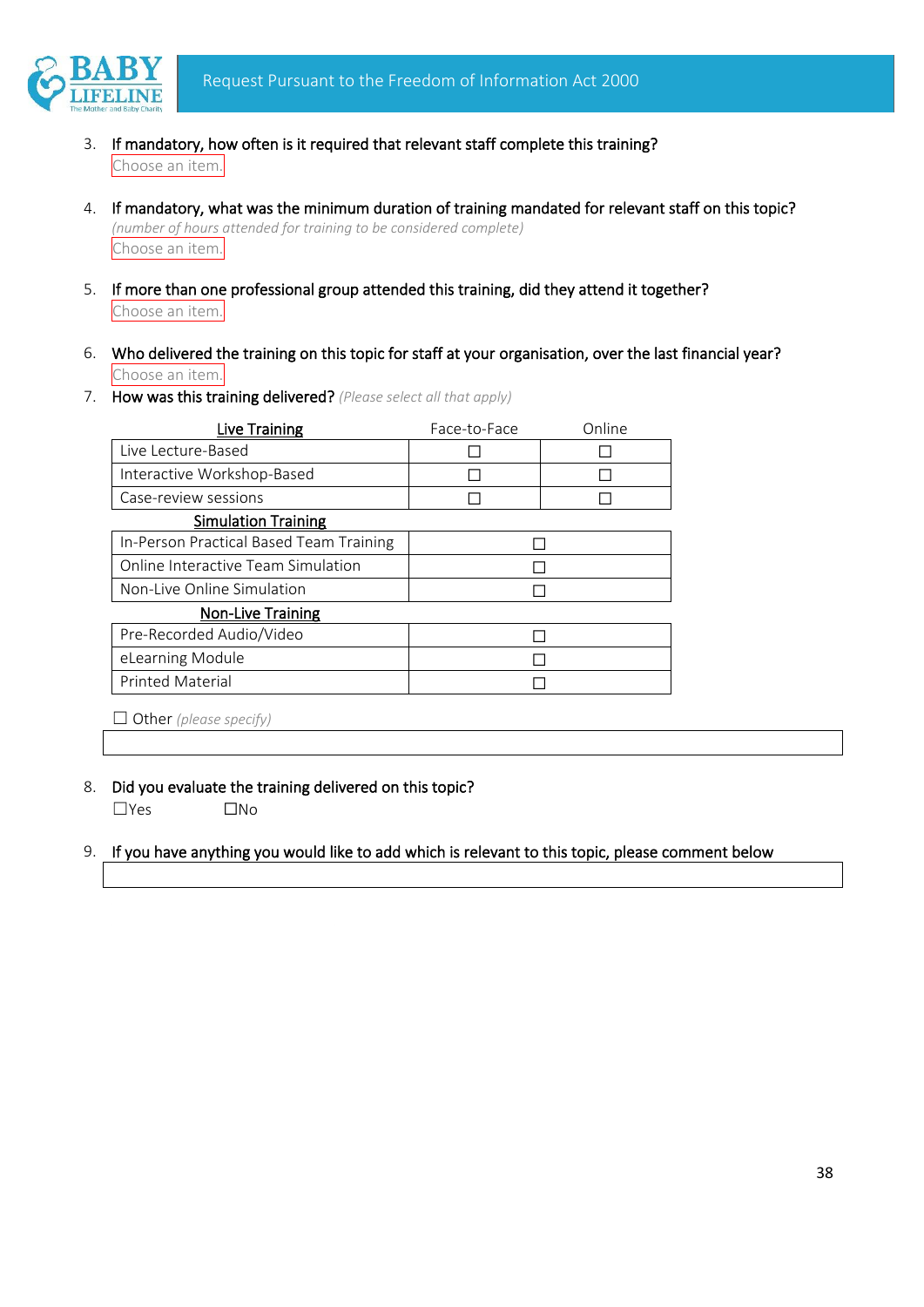

#### <span id="page-38-0"></span>Topic 20

1a. Did your organisation offer training on newborn care to maternity staff in the last financial year? *Including neonatal hypoglycaemia, neonatal jaundice, thermoregulation, procedures and positioning for safe skin-*

*to-skin care, newborn feeding*

- $\boxtimes$  Yes, and it was mandatory training for some/all staff
- $\Box$  Yes, but it was not part of mandatory training
- $\Box$  No, this topic was not offered to staff by the organisation

*If you did not provide this training, please skip to Section 28 (Topic 21).* 

#### 1b. What specific training was provided as part of this topic? *(Please click all that apply)*

- ☒ Neonatal hypoglycaemia
- ☒ Neonatal jaundice
- ☒ Thermoregulation

 $\boxtimes$  Newborn feeding  $\boxtimes$  Procedures and positioning for safe skin-toskin care

☐ Other *(please specify)*

Newborn Feeding, procedures and positioning for safe skin-to-skin care is mandatory Neonatal hypoglycaemia, jaundice and thermoregulation was provided and not part of mandatory training

# 1c. Did training in this topic include appropriate use of neonatal early warning systems?

☒Yes ☐No

*If you provided this topic, but it was not part of mandatory training, please skip to question 5 in this section.* 

| <b>Midwives</b> | <b>Obstetricians</b> | Obstetric<br><b>Anaesthetists</b> | <b>Maternity Support</b><br><b>Workers</b> | Other maternity allied<br>health professionals |
|-----------------|----------------------|-----------------------------------|--------------------------------------------|------------------------------------------------|
| $\bowtie$       |                      |                                   | ⊠                                          |                                                |

- 3. If mandatory, how often is it required that relevant staff complete this training? Yearly
- 4. If mandatory, what was the minimum duration of training mandated for relevant staff on this topic? *(number of hours attended for training to be considered complete)* 1 hour - 2 hours
- 5. If more than one professional group attended this training, did they attend it together? Yes, multi-professional training was provided on this topic
- 6. Who delivered the training on this topic for staff at your organisation, over the last financial year? Providers directly employed by the Trust (In-House)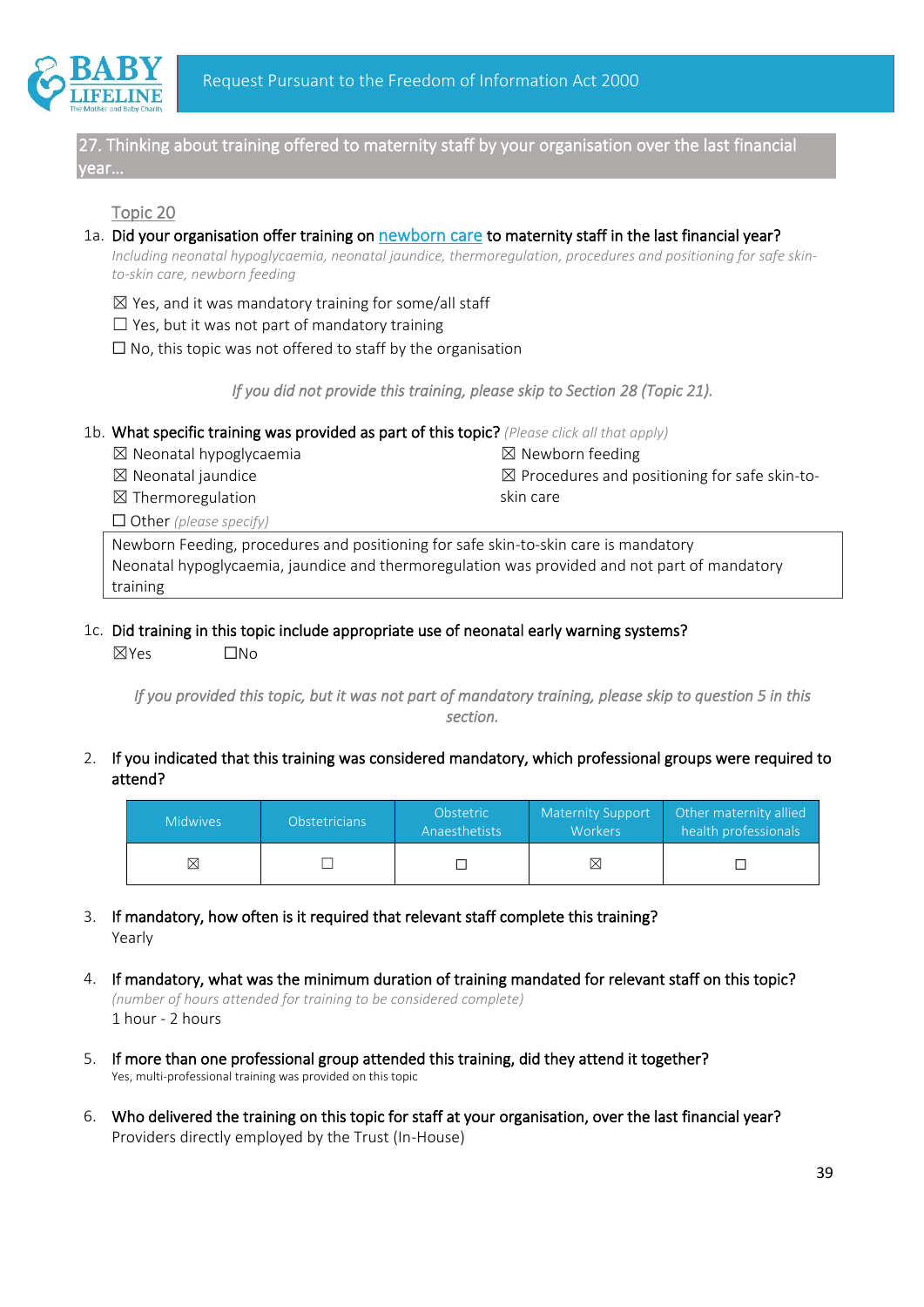

7. How was this training delivered? *(Please select all that apply)*

| Face-to-Face | Online |
|--------------|--------|
| $\boxtimes$  | ⊠      |
|              |        |
| $\boxtimes$  |        |
|              |        |
|              |        |
|              |        |
|              |        |
|              |        |
|              |        |
| $\times$     |        |
|              |        |
|              |        |

☐ Other *(please specify)*

- 8. Did you evaluate the training delivered on this topic?
	- $\boxtimes$ Yes  $\Box$ No
- 9. If you have anything you would like to add which is relevant to this topic, please comment below

## 28. Thinking about training offered to maternity staff by your organisation over the last financial year…

<span id="page-39-0"></span>Topic 21

- 1. Did your organisation offer training on care of women following operative interventions to maternity staff in the last financial year?
	- ☐ Yes, and it was mandatory training for some/all staff
	- ☐ Yes, but it was not part of mandatory training
	- $\boxtimes$  No, this topic was not offered to staff by the organisation

*If you did not provide this training, please skip to Section 29 (Topic 22).* 

*If you provided this topic, but it was not part of mandatory training, please skip to question 5 in this section.*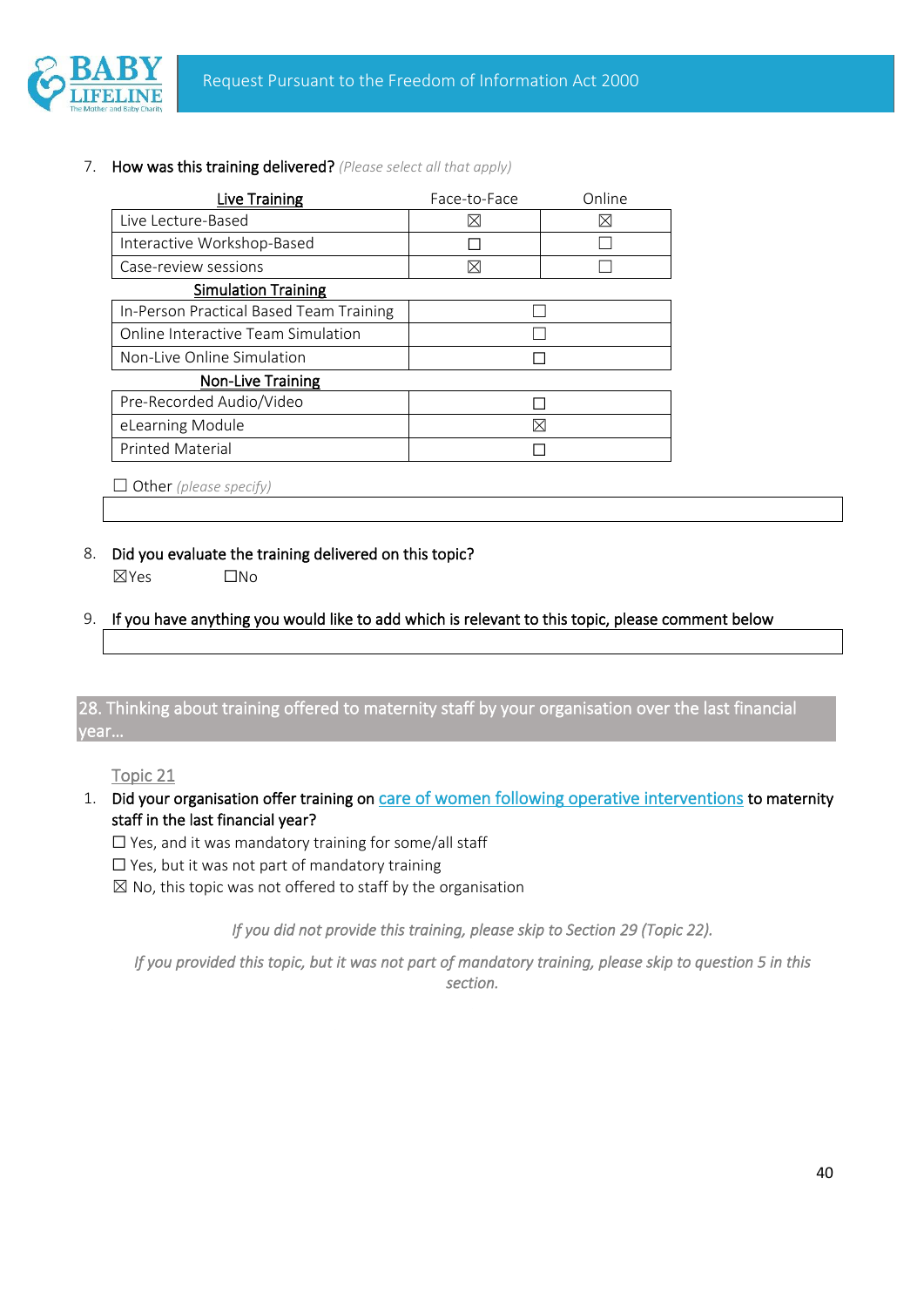

2. If you indicated that this training was considered mandatory, which professional groups were required to attend?

| <b>Midwives</b> | <b>Obstetricians</b> | Obstetric<br>Anaesthetists | <b>Maternity Support</b><br><b>Workers</b> | Other maternity allied<br>health professionals |
|-----------------|----------------------|----------------------------|--------------------------------------------|------------------------------------------------|
|                 |                      |                            |                                            |                                                |

- 3. If mandatory, how often is it required that relevant staff complete this training? Choose an item.
- 4. If mandatory, what was the minimum duration of training mandated for relevant staff on this topic? *(number of hours attended for training to be considered complete)* Choose an item.
- 5. If more than one professional group attended this training, did they attend it together? Choose an item.
- 6. Who delivered the training on this topic for staff at your organisation, over the last financial year? Choose an item.
- 7. How was this training delivered? *(Please select all that apply)*

| Live Training                           | Face-to-Face | Online |
|-----------------------------------------|--------------|--------|
| Live Lecture-Based                      |              |        |
| Interactive Workshop-Based              |              |        |
| Case-review sessions                    |              |        |
| <b>Simulation Training</b>              |              |        |
| In-Person Practical Based Team Training |              |        |
| Online Interactive Team Simulation      |              |        |
| Non-Live Online Simulation              |              |        |
| Non-Live Training                       |              |        |
| Pre-Recorded Audio/Video                |              |        |
| eLearning Module                        |              |        |
| <b>Printed Material</b>                 |              |        |
|                                         |              |        |

☐ Other *(please specify)*

8. Did you evaluate the training delivered on this topic?

☐Yes ☐No

9. If you have anything you would like to add which is relevant to this topic, please comment below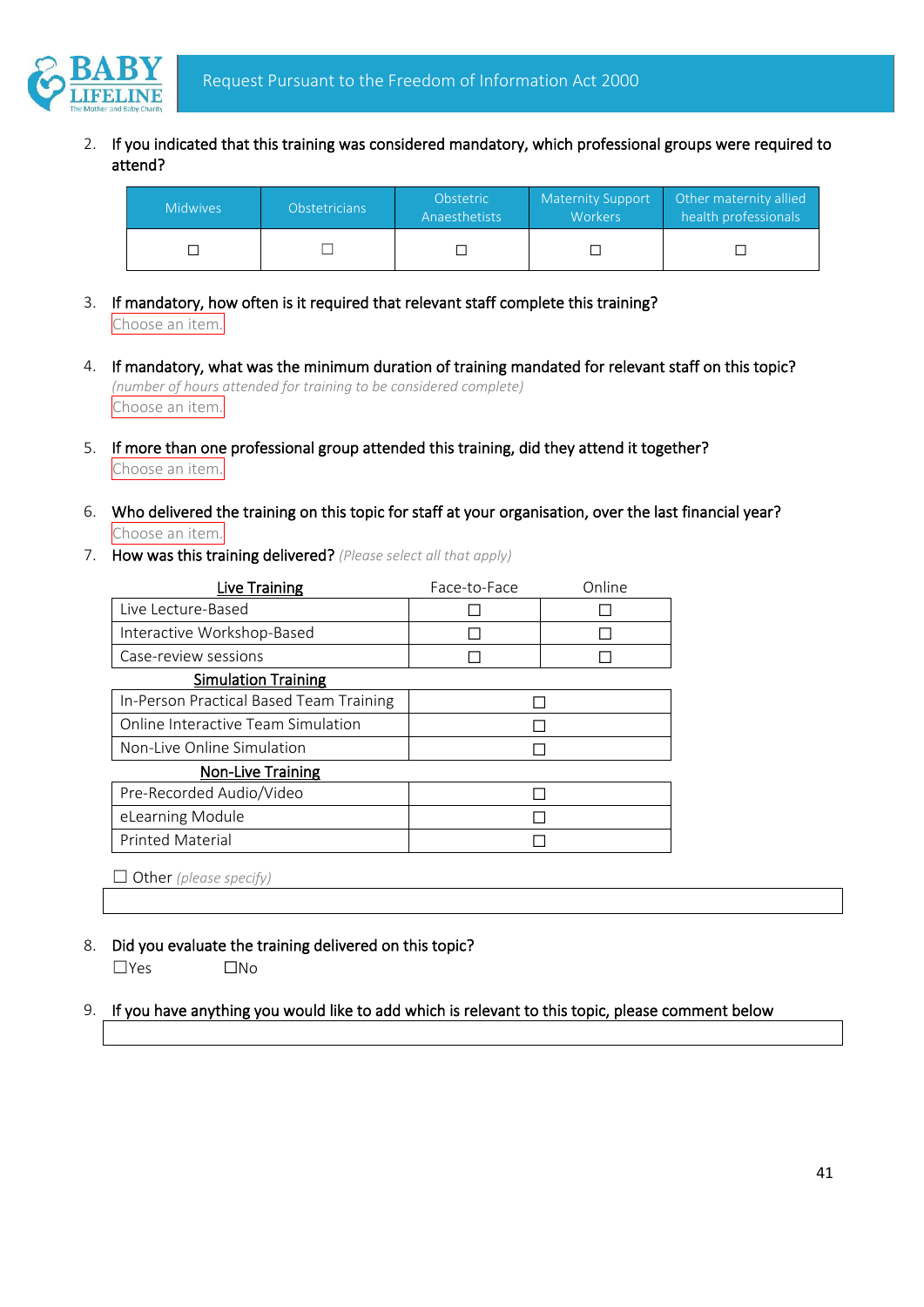

### <span id="page-41-0"></span>Topic 22

- 1. Did your organisation offer training on induction and augmentation of labour to maternity staff in the last financial year?
	- ☐ Yes, and it was mandatory training for some/all staff
	- ☐ Yes, but it was not part of mandatory training
	- $\boxtimes$  No, this topic was not offered to staff by the organisation

*If you did not provide this training or if it was not part of mandatory training, please skip to Section 30 (Topic 23).* 

2. If you indicated that this training was considered mandatory, which professional groups were required to attend?

| <b>Midwives</b> | <b>Obstetricians</b> | Obstetric<br>Anaesthetists | <b>Maternity Support</b><br><b>Workers</b> | Other maternity allied<br>health professionals |
|-----------------|----------------------|----------------------------|--------------------------------------------|------------------------------------------------|
|                 |                      |                            |                                            |                                                |

## 30. Thinking about training offered to maternity staff by your organisation over the last financial year…

### <span id="page-41-1"></span>Topic 23

- 1a. Did your organisation offer training on instrumental and assisted delivery to maternity staff in the last financial year? *Including forceps delivery, ventouse delivery, and manual rotation*
	- ☐ Yes, and it was mandatory training for some/all staff
	- ☐ Yes, but it was not part of mandatory training
	- $\boxtimes$  No, this topic was not offered to staff by the organisation

*If you did not provide this training, please skip to Section 31 (Topic 24).* 

#### 1b. What specific training was provided as part of this topic? *(Please click all that apply)*

- ☐ Forceps Delivery ☐ Rotational Forceps
- ☐ Ventouse Delivery ☐ Manual Rotation

☐ Other *(please specify)*

*If you provided this topic, but it was not part of mandatory training, please skip to Section 31 (Topic 24).*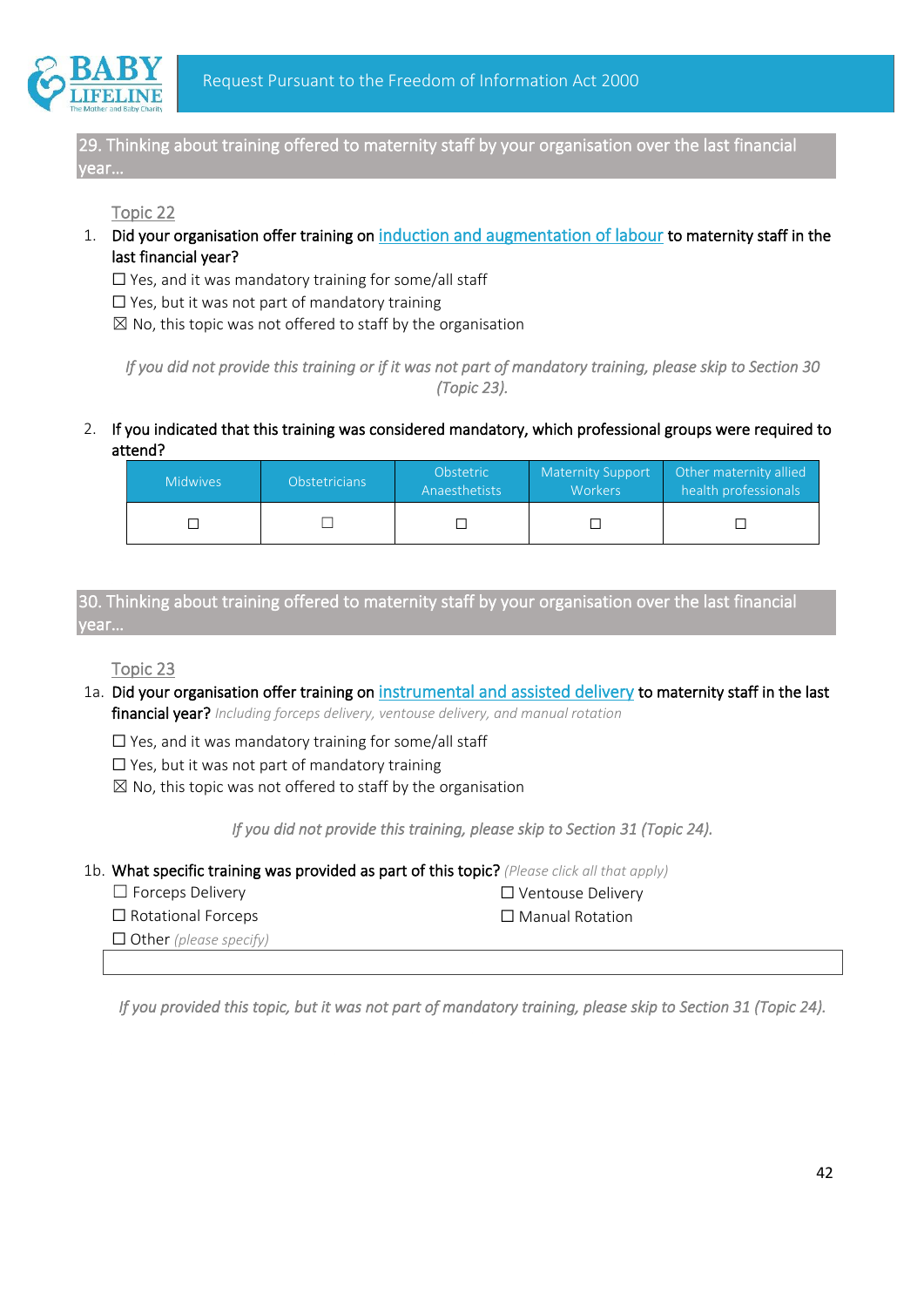

2. If you indicated that this training was considered mandatory, which professional groups were required to attend?

| <b>Midwives</b> | <b>Obstetricians</b> | Obstetric<br>Anaesthetists | <b>Maternity Support</b><br><b>Workers</b> | Other maternity allied<br>health professionals |
|-----------------|----------------------|----------------------------|--------------------------------------------|------------------------------------------------|
|                 |                      |                            |                                            |                                                |

31. Thinking about training offered to maternity staff by your organisation over the last financial ear...

<span id="page-42-0"></span>Topic 24

- 1a. Did your organisation offer training on pain relief during labour and birth to maternity staff in the last financial year? *Including safety, choice, access, and consent, and care of epidurals*
	- $\boxtimes$  Yes, and it was mandatory training for some/all staff
	- ☐ Yes, but it was not part of mandatory training
	- $\Box$  No, this topic was not offered to staff by the organisation

*If you did not provide this training, please skip to Section 32 (Topic 25).* 

#### 1b. What specific training was provided as part of this topic? *(Please click all that apply)*

□ Safety

- □ Choice, access, and consent
- ☒ Care of epidurals
- ☐ Other *(please specify)*

*If you provided this topic, but it was not part of mandatory training, please skip to Section 32 (Topic 25).* 

| <b>Midwives</b> | <b>Obstetricians</b> | Obstetric<br><b>Anaesthetists</b> | <b>Maternity Support</b><br>Workers <sup>1</sup> | Other maternity allied<br>health professionals |
|-----------------|----------------------|-----------------------------------|--------------------------------------------------|------------------------------------------------|
| ⊠               |                      |                                   |                                                  |                                                |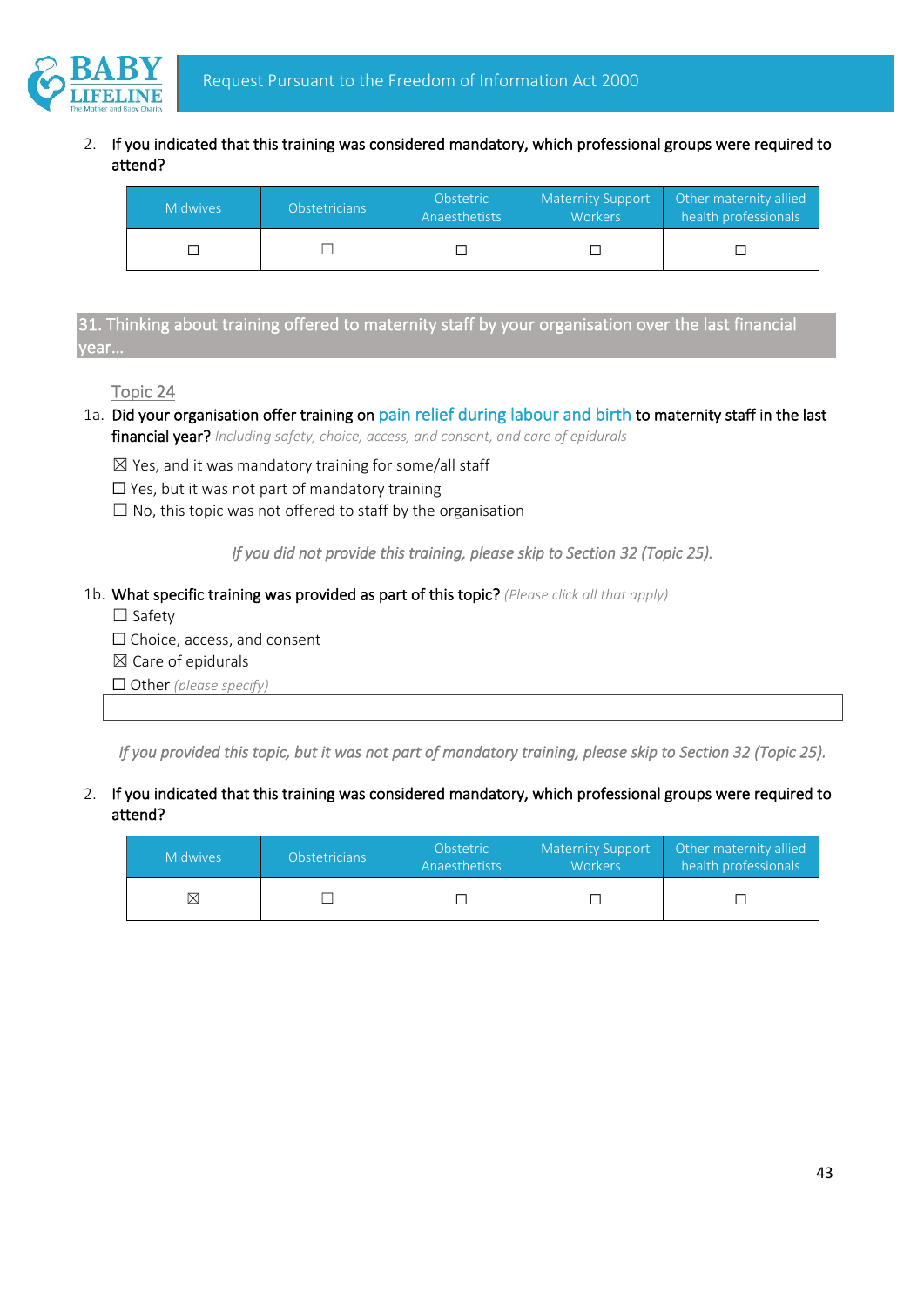

### <span id="page-43-0"></span>Topic 25

- 1. Did your organisation offer training on cultural competency to maternity staff in the last financial year? ☐ Yes, and it was mandatory training for some/all staff
	- ☐ Yes, but it was not part of mandatory training
	- $\boxtimes$  No, this topic was not offered to staff by the organisation

*If you did not provide this topic, or it was not part of mandatory training, please skip to Section 33 (Topic 26).* 

### 2. If you indicated that this training was considered mandatory, which professional groups were required to attend?

| <b>Midwives</b> | <b>Obstetricians</b> | <b>Obstetric</b><br><b>Anaesthetists</b> | <b>Maternity Support</b><br><b>Workers</b> | Other maternity allied<br>health professionals |
|-----------------|----------------------|------------------------------------------|--------------------------------------------|------------------------------------------------|
|                 |                      |                                          |                                            |                                                |

33. Thinking about training offered to maternity staff by your organisation over the last financial year…

### <span id="page-43-1"></span>Topic 26

1a. Did your organisation offer training on safeguarding adults to maternity staff in the last financial year? *Including handling disclosure and domestic and sexual violence*

- $\boxtimes$  Yes, and it was mandatory training for some/all staff
- ☐ Yes, but it was not part of mandatory training
- $\Box$  No, this topic was not offered to staff by the organisation

*If you did not provide this training, please skip to Section 34.* 

- 1b. What specific training was provided as part of this topic? *(Please click all that apply)* 
	- $<sup>2</sup>$  Handling disclosure</sup>
	- $\boxtimes$  Female genital mutilation
	- $\boxtimes$  Domestic and sexual violence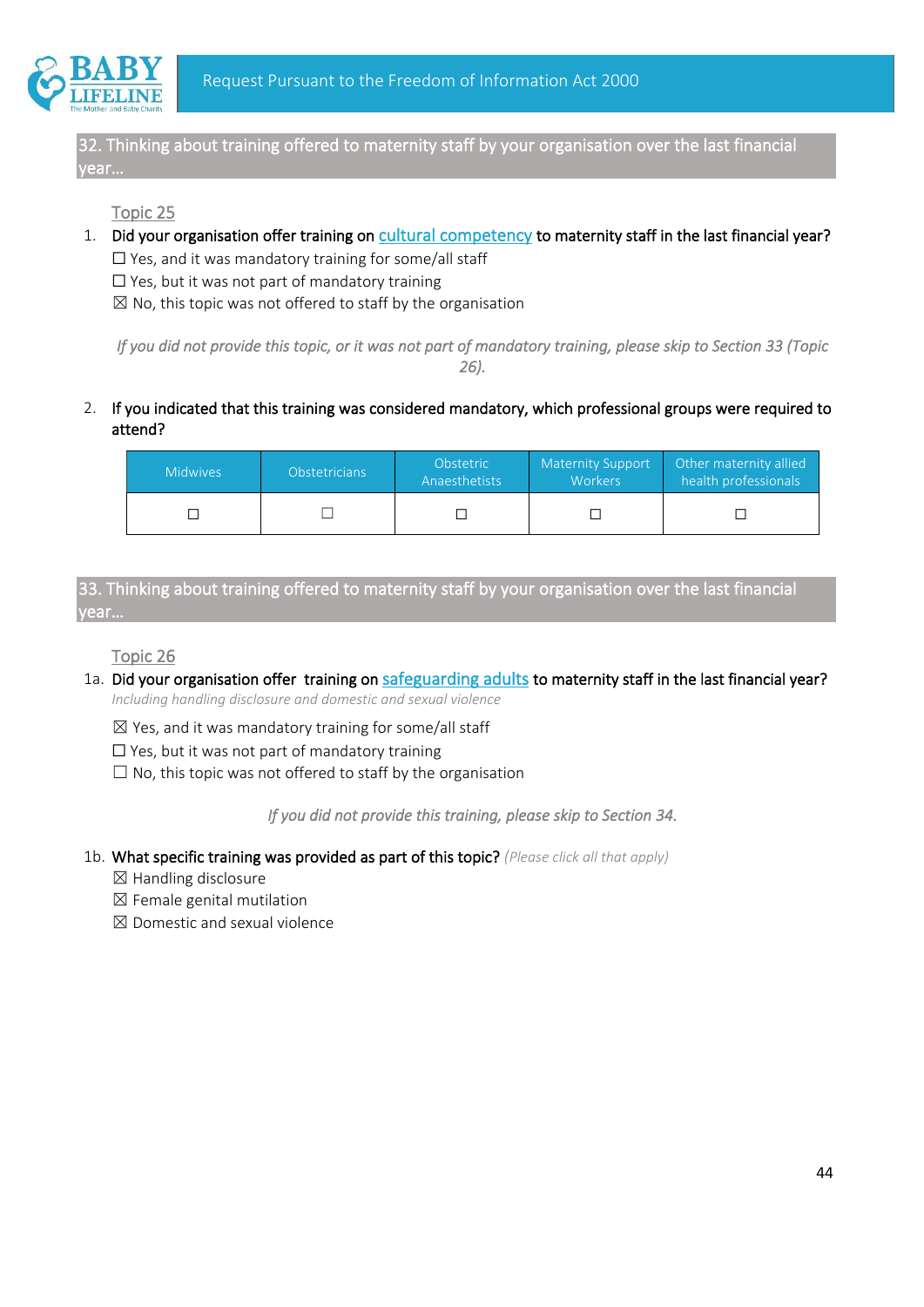

### Did your organisation provide training to maternity staff on the following topics, in the last financial year?

<span id="page-44-2"></span><span id="page-44-1"></span><span id="page-44-0"></span>

|                    |                                                      | Provided and mandatory<br>training for some/all staff | Provided but not part<br>of mandatory training | This topic was not<br>offered |
|--------------------|------------------------------------------------------|-------------------------------------------------------|------------------------------------------------|-------------------------------|
| Topic<br>27        | Resilience/wellbeing for<br>healthcare professionals |                                                       |                                                | ⊠                             |
| <b>Topic</b><br>28 | Promoting normality in<br>childbirth                 |                                                       |                                                |                               |
| <b>Topic</b><br>29 | <b>Complementary therapies</b>                       |                                                       |                                                | ⊠                             |
| <b>Topic</b><br>30 | <b>Family planning and</b><br>contraception          |                                                       |                                                | ⊠                             |
| <b>Topic</b><br>31 | Safeguarding children and<br>young people            | ⊠                                                     | Г                                              |                               |
| <b>Topic</b><br>32 | Substance misuse                                     |                                                       |                                                | $\boxtimes$                   |

### <span id="page-44-5"></span><span id="page-44-4"></span><span id="page-44-3"></span>35.

<span id="page-44-6"></span>Topic 33

Did your organisation offer any other training in the last financial year which is provided specifically to staff working in maternity services?

☐No

☐Yes *(please specify)*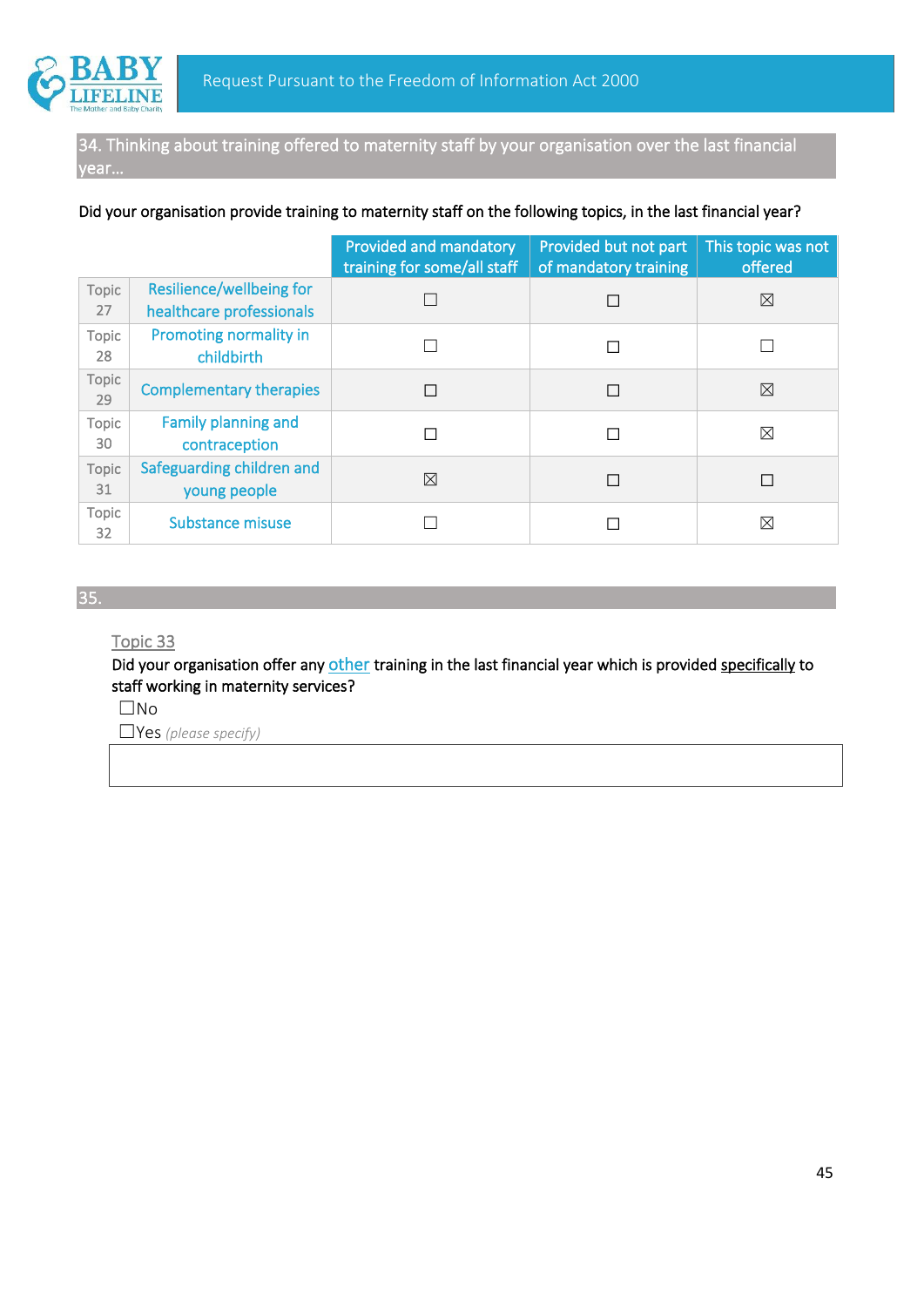

<span id="page-45-0"></span>36. Learning During a Pandemic

- 1a. Did you provide tailored training to staff who, due to the pandemic, were redeployed to an area within maternity services that differed to their usual role, during the past financial year?  $\square$ Yes  $\square$ No
- 1b. If yes, did you assess whether these staff were competent in necessary skills prior to them practicing independently in a new area?

 $\nabla$ No ☐Yes *(how?)*

2a. Have you/do you intend to provide tailored training to staff who, due to the pandemic, have been unable to fulfil their usual role due to a period of shielding, and have/are planning to return to their usual place of work?

☒Yes ☐No

2b. If yes, did you/do you plan to assess whether these staff are competent in necessary skills prior to them practicing independently on their return?

☐No ☒Yes *(how?)*

Through mandatory training

3a. Did this year's Covid-19 pandemic cause you to provide any other training that was additional to what you had planned, specifically delivered to help maternity staff meet the potential additional needs of/risks to women during the pandemic?

☐No

☒Yes *(please specify)*

Emergency caesarean section pathway for women with Covid 19 Putting on and removing PPE correctly

3b. Did this year's Covid-19 pandemic cause you to adapt the training you would have otherwise provided

in any other way? *(this includes method of delivery, duration, evaluation etc.)* ☐No

☒Yes *(please describe the adaptations that were made)*

Some classroom based training was adapted so it could be provided as on-line training or within a training session on Microsoft Teams

3c. If you adapted the training offered, are there any changes that you plan to retain when prioritising and delivering training in the future (i.e. when pandemic restrictions are no longer in place)?

☐No

☒Yes *(please specify what they are and the rationale for retaining these changes)*

Some will continue on-line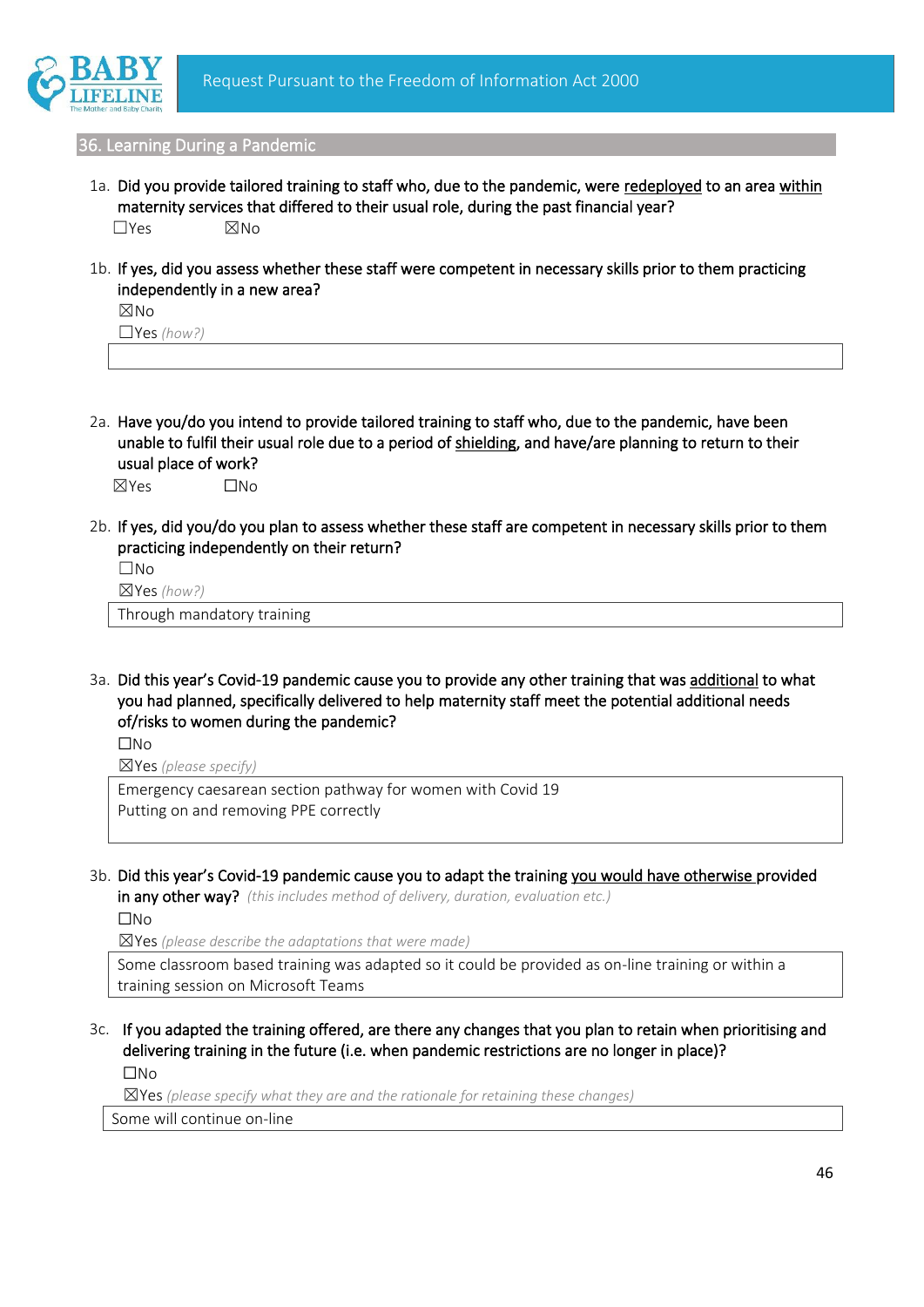